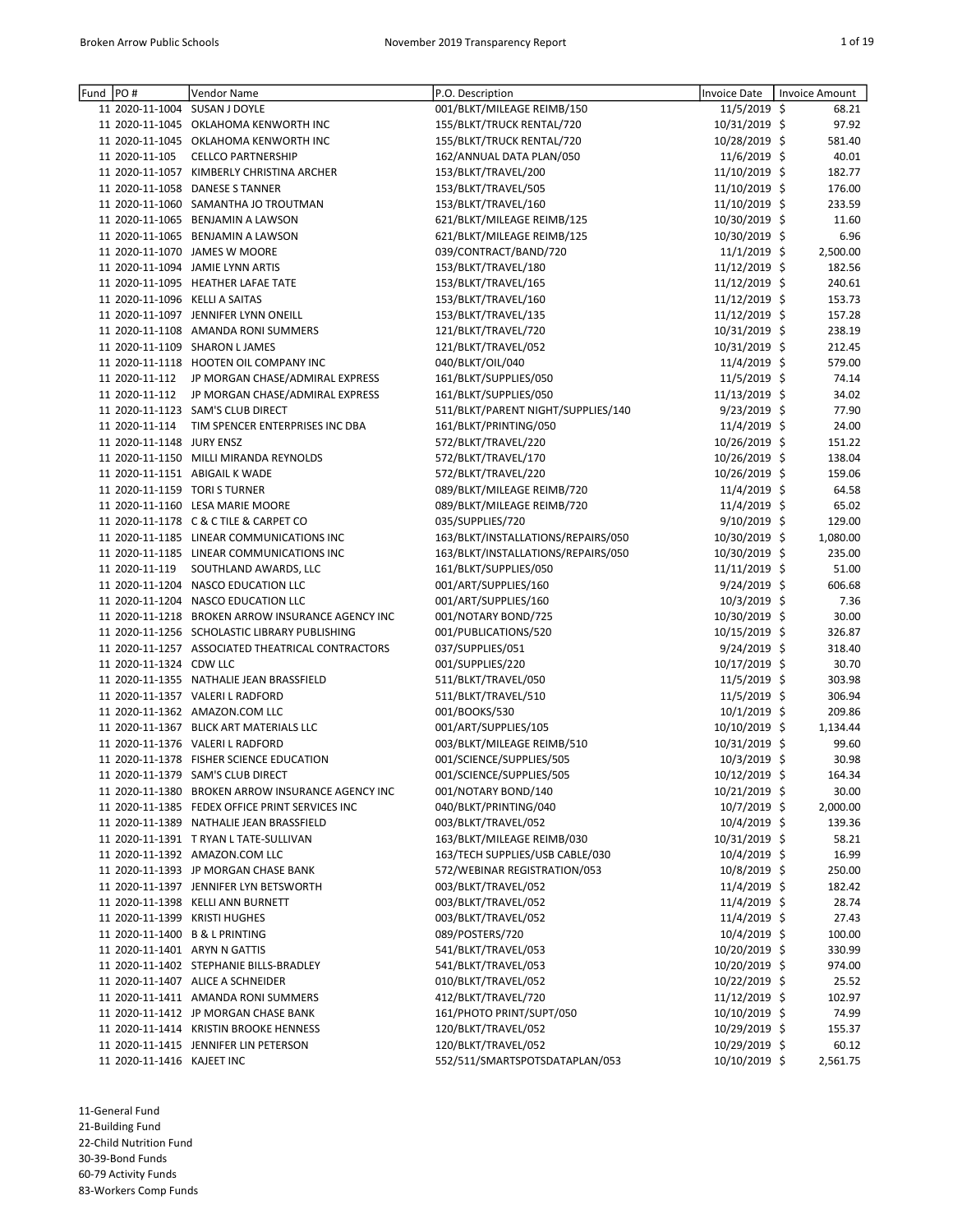| Fund PO# |                              | Vendor Name                                      | P.O. Description                   | Invoice Date   | Invoice Amount |          |
|----------|------------------------------|--------------------------------------------------|------------------------------------|----------------|----------------|----------|
|          |                              | 11 2020-11-1418 TINISHA RAE MITCHELL             | 089/BLKT/EMBROIDERY/UNIFORMS/720   | 11/1/2019 \$   |                | 518.00   |
|          |                              | 11 2020-11-1420 FAMILY AND CHILDREN'S SERVICES   | 552/BLKT/COUNSELING SERVICES/053   | 11/7/2019 \$   |                | 750.00   |
|          |                              | 11 2020-11-1421 FAMILY AND CHILDREN'S SERVICES   | 552/BLKT/COUNSELING SERVICES/053   | 10/7/2019 \$   |                | 1,560.00 |
|          |                              | 11 2020-11-1421 FAMILY AND CHILDREN'S SERVICES   | 552/BLKT/COUNSELING SERVICES/053   | 11/7/2019 \$   |                | 1,120.00 |
|          |                              | 11 2020-11-1423 HOBBY LOBBY STORES INC           | 161/BLKT/SUPPLIES/SUPT/050         | 10/29/2019 \$  |                | 239.00   |
|          |                              | 11 2020-11-1424 NATHALIE JEAN BRASSFIELD         | 572/BLKT/TRAVEL/053                | 10/19/2019 \$  |                | 284.21   |
|          |                              | 11 2020-11-1425 JENNIFER LYN BETSWORTH           | 572/BLKT/TRAVEL/053                | 10/19/2019 \$  |                | 120.89   |
|          |                              | 11 2020-11-1426 KELLI ANN BURNETT                | 572/BLKT/TRAVEL/053                | 10/19/2019 \$  |                | 143.75   |
|          |                              | 11 2020-11-1428 KIMBERLY KAY SCHEIN              | 572/BLKT/TRAVEL/720                | 10/18/2019 \$  |                | 151.80   |
|          |                              | 11 2020-11-1429 LINDSEY E JOHNSON                | 572/BLKT/TRAVEL/510                | 10/18/2019 \$  |                | 147.13   |
|          | 11 2020-11-143               | <b>CELLCO PARTNERSHIP</b>                        | 061/BLKT/DATA PLANS/050            | 11/6/2019 \$   |                | 200.05   |
|          |                              | 11 2020-11-1430 TIFFANY JEAN GREEN               | 572/BLKT/TRAVEL/220                | 10/18/2019 \$  |                | 230.07   |
|          |                              | 11 2020-11-1431 AMAZON.COM LLC                   | 120/BOOKS/INSTRUC SPEC/215         | 10/10/2019 \$  |                | 70.18    |
|          |                              | 11 2020-11-1432 AMAZON.COM LLC                   | 001/WIRELESS MOUSE/165             | 10/10/2019 \$  |                | 99.90    |
|          |                              | 11 2020-11-1433 AMAZON.COM LLC                   | 001/DOCUMENT CAMERAS/150           | 10/10/2019 \$  |                | 380.00   |
|          | 11 2020-11-1435 PACPARTS INC |                                                  | 001/REMOTE CONTROL/135             | 10/28/2019 \$  |                | 39.13    |
|          |                              | 11 2020-11-1436 JP MORGAN CHASE/ADMIRAL EXPRESS  | 001/CLASSROOM SUPPLIES/165         | 10/11/2019 \$  |                | 182.08   |
|          |                              | 11 2020-11-1436 JP MORGAN CHASE/ADMIRAL EXPRESS  | 001/CLASSROOM SUPPLIES/165         | 10/14/2019 \$  |                | 157.40   |
|          |                              | 11 2020-11-1438 WILLIAM V MACGILL & CO           | 001/NURSE/SUPPLIES/205             | 10/10/2019 \$  |                | 128.55   |
|          |                              | 11 2020-11-1439 JP MORGAN CHASE/ADMIRAL EXPRESS  | 001/SUPPLIES/175                   | 10/11/2019 \$  |                | 198.42   |
|          | 11 2020-11-144               | <b>DEBORAH KAY HILL</b>                          | 061/BLKT/MILEAGE REIMB/050         | 11/6/2019 \$   |                | 23.78    |
|          |                              | 11 2020-11-1440 LITERACY RESOURCES INC           | 001/BOOKS/150                      | 10/10/2019 \$  |                | 256.77   |
|          |                              | 11 2020-11-1441 STAR AUTISM SUPPORT INC          | 201/SUPPLIES/165201/SUPPLIES/165   | 10/15/2019 \$  |                | 574.20   |
|          |                              | 11 2020-11-1442 AMAZON.COM LLC                   | 201/SUPPLIES/165                   | 11/11/2019 \$  |                | 106.27   |
|          |                              | 11 2020-11-1443 AMAZON.COM LLC                   | 152/SPED/SUPPLIES/165              | 10/10/2019 \$  |                | 65.07    |
|          |                              | 11 2020-11-1444 LIGHTSPEED TECHNOLOGIES          | 001/BATTERIES/160                  | 10/16/2019 \$  |                | 35.00    |
|          |                              | 11 2020-11-1446 SCHOOL SPECIALTY INC             | 001/HEADPHONES/160                 | 10/11/2019 \$  |                | 1,056.36 |
|          |                              | 11 2020-11-1447 JP MORGAN CHASE/ADMIRAL EXPRESS  | 001/CLASSROOM SUPPLIES/165         | 10/11/2019 \$  |                | 50.54    |
|          |                              | 11 2020-11-1447 JP MORGAN CHASE/ADMIRAL EXPRESS  | 001/SUPPLIES/510                   | 10/23/2019 \$  |                | 24.18    |
|          |                              | 11 2020-11-1448 JP MORGAN CHASE/ADMIRAL EXPRESS  | 001/SUPPLIES/520                   | 10/11/2019 \$  |                | 296.25   |
|          |                              | 11 2020-11-1448 JP MORGAN CHASE/ADMIRAL EXPRESS  | 001/SUPPLIES/510                   | 10/14/2019 \$  |                | 259.04   |
|          |                              | 11 2020-11-1449 JP MORGAN CHASE/ADMIRAL EXPRESS  | 001/SUPPLIES/NURSE/720             | 10/11/2019 \$  |                | 71.84    |
|          | 11 2020-11-145               | <b>COREY LYN WAGNER</b>                          | 082/BLKT/MILEAGE REIMB/082         | 11/6/2019 \$   |                | 50.66    |
|          |                              | 11 2020-11-1450 AMAZON.COM LLC                   | 001/SUPPLIES/530                   | 10/10/2019 \$  |                | 383.62   |
|          |                              | 11 2020-11-1451 AMAZON.COM LLC                   | 001/CABLE/SCIENCE/720              | 10/10/2019 \$  |                | 29.99    |
|          |                              | 11 2020-11-1452 HOUGHTON MIFFLIN HARCOURT PUB CO | 121/BOOKS/MATH/520                 | 10/10/2019 \$  |                | 479.85   |
|          |                              | 11 2020-11-1452 HOUGHTON MIFFLIN HARCOURT PUB CO | 121/BOOKS/MATH/520                 | 11/18/2019 \$  |                | (165.15) |
|          |                              | 11 2020-11-1454 WILLIAM V MACGILL & CO           | 001/SUPPLIES/NURSE/720             | 10/10/2019 \$  |                | 337.58   |
|          |                              | 11 2020-11-1457 STAR AUTISM SUPPORT INC          | 333/SPED/CURRICULUM/165            | 10/15/2019 \$  |                | 4,683.00 |
|          |                              | 11 2020-11-1458 LIGHTSPEED TECHNOLOGIES          | 001/SUPPLIES/520                   | 10/16/2019 \$  |                | 56.00    |
|          | 11 2020-11-1459 APPLE INC    |                                                  | 203/COMPUTER//720203/COMP/YRBK/720 | 10/14/2019 \$  |                | 2,498.00 |
|          |                              | 11 2020-11-1460 ALICE A SCHNEIDER                | 010/BLKT/TRAVEL/052                | 11/5/2019 \$   |                | 193.30   |
|          |                              | 11 2020-11-1461 THE LIBRARY STORE INC            | 001/SUPPLIES/SOCSTU/720            | 10/15/2019 \$  |                | 46.63    |
|          |                              | 11 2020-11-1464 PRESTWICK HOUSE INC              | 333/VOCAB BOOKS/725                | 10/15/2019 \$  |                | 1,279.19 |
|          | 11 2020-11-1465 PACPARTS INC |                                                  | 001/SUPPLIES/520                   | 10/22/2019 \$  |                | 23.37    |
|          |                              | 11 2020-11-1466 JP MORGAN CHASE/ADMIRAL EXPRESS  | 001/SUPPLIES/MATH/720              | 10/14/2019 \$  |                | 542.89   |
|          |                              | 11 2020-11-1467 JP MORGAN CHASE/ADMIRAL EXPRESS  | 001/SUPPLIES/SOCSTU/720            | 10/14/2019 \$  |                | 98.28    |
|          |                              | 11 2020-11-1467 JP MORGAN CHASE/ADMIRAL EXPRESS  | 001/SUPPLIES/SOCSTU/720            | 10/15/2019 \$  |                | 43.41    |
|          |                              | 11 2020-11-1467 JP MORGAN CHASE/ADMIRAL EXPRESS  | 001/SUPPLIES/SOCSTU/720            | 10/16/2019 \$  |                | 27.96    |
|          |                              | 11 2020-11-1467 JP MORGAN CHASE/ADMIRAL EXPRESS  | 001/SUPPLIES/SOCSTU/720            | 10/16/2019 \$  |                | (20.92)  |
|          |                              | 11 2020-11-1469 JP MORGAN CHASE/ADMIRAL EXPRESS  | 001/FILE FOLDER/505                | 7/31/2019 \$   |                | 23.44    |
|          |                              | 11 2020-11-1470 JP MORGAN CHASE/ADMIRAL EXPRESS  | 001/BLKT/SUPPLIES/OFFICE/720       | 10/9/2019 \$   |                | 8.37     |
|          |                              | 11 2020-11-1470 JP MORGAN CHASE/ADMIRAL EXPRESS  | 001/BLKT/SUPPLIES/OFFICE/720       | 10/15/2019 \$  |                | 143.33   |
|          |                              | 11 2020-11-1470 JP MORGAN CHASE/ADMIRAL EXPRESS  | 001/BLKT/SUPPLIES/OFFICE/720       | 10/23/2019 \$  |                | 15.78    |
|          |                              | 11 2020-11-1471 JP MORGAN CHASE/ADMIRAL EXPRESS  | 001/SUPPLIES/530                   | 10/14/2019 \$  |                | 174.79   |
|          |                              | 11 2020-11-1472 JP MORGAN CHASE/ADMIRAL EXPRESS  | 001/CLASSROOM SUPPLIES/180         | 10/14/2019 \$  |                | 51.08    |
|          |                              | 11 2020-11-1473 SCHOLASTIC INC                   | 001/CLASSROOM BOOKS/700            | 10/17/2019 \$  |                | 294.08   |
|          | 11 2020-11-1476 WEX BANK     |                                                  | 040/BLKT/FUEL/040                  | $11/6/2019$ \$ |                | 1,674.87 |
|          |                              | 11 2020-11-1478 SCHOOL SPECIALTY INC             | 001/SUPPLIES/160                   | 10/14/2019 \$  |                | 178.45   |
|          |                              | 11 2020-11-1479 LOGO-WEAR INC                    | 041/WINTER UNIFORM/041             | $11/6/2019$ \$ |                | 1,468.66 |
|          |                              | 11 2020-11-1480 LOWE'S HOME CENTERS              | 164/BLKT/CHROMEDESK/720            | 11/12/2019 \$  |                | 104.05   |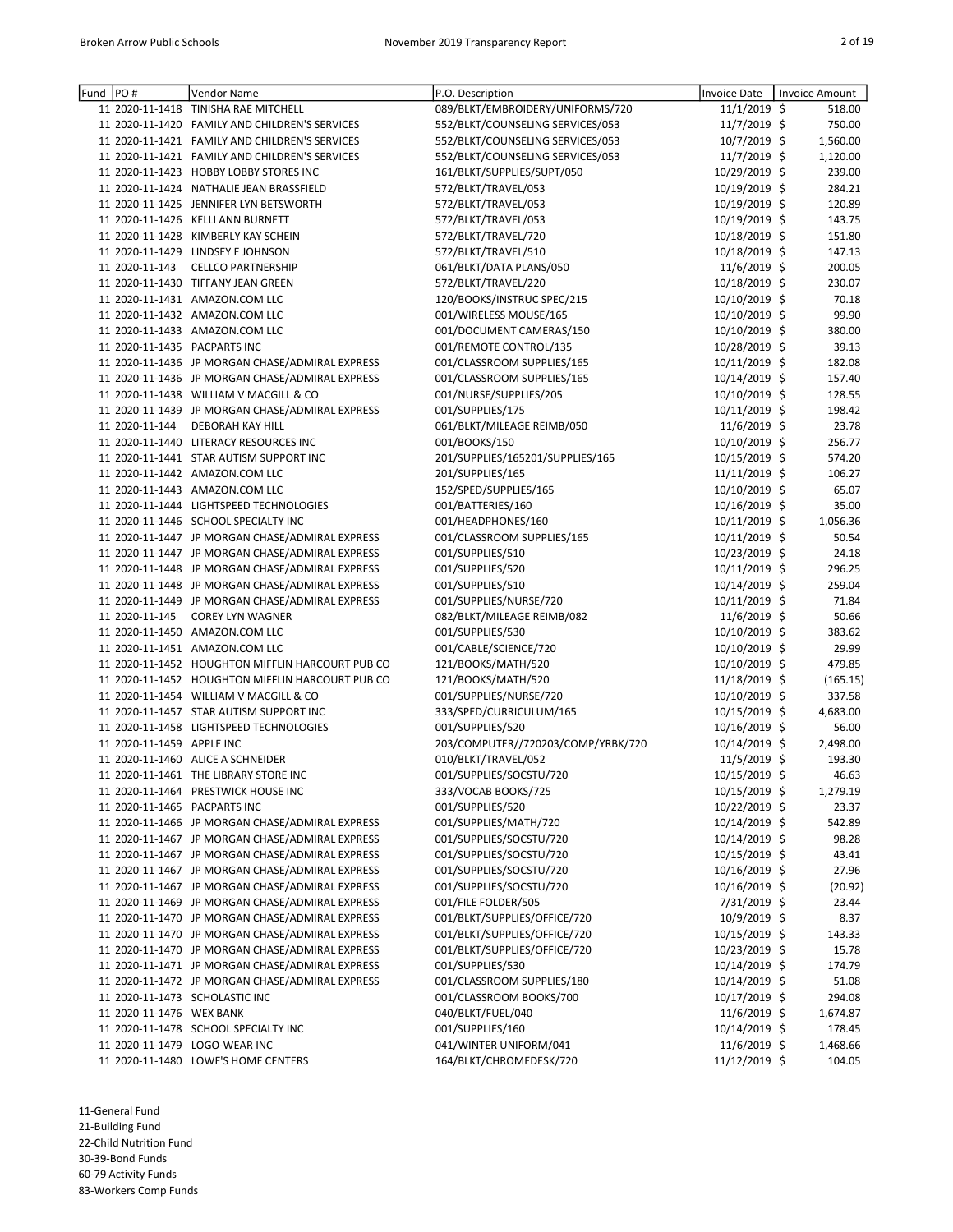| Fund  PO# |                            | Vendor Name                                        | P.O. Description                       | <b>Invoice Date</b> | Invoice Amount |        |
|-----------|----------------------------|----------------------------------------------------|----------------------------------------|---------------------|----------------|--------|
|           |                            | 11 2020-11-1482 HERTZBERG-NEW METHOD, INC          | 001/BOOKS/ESL CLASS/510                | 10/14/2019 \$       |                | 88.32  |
|           |                            | 11 2020-11-1483 BH MEDIA GROUP INC                 | 104/NEWSPAPER SUBSCRIPTION/052         | 10/16/2019 \$       | 208.00         |        |
|           |                            | 11 2020-11-1484 AMAZON.COM LLC                     | 160/PROJECTOR BULBS/003                | 10/15/2019 \$       | 119.98         |        |
|           |                            | 11 2020-11-1485 AARON M VOGT                       | 163/BLKT/MILEAGE REIMB/030             | 11/1/2019 \$        |                | 97.28  |
|           |                            | 11 2020-11-1489 JP MORGAN CHASE/ADMIRAL EXPRESS    | 001/CLASSROOM SUPPLIES/180             | 10/16/2019 \$       | 132.91         |        |
|           | 11 2020-11-149             | JP MORGAN CHASE/ADMIRAL EXPRESS                    | 082/BLKT/OFC SUPPLIES/082              | 11/13/2019 \$       | 352.67         |        |
|           |                            | 11 2020-11-1490 NATL STRENGTH & CONDITIONING ASSOC | 160/CSCS CERT/NSCA MEMBERSHIP/003      | 10/17/2019 \$       | 460.00         |        |
|           |                            | 11 2020-11-1495 CHRISTINA A GOULD                  | 615/BLKT/TRAVEL/175                    | 10/29/2019 \$       | 129.92         |        |
|           |                            | 11 2020-11-1497 AMAZON.COM LLC                     | 161/LEADERSHIP BOOKS/SUPT/052          | 10/16/2019 \$       |                | 59.36  |
|           | 11 2020-11-1499 U.S. GAMES |                                                    | 001/PE/SUPPLIES/EQUIP/165              | 10/16/2019 \$       | 251.50         |        |
|           | 11 2020-11-150             | JP MORGAN CHASE BANK                               | 082/BLKT/CURRICULUM SUPPLIES/082       | 11/13/2019 \$       |                | 94.54  |
|           | 11 2020-11-150             | JP MORGAN CHASE BANK                               | 082/BLKT/CURRICULUM SUPPLIES/082       | 11/13/2019 \$       | 465.02         |        |
|           |                            | 11 2020-11-1500 B & L PRINTING                     | 120/ASSESSMENT FOLDERS/052             | 10/21/2019 \$       |                | 48.00  |
|           |                            | 11 2020-11-1501 NASCO EDUCATION LLC                | 001/ART/SUPPLIES/165                   | 10/22/2019 \$       | 616.16         |        |
|           |                            | 11 2020-11-1503 NASCO EDUCATION LLC                | 001/SUPPLIES/ART/125                   | 10/21/2019 \$       |                | 12.96  |
|           |                            | 11 2020-11-1503 NASCO EDUCATION LLC                | 001/SUPPLIES/ART/125                   | 10/21/2019 \$       | 520.00         |        |
|           |                            | 11 2020-11-1504 RAYLENE C HYNES                    | 103/BLKT/MILEAGE REIMB/107             | 10/31/2019 \$       |                | 8.70   |
|           |                            | 11 2020-11-1504 RAYLENE C HYNES                    | 103/BLKT/MILEAGE REIMB/107             | 10/9/2019 \$        |                | 11.60  |
|           |                            | 11 2020-11-1505 JP MORGAN CHASE/ADMIRAL EXPRESS    | 001/OFFICE SUPPLIES/125                | 10/17/2019 \$       | 410.03         |        |
|           |                            | 11 2020-11-1506 SCHOOL SPECIALTY INC               | 001/ART/SUPPLIES/160                   | 10/17/2019 \$       |                | 85.17  |
|           | 11 2020-11-1507 CDW LLC    |                                                    | 163/HDMI ADAPTER CABLE/052             | 10/21/2019 \$       |                | 86.46  |
|           | 11 2020-11-1509 CDW LLC    |                                                    | 163/STARTECH CABLE WRAP/030            | 10/21/2019 \$       |                | 61.04  |
|           |                            | 11 2020-11-1510 HOBBY LOBBY STORES INC             | 563/CLASSRM RESOURCE/505               | $9/10/2019$ \$      |                | 41.90  |
|           |                            | 11 2020-11-1511 JP MORGAN CHASE/ADMIRAL EXPRESS    | 001/CLASSROOM SUPPLIES/120             | 10/22/2019 \$       | 127.30         |        |
|           |                            | 11 2020-11-1512 VEX ROBOTICS INC                   | 412/SUPPLIES/525                       | 10/23/2019 \$       | 1,217.69       |        |
|           |                            | 11 2020-11-1513 PROJECT LEAD THE WAY INC           | 412/SUPPLIES/505                       | 10/26/2019 \$       | 538.00         |        |
|           |                            | 11 2020-11-1515 VEX ROBOTICS INC                   | 412/SUPPLIES/505                       | 10/23/2019 \$       | 2,074.94       |        |
|           | 11 2020-11-1517 IFIXIT     |                                                    | 164/BLKT/CHROMEDESK TOOLS/050          | 10/30/2019 \$       | 137.98         |        |
|           |                            | 11 2020-11-1519 WIESER EDUCATIONAL, INC.           | 001/TEXTBOOKS/700                      | 10/29/2019 \$       | 783.92         |        |
|           |                            | 11 2020-11-1521 TIM SPENCER ENTERPRISES INC DBA    | 040/BLKT/PRINTING/040                  | 11/4/2019 \$        |                | 80.00  |
|           |                            | 11 2020-11-1523 H & H RETAIL LLC                   | 001/PRINTER CARTRIDGE/700              | 10/25/2019 \$       | 127.00         |        |
|           |                            | 11 2020-11-1524 NBCUNIVERSAL LLC                   | 121/EDUCATIONAL LICENSES/SEC           | 10/22/2019 \$       | 9,893.70       |        |
|           |                            | 11 2020-11-1525 BKL MANAGEMENT INC                 | 563/BLKT/SUPPLIES/PARENT MTG/MID SCHLS | $11/5/2019$ \$      | 473.40         |        |
|           |                            | 11 2020-11-1526 BARNES & NOBLE INC                 | 001/SAT PSAT MATH PREP/700             | 10/23/2019 \$       | 138.51         |        |
|           |                            | 11 2020-11-1528 ALPHA AWARDS & ENGRAVING LLC       | 001/NAME BADGES/OFFICE/720             | 10/24/2019 \$       |                | 22.00  |
|           |                            | 11 2020-11-1529 JP MORGAN CHASE/ADMIRAL EXPRESS    | 001/SUPPLIES/700                       | 10/24/2019 \$       |                | 38.51  |
|           | 11 2020-11-153             | KAPLAN EARLY LEARNING COMPANY                      | 082/BLKT/CURRICULUM SUPPLIES/082       | 10/10/2019 \$       | 706.28         |        |
|           |                            | 11 2020-11-1530 THE PROPHET CORPORATION            | 001/PE/SUPPLIES/125                    | 11/18/2019 \$       | 398.57         |        |
|           |                            | 11 2020-11-1532 SAIED MUSIC COMPANY                | 203/INSTRUMENTS/520                    | 10/24/2019 \$       | 1,755.00       |        |
|           | 11 2020-11-1533 MARDEL INC |                                                    | 001/WRK/BOOKS/510                      | 10/29/2019 \$       |                | 36.78  |
|           |                            | 11 2020-11-1534 SONOVA USA INC                     | 621/SPED/HI SUPPLIES/510               | 10/29/2019 \$       | 825.99         |        |
|           |                            | 11 2020-11-1534 SONOVA USA INC                     | 621/SPED/HI SUPPLIES/510               | 10/29/2019 \$       | 825.99         |        |
|           |                            | 11 2020-11-1535 THERAPRO, INC                      | 621/SPED/OT SUPPLIES/080               | 10/30/2019 \$       |                | 263.78 |
|           |                            | 11 2020-11-1538 MACMILLAN HOLDINGS LLC             | 153/10TH GR PAP LIT BOOKS/720          | 10/29/2019 \$       | 10,818.94      |        |
|           | 11 2020-11-154             | LAKESHORE EQUIPMENT CO                             | 082/BLKT/CURRICULUM SUPPLIES/082       | 10/9/2019 \$        |                | 586.87 |
|           |                            | 11 2020-11-1542 NCS PEARSON INC                    | 621/SPED/TESTING/080                   | 10/25/2019 \$       | 1,418.56       |        |
|           |                            | 11 2020-11-1544 BLICK ART MATERIALS LLC            | 001/ART SUPPLIES/220                   | 10/28/2019 \$       |                | 307.87 |
|           | 11 2020-11-1548 KARA GREEN |                                                    | 541/BLKT/TRAVEL/720                    | 11/15/2019 \$       |                | 44.34  |
|           | 11 2020-11-155             | <b>NASCO EDUCATION LLC</b>                         | 082/BLKT/CURRICULUM SUPPLIES/082       | $10/4/2019$ \$      | 522.41         |        |
|           |                            | 11 2020-11-1556 FCCLA OF AMERICA                   | 412/MEMBERSHIP FEES/725                | 10/25/2019 \$       | 168.00         |        |
|           | 11 2020-11-156             | EARLYCHILDHOOD LLC                                 | 082/BLKT/CURRICULUM SUPPLIES/082       | 10/5/2019 \$        | 711.75         |        |
|           |                            | 11 2020-11-1560 HOBBY LOBBY STORES INC             | 572/BLKT/MOMMY AND ME SUPPLIES/030     | 11/14/2019 \$       | 165.44         |        |
|           |                            | 11 2020-11-1563 SPECIAL OPS UNIFORMS               | 089/BLKT/EQUIPMENT/720                 | 10/25/2019 \$       | 137.44         |        |
|           | 11 2020-11-1568 CDW LLC    |                                                    | 163/ETH EXT/AV CABLES/VGA ADAPTER/030  | 10/24/2019 \$       |                | 19.53  |
|           | 11 2020-11-1568 CDW LLC    |                                                    | 163/ETH EXT/AV CABLES/VGA ADAPTER/030  | 10/25/2019 \$       | 927.33         |        |
|           |                            | 11 2020-11-1569 AMAZON.COM LLC                     | 001/EQUIPMENT/525                      | 10/25/2019 \$       | 294.44         |        |
|           | 11 2020-11-157             | S & S WORLDWIDE INC                                | 082/BLKT/CURRICULUM SUPPLIES/082       | 10/8/2019 \$        |                | 33.59  |
|           | 11 2020-11-157             | S & S WORLDWIDE INC                                | 082/BLKT/CURRICULUM SUPPLIES/082       | 10/8/2019 \$        | 1,653.59       |        |
|           | 11 2020-11-157             | S & S WORLDWIDE INC                                | 082/BLKT/CURRICULUM SUPPLIES/082       | 10/8/2019 \$        |                | 82.72  |
|           | 11 2020-11-157             | S & S WORLDWIDE INC                                | 082/BLKT/CURRICULUM SUPPLIES/082       | 10/10/2019 \$       |                | 42.39  |
|           |                            | 11 2020-11-1570 JP MORGAN CHASE/ADMIRAL EXPRESS    | 001/SUPPLIES/WL/720                    | 10/28/2019 \$       | 254.69         |        |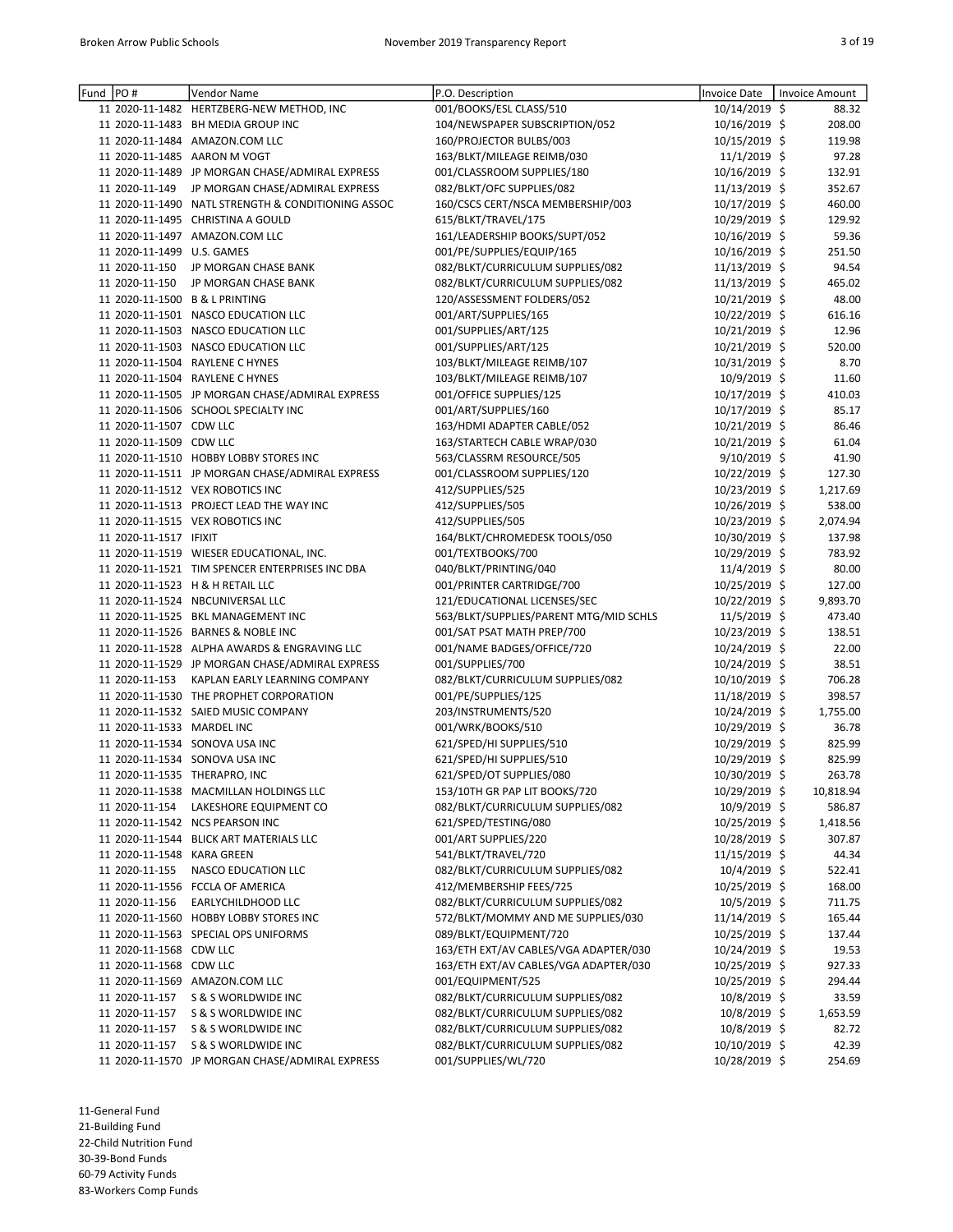| Fund PO# |                               | Vendor Name                                        | P.O. Description                    | <b>Invoice Date</b> | Invoice Amount |
|----------|-------------------------------|----------------------------------------------------|-------------------------------------|---------------------|----------------|
|          |                               | 11 2020-11-1571 JP MORGAN CHASE/ADMIRAL EXPRESS    | 001/SUPPLIES/505                    | 10/28/2019 \$       | 123.97         |
|          |                               | 11 2020-11-1572 THE UPS STORE                      | 016/SHIPPING/ROBOT REPAIRS/525      | 10/26/2019 \$       | 260.38         |
|          |                               | 11 2020-11-1573 BARNES & NOBLE INC                 | 121/BOOKS/SECONDARY/720             | 10/25/2019 \$       | 279.50         |
|          |                               | 11 2020-11-1574 HOUGHTON MIFFLIN HARCOURT PUB CO   | 001/SUPPLIES/520                    | 10/25/2019 \$       | 153.32         |
|          |                               | 11 2020-11-1575 C & C TILE & CARPET CO             | 035/SUPPLIES/720                    | 9/10/2019 \$        | 129.00         |
|          |                               | 11 2020-11-1577 TIM SPENCER ENTERPRISES INC DBA    | 040/PRINTING/WRITE UP FORMS/040     | 11/6/2019 \$        | 404.00         |
|          |                               | 11 2020-11-1579 ALICE A SCHNEIDER                  | 010/BLKT/TRAVEL/052                 | 10/31/2019 \$       | 11.60          |
|          |                               | 11 2020-11-1594 JW PEPPER & SON INC                | 001/MUSIC/SUPPLIES/175              | 10/29/2019 \$       | 49.49          |
|          |                               | 11 2020-11-1596 LESSONPIX INC                      | 621/SPED/SUBSCRIPT/080              | 11/1/2019 \$        | 453.60         |
|          | 11 2020-11-1597 TRINITY 3 LLC |                                                    | 621/SPED/IPAD CASES/080             | 10/31/2019 \$       | 1,040.00       |
|          | 11 2020-11-160                | JP MORGAN CHASE/ADMIRAL EXPRESS                    | 104/BLKT/SUPPLIES/052               | 11/7/2019 \$        | 51.93          |
|          |                               | 11 2020-11-1602 JP MORGAN CHASE BANK               | 002/BLKT/DISTRICT TRAVEL/CMET/050   | 10/25/2019 \$       | 27,274.37      |
|          |                               | 11 2020-11-1606 LIBERTY FLAGS INC                  | 001/SUPPLY/200                      | 10/31/2019 \$       | 21.00          |
|          | 11 2020-11-1607 BRAINPOP LLC  |                                                    | 001/SUBCRIPTION/5THGRADE/150        | 10/30/2019 \$       | 920.00         |
|          | 11 2020-11-1610 CDW LLC       |                                                    | 163/HARD DRIVE TRAY/510             | 10/30/2019 \$       | 36.90          |
|          |                               | 11 2020-11-1612 WASHBURN EDUCATIONAL RESOURCES LLC | 001/CURRICULUM/SPED/720             | 10/30/2019 \$       | 126.50         |
|          |                               | 11 2020-11-1616 SCHOOL SPECIALTY INC               | 001/SUPPLIES/520                    | 10/31/2019 \$       | 264.16         |
|          |                               | 11 2020-11-1618 EARTHWALK COMMUNICATIONS           | 201/CART CONVERSION PARTS/160       | 10/31/2019 \$       | 700.00         |
|          | 11 2020-11-1621 CDW LLC       |                                                    | 163/WEBCAM/052                      | 10/30/2019 \$       | 155.93         |
|          |                               | 11 2020-11-1625 PALEN MUSIC CENTER                 | 203/GENERAL/530                     | 10/31/2019 \$       | 15.00          |
|          |                               | 11 2020-11-1625 PALEN MUSIC CENTER                 | 203/GENERAL/530                     | 10/31/2019 \$       | 63.00          |
|          |                               | 11 2020-11-1625 PALEN MUSIC CENTER                 | 203/GENERAL/530                     | 10/31/2019 \$       | 15.00          |
|          |                               | 11 2020-11-1625 PALEN MUSIC CENTER                 | 203/GENERAL/530                     | 10/31/2019 \$       | 23.00          |
|          |                               | 11 2020-11-1625 PALEN MUSIC CENTER                 | 203/GENERAL/530                     | 10/31/2019 \$       | 1,269.50       |
|          |                               | 11 2020-11-1625 PALEN MUSIC CENTER                 | 203/GENERAL/530                     | 10/31/2019 \$       | 1,269.50       |
|          |                               | 11 2020-11-1627 JP MORGAN CHASE/ADMIRAL EXPRESS    | 001/SUPPLIES/525                    | 11/1/2019 \$        | 584.58         |
|          |                               | 11 2020-11-1627 JP MORGAN CHASE/ADMIRAL EXPRESS    | 001/SUPPLIES/525                    | 11/4/2019 \$        | 80.58          |
|          |                               | 11 2020-11-1627 JP MORGAN CHASE/ADMIRAL EXPRESS    | 001/SUPPLIES/525                    | 11/5/2019 \$        | (80.58)        |
|          |                               | 11 2020-11-1633 AMAZON.COM LLC                     | 001/WIRELESS MOUSE/165              | 11/1/2019 \$        | 199.80         |
|          |                               | 11 2020-11-1634 CHELSIE RENAE INSKEEP              | 563/BLKT/MILEAGE REIMB/525/520      | 10/31/2019 \$       | 46.28          |
|          |                               | 11 2020-11-1635 JP MORGAN CHASE/ADMIRAL EXPRESS    | 511/PARENT INVOLVEMENT SUPPLIES/140 | 11/1/2019 \$        | 667.40         |
|          |                               | 11 2020-11-1637 JP MORGAN CHASE/ADMIRAL EXPRESS    | 001/CLASSROOM SUPPLIES/180          | 11/1/2019 \$        | 118.10         |
|          |                               | 11 2020-11-1639 NASCO EDUCATION LLC                | 001/ART/SUPPLIES/135                | 11/4/2019 \$        | 41.40          |
|          |                               | 11 2020-11-1639 NASCO EDUCATION LLC                | 001/ART/SUPPLIES/135                | 11/4/2019 \$        | 697.52         |
|          | 11 2020-11-165                | <b>HIREASE LLC</b>                                 | 180/BLKT/BACKGROUNDCHECKS/052       | 10/31/2019 \$       | 243.00         |
|          | 11 2020-11-170                | TULSA CITY-COUNTY HEALTH DEPT                      | 180/BLKT/HEP B/052                  | 11/1/2019 \$        | 240.00         |
|          | 11 2020-11-179                | COMMUNITYCARE MANAGED HEALTHCARE                   | 180/BLKT/EAP SERVICES/052           | 11/1/2019 \$        | 1,568.00       |
|          | 11 2020-11-192                | FEDEX OFFICE PRINT SERVICES INC                    | 040/BLKT/PRINTING/040               | 10/7/2019 \$        | 87.95          |
|          | 11 2020-11-192                | FEDEX OFFICE PRINT SERVICES INC                    | 040/BLKT/PRINTING/040               | $10/7/2019$ \$      | 71.25          |
|          | 11 2020-11-194                | <b>WEX BANK</b>                                    | 040/BLKT/ACTIVITY FUEL CARD/040     | 11/6/2019 \$        | 248.66         |
|          | 11 2020-11-196                | <b>KNOX LABORATORY</b>                             | 040/BLKT/EMPLOYEE PHYSICALS/040     | 10/31/2019 \$       | 354.00         |
|          | 11 2020-11-197                | SOUTHLAND AWARDS, LLC                              | 040/BLKT/NAME BADGES/040            | 11/11/2019 \$       | 8.50           |
|          | 11 2020-11-205 US CELLULAR    |                                                    | 040/BLKT/EMERGENCY CELL/040         | 11/2/2019 \$        | 109.78         |
|          | 11 2020-11-208                | <b>CELLCO PARTNERSHIP</b>                          | 040/BLKT/DATA PLAN/040              | 11/6/2019 \$        | 80.02          |
|          | 11 2020-11-209                | JP MORGAN CHASE BANK                               | 040/BLKT/SUPPLIES/EQUIP/REPAIRS/040 | 10/27/2019 \$       | 1,745.91       |
|          | 11 2020-11-209                | JP MORGAN CHASE BANK                               | 040/BLKT/SUPPLIES/EQUIP/REPAIRS/040 | 11/10/2019 \$       | 176.23         |
|          | 11 2020-11-209                | JP MORGAN CHASE BANK                               | 040/BLKT/SUPPLIES/EQUIP/REPAIRS/040 | 11/3/2019 \$        | 2,189.04       |
|          | 11 2020-11-209                | JP MORGAN CHASE BANK                               | 040/BLKT/SUPPLIES/EQUIP/REPAIRS/040 | 11/10/2019 \$       | 804.02         |
|          | 11 2020-11-209                | JP MORGAN CHASE BANK                               | 040/BLKT/SUPPLIES/EQUIP/REPAIRS/040 | 10/27/2019 \$       | 1,914.37       |
|          | 11 2020-11-209                | JP MORGAN CHASE BANK                               | 040/BLKT/SUPPLIES/EQUIP/REPAIRS/040 | 11/10/2019 \$       | 9,784.70       |
|          | 11 2020-11-209                | JP MORGAN CHASE BANK                               | 040/BLKT/SUPPLIES/EQUIP/REPAIRS/040 | 11/3/2019 \$        | 2,644.80       |
|          | 11 2020-11-210                | <b>FROST OIL COMPANY</b>                           | 040/BLKT/FUEL/040                   | 11/19/2019 \$       | 15,586.57      |
|          | 11 2020-11-210                | <b>FROST OIL COMPANY</b>                           | 040/BLKT/FUEL/040                   | 11/7/2019 \$        | 15,332.73      |
|          | 11 2020-11-210                | <b>FROST OIL COMPANY</b>                           | 040/BLKT/FUEL/040                   | 11/14/2019 \$       | 15,368.00      |
|          | 11 2020-11-210                | <b>FROST OIL COMPANY</b>                           | 040/BLKT/FUEL/040                   | 11/4/2019 \$        | 15,384.68      |
|          | 11 2020-11-213                | RAYMOND M GIBSON                                   | 163/BLKT/MILEAGE REIMB/030          | 11/5/2019 \$        | 57.46          |
|          | 11 2020-11-214                | SEAN C GOLDMAN                                     | 163/BLKT/MILEAGE REIMB/030          | 11/4/2019 \$        | 69.72          |
|          | 11 2020-11-215                | <b>BRANDON J GREEN</b>                             | 163/BLKT/MILEAGE REIMB/030          | $11/6/2019$ \$      | 155.03         |
|          | 11 2020-11-224                | <b>JEREMY A STOUGH</b>                             | 163/BLKT/MILEAGE REIMB/030          | 11/1/2019 \$        | 68.58          |
|          | 11 2020-11-225                | T RYAN L TATE-SULLIVAN                             | 163/BLKT/MILEAGE REIMB/030          | 10/31/2019 \$       | 156.11         |
|          | 11 2020-11-225                | T RYAN L TATE-SULLIVAN                             | 163/BLKT/MILEAGE REIMB/030          | 10/31/2019 \$       | 8.03           |
|          |                               |                                                    |                                     |                     |                |

11-General Fund 21-Building Fund 22-Child Nutrition Fund

30-39-Bond Funds

60-79 Activity Funds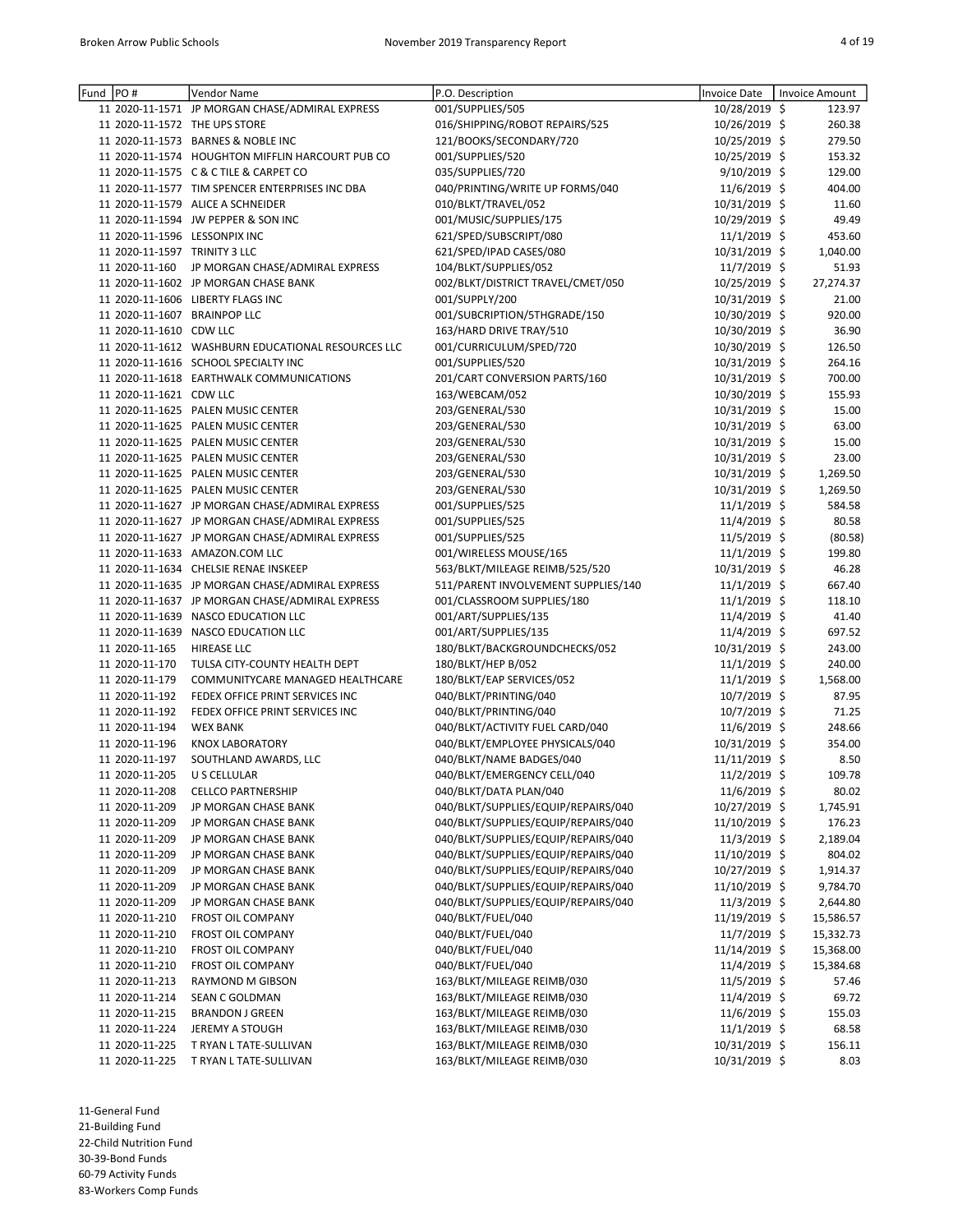| Fund | PO#            | Vendor Name                     | P.O. Description                     | Invoice Date    | Invoice Amount |
|------|----------------|---------------------------------|--------------------------------------|-----------------|----------------|
|      | 11 2020-11-226 | BRYAN A VANN-LOPEZ              | 163/BLKT/MILEAGE REIMB/030           | 11/1/2019 \$    | 49.74          |
|      | 11 2020-11-226 | <b>BRYAN A VANN-LOPEZ</b>       | 163/BLKT/MILEAGE REIMB/030           | 11/1/2019 \$    | 45.72          |
|      | 11 2020-11-226 |                                 |                                      |                 | 30.49          |
|      |                | BRYAN A VANN-LOPEZ              | 163/BLKT/MILEAGE REIMB/030           | 11/1/2019 \$    |                |
|      | 11 2020-11-233 | KUHLMANN ENTERPRISES INC        | 197/BLKT/COPIER SUPPLIES/050         | 10/25/2019 \$   | 660.40         |
|      | 11 2020-11-234 | JP MORGAN CHASE/ADMIRAL EXPRESS | 090/BLKT/OFFICE SUPPLIES/030         | 11/6/2019 \$    | 46.00          |
|      | 11 2020-11-245 | JP MORGAN CHASE/ADMIRAL EXPRESS | 041/BLKT/OFFICE SUPPLIES/041         | 10/28/2019 \$   | 56.20          |
|      | 11 2020-11-246 | JP MORGAN CHASE/ADMIRAL EXPRESS | 164/BLKT/CHROMEDESK SUPPLIES/050     | 11/18/2019 \$   | 55.34          |
|      | 11 2020-11-250 | <b>ASSETGENIE INC</b>           | 164/BLKT/CHROMEBOOK PARTS/EQUIP/050  | 10/21/2019 \$   | 463.45         |
|      | 11 2020-11-250 | <b>ASSETGENIE INC</b>           | 164/BLKT/CHROMEBOOK PARTS/EQUIP/050  | 10/21/2019 \$   | 2,779.75       |
|      | 11 2020-11-250 | <b>ASSETGENIE INC</b>           | 164/BLKT/CHROMEBOOK PARTS/EQUIP/050  | 10/21/2019 \$   | 754.95         |
|      | 11 2020-11-250 | <b>ASSETGENIE INC</b>           | 164/BLKT/CHROMEBOOK PARTS/EQUIP/050  | 10/25/2019 \$   | 956.80         |
|      | 11 2020-11-252 | TRINITY 3 LLC                   | 164/BLKT/CHROMEBOOK PARTS/050        | 9/27/2019 \$    | 1,887.52       |
|      | 11 2020-11-252 | TRINITY 3 LLC                   | 164/BLKT/CHROMEBOOK PARTS/050        | $10/11/2019$ \$ | 1,854.83       |
|      | 11 2020-11-252 | TRINITY 3 LLC                   | 164/BLKT/CHROMEBOOK PARTS/050        | 11/7/2019 \$    | 56.25          |
|      | 11 2020-11-259 | ANDREA V SALAZAR GIL            | 003/BLKT/MILEAGE REIMB/050           | 11/11/2019 \$   | 37.51          |
|      | 11 2020-11-259 | ANDREA V SALAZAR GIL            | 003/BLKT/MILEAGE REIMB/050           | 11/11/2019 \$   | 21.92          |
|      | 11 2020-11-263 | <b>REHAB SOURCE FOR KIDS</b>    | 152/BLKT/SPED/STDNT SERVICES/080     | 11/7/2019 \$    | 95,879.13      |
|      | 11 2020-11-263 | <b>REHAB SOURCE FOR KIDS</b>    | 152/BLKT/SPED/STDNT SERVICES/080     | 11/7/2019 \$    | 20,018.58      |
|      | 11 2020-11-265 | JP MORGAN CHASE/ADMIRAL EXPRESS | 152/BLKT/SPED/SUPPLIES/052           | $11/1/2019$ \$  | 38.06          |
|      | 11 2020-11-266 | MOBILIZED VISION, LLC           | 152/BLKT/SPED/VISION SERVICES/080    | 11/13/2019 \$   | 78.74          |
|      | 11 2020-11-266 | MOBILIZED VISION, LLC           | 152/BLKT/SPED/VISION SERVICES/080    | 11/10/2019 \$   | 5,297.50       |
|      | 11 2020-11-268 | A NEW LEAF, INC.                | 621/BLKT/SPED/STDNT TRAINING/720     | 10/31/2019 \$   | 101.25         |
|      | 11 2020-11-270 | <b>HEARTSPRING INC</b>          | 152/BLKT/SPED/TUITION/720            | 10/31/2019 \$   | 6,364.50       |
|      | 11 2020-11-271 | AMERICAN NATIONAL RED CROSS     | 621/BLKT/SPED/CPR/080                | 10/31/2019 \$   | 35.00          |
|      | 11 2020-11-280 | MICHELLE R WARREN               | 621/BLKT/MILEAGE REIMB/050           | 10/31/2019 \$   | 72.45          |
|      | 11 2020-11-281 | KRISTEN D SCHAFNITT             | 621/BLKT/MILEAGE REIMB/050           | 10/31/2019 \$   | 13.29          |
|      | 11 2020-11-284 | JP MORGAN CHASE/ADMIRAL EXPRESS | 194/BLKT/OFFICE SUPPLIES/052         | 11/11/2019 \$   | 34.74          |
|      | 11 2020-11-284 | JP MORGAN CHASE/ADMIRAL EXPRESS | 194/BLKT/OFFICE SUPPLIES/052         | 11/12/2019 \$   | 13.59          |
|      | 11 2020-11-297 | FEDERAL EXPRESS CORP            | 089/BLKT SHIPPING/RADIOS/050         | 10/31/2019 \$   | 23.53          |
|      | 11 2020-11-312 | <b>B &amp; L PRINTING</b>       | 125/BLKT/PRINTING/HEALTH FOLDERS/052 | 10/29/2019 \$   | 338.00         |
|      | 11 2020-11-313 | JUNIOR ACHIEVEMENT OF OKLAHOMA  | 101/BLKT/BIZTOWN-5TH GRADE/050       | 10/18/2019 \$   | 1,012.50       |
|      | 11 2020-11-313 | JUNIOR ACHIEVEMENT OF OKLAHOMA  | 101/BLKT/BIZTOWN-5TH GRADE/050       | 10/31/2019 \$   | 3,075.00       |
|      | 11 2020-11-315 | JP MORGAN CHASE/ADMIRAL EXPRESS | 163/BLKT/OFFICE/TECH SUPPLIES/030    | 11/5/2019 \$    | 55.83          |
|      | 11 2020-11-332 | KAPLAN EARLY LEARNING COMPANY   | 082/BLKT/DHS SUPPLIES/082            | $10/1/2019$ \$  | 42.42          |
|      | 11 2020-11-335 | <b>CELLCO PARTNERSHIP</b>       | 037/BLKT/DATA PLAN/052               | 11/6/2019 \$    | 40.01          |
|      | 11 2020-11-336 | <b>CELLCO PARTNERSHIP</b>       | 193/BLKT/DATA PLAN/052               | 11/6/2019 \$    | 121.79         |
|      | 11 2020-11-353 | JP MORGAN CHASE/ADMIRAL EXPRESS | 160/BLKT/OFFICE SUPPLIES/003         | 10/28/2019 \$   | 100.02         |
|      | 11 2020-11-353 | JP MORGAN CHASE/ADMIRAL EXPRESS | 160/BLKT/OFFICE SUPPLIES/003         | 11/6/2019 \$    | 33.77          |
|      | 11 2020-11-353 | JP MORGAN CHASE/ADMIRAL EXPRESS | 160/BLKT/OFFICE SUPPLIES/003         | $11/11/2019$ \$ | 7.29           |
|      | 11 2020-11-378 | AARON M VOGT                    | 163/BLKT/MILEAGE REIMB/030           | $11/1/2019$ \$  | 137.24         |
|      | 11 2020-11-378 | AARON M VOGT                    | 163/BLKT/MILEAGE REIMB/030           | $11/1/2019$ \$  | 0.24           |
|      | 11 2020-11-38  | TWO OAKS INVESTMENTS LLC        | 181/BLKT/WC TPA/CMET/050             | 11/18/2019 \$   | 2,900.00       |
|      | 11 2020-11-380 | <b>LOWE'S HOME CENTERS</b>      | 037/BLKT/SUPPLIES/051                | 11/5/2019 \$    | 71.06          |
|      | 11 2020-11-380 | LOWE'S HOME CENTERS             | 037/BLKT/SUPPLIES/051                | 10/28/2019 \$   | 14.18          |
|      | 11 2020-11-380 | LOWE'S HOME CENTERS             | 037/BLKT/SUPPLIES/051                | 10/28/2019 \$   | 48.54          |
|      | 11 2020-11-381 | LOWE'S HOME CENTERS             | 036/BLKT/SUPPLIES/059                | 11/12/2019 \$   | 23.74          |
|      | 11 2020-11-382 | JENKINS PIANO COMPANY LLC       | 037/BLKT/PIANO TUNING/051            | 11/15/2019 \$   | 145.00         |
|      | 11 2020-11-384 | JP MORGAN CHASE/ADMIRAL EXPRESS | 037/BLKT/OFFICE SUPPLIES/051         | $11/1/2019$ \$  | 115.77         |
|      | 11 2020-11-384 | JP MORGAN CHASE/ADMIRAL EXPRESS | 037/BLKT/OFFICE SUPPLIES/051         | $11/7/2019$ \$  | 43.60          |
|      | 11 2020-11-391 | FEDERAL EXPRESS CORP            | 089/BLKT SHIPPING/RADIOS/050         | 10/31/2019 \$   | 161.60         |
|      | 11 2020-11-393 | SR COMMUNICATIONS ASSOC INC     | 089/BLKT/RADIO REPAIRS/050           | 10/29/2019 \$   | 1,916.00       |
|      | 11 2020-11-409 | <b>KIM E NORMAN</b>             | 055/BLKT/MILEAGE REIMB/055           | $11/4/2019$ \$  | 23.28          |
|      | 11 2020-11-412 | SONIA I ORTIZ-PALOMINO          | 055/BLKT/MILEAGE REIMB/055           | $11/4/2019$ \$  | 11.76          |
|      | 11 2020-11-412 |                                 | 055/BLKT/MILEAGE REIMB/055           | 11/4/2019 \$    | 4.37           |
|      |                | SONIA I ORTIZ-PALOMINO          |                                      |                 |                |
|      | 11 2020-11-412 | SONIA I ORTIZ-PALOMINO          | 055/BLKT/MILEAGE REIMB/055           | 11/4/2019 \$    | 2.42           |
|      | 11 2020-11-416 | LANA D JOHNSON                  | 055/BLKT/MILEAGE REIMB/055           | 11/4/2019 \$    | 12.34          |
|      | 11 2020-11-418 | <b>SCOT MCNAUL</b>              | 055/BLKT/MILEAGE REIMB/055           | 11/4/2019 \$    | 11.91          |
|      | 11 2020-11-419 | KIMBERLY STARR FALLING          | 055/BLKT/MILEAGE REIMB/055           | $11/8/2019$ \$  | 3.39           |
|      | 11 2020-11-420 | KELLIE JO HAYES                 | 055/BLKT/MILEAGE REIMB/055           | 11/13/2019 \$   | 41.18          |
|      | 11 2020-11-438 | KYLE ANDREW SMITH               | 155/BLKT/MILEAGE REIMB/720           | $11/1/2019$ \$  | 82.94          |
|      | 11 2020-11-439 | ADAM M WIENCKEN                 | 155/BLKT/MILEAGE REIMB/720           | $11/1/2019$ \$  | 95.17          |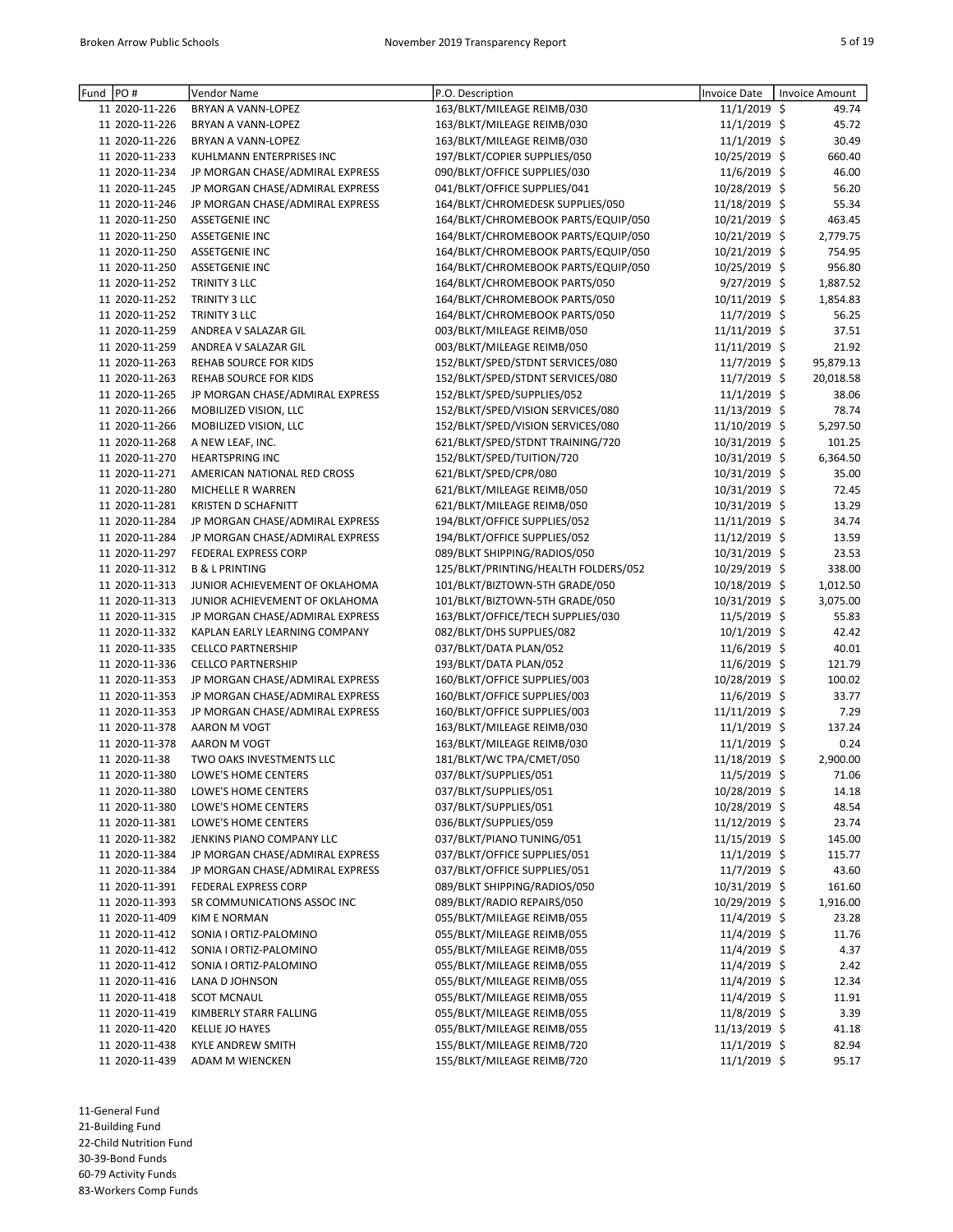| Fund | PO#            | Vendor Name                       | P.O. Description                    | <b>Invoice Date</b> | <b>Invoice Amount</b> |
|------|----------------|-----------------------------------|-------------------------------------|---------------------|-----------------------|
|      | 11 2020-11-440 | SAIED MUSIC COMPANY               | 038/BLKT/REPAIRS/720                | 10/1/2019 \$        | 10.00                 |
|      | 11 2020-11-440 | SAIED MUSIC COMPANY               | 038/BLKT/REPAIRS/720                | 10/2/2019 \$        | 120.00                |
|      | 11 2020-11-440 | SAIED MUSIC COMPANY               | 038/BLKT/REPAIRS/720                | 10/2/2019 \$        | 130.00                |
|      | 11 2020-11-441 | LUCK'S MUSIC LIBRARY              | 038/BLKT/MUSIC/720                  | 10/22/2019 \$       | 345.76                |
|      | 11 2020-11-441 | LUCK'S MUSIC LIBRARY              | 038/BLKT/MUSIC/720                  | 10/24/2019 \$       | 154.80                |
|      | 11 2020-11-447 | <b>CARRIE L SATTERFIELD</b>       | 151/BLKT/TRAVEL/135                 | 11/5/2019 \$        | 77.70                 |
|      | 11 2020-11-449 | <b>LEARNING INTERNET INC</b>      | 153/PROF DEV/052                    | 7/17/2019 \$        | 5,000.00              |
|      | 11 2020-11-455 | JESSICA ANN WIGGINS ANDERSON      | 151/BLKT/TRAVEL/200                 | 11/5/2019 \$        | 77.62                 |
|      | 11 2020-11-456 | <b>KENDRA D BROWN</b>             | 151/BLKT/TRAVEL/170                 | 11/5/2019 \$        | 63.04                 |
|      | 11 2020-11-457 | <b>ERIN ANN CAMBERN</b>           | 151/BLKT/TRAVEL/170                 | 11/5/2019 \$        | 375.42                |
|      | 11 2020-11-458 | HEATHER DAWN CHERRY               | 151/BLKT/TRAVEL/135                 | 11/5/2019 \$        | 61.56                 |
|      | 11 2020-11-459 | JAN ELLEN GRISHAM                 | 151/BLKT/TRAVEL/135                 | 11/5/2019 \$        | 369.63                |
|      | 11 2020-11-460 | <b>KRISTIN BROOKE HENNESS</b>     | 151/BLKT/TRAVEL/052                 | 11/5/2019 \$        | 364.14                |
|      | 11 2020-11-462 | RITA A JOHNSON                    | 151/BLKT/TRAVEL/140                 | 11/5/2019 \$        | 44.29                 |
|      | 11 2020-11-463 | <b>JUDY K MULLINS</b>             | 151/BLKT/TRAVEL/150                 | 11/5/2019 \$        | 66.75                 |
|      | 11 2020-11-464 | LANA LAREE PEARSON                | 151/BLKT/TRAVEL/140                 | 11/5/2019 \$        | 67.00                 |
|      | 11 2020-11-465 | <b>CASEY N PEBWORTH</b>           | 151/BLKT/TRAVEL/215                 | 11/5/2019 \$        | 63.21                 |
|      | 11 2020-11-469 | REASOR'S HOLDING COMPANY, INC     | 564/BLKT/PROGRAM MGMT/053           | 11/5/2019 \$        | 16.98                 |
|      | 11 2020-11-474 | ROSALYN MARIE VANN-JACKSON        | 040/BLKT/TRAVEL/040                 | 11/5/2019 \$        | 202.87                |
|      | 11 2020-11-48  | <b>VIP VOICE SERVICES LLC</b>     | 002/BLKT/SIP CALL PATHS/CMET/050    | 11/1/2019 \$        | 588.91                |
|      | 11 2020-11-49  |                                   |                                     |                     |                       |
|      |                | PUBLIC SERVICE CO OF OK           | 002/BLKT/ELEC UTILITY/CMET/050      | 11/13/2019 \$       | 201.07                |
|      | 11 2020-11-49  | PUBLIC SERVICE CO OF OK           | 002/BLKT/ELEC UTILITY/CMET/050      | 11/13/2019 \$       | 165.09                |
|      | 11 2020-11-49  | PUBLIC SERVICE CO OF OK           | 002/BLKT/ELEC UTILITY/CMET/050      | 10/30/2019 \$       | 203,617.21            |
|      | 11 2020-11-49  | PUBLIC SERVICE CO OF OK           | 002/BLKT/ELEC UTILITY/CMET/050      | 11/12/2019 \$       | 3,354.66              |
|      | 11 2020-11-50  | SFAFT - SUBWAY FRCHSE FEE         | 191/BLKT/FRANCHISE FEES/CMET/022    | 10/29/2019 \$       | 156.96                |
|      | 11 2020-11-50  | SFAFT - SUBWAY FRCHSE FEE         | 191/BLKT/FRANCHISE FEES/CMET/022    | 10/29/2019 \$       | 198.08                |
|      | 11 2020-11-50  | SFAFT - SUBWAY FRCHSE FEE         | 191/BLKT/FRANCHISE FEES/CMET/022    | 10/8/2019 \$        | 162.01                |
|      | 11 2020-11-50  | SFAFT - SUBWAY FRCHSE FEE         | 191/BLKT/FRANCHISE FEES/CMET/022    | 10/8/2019 \$        | 198.56                |
|      | 11 2020-11-50  | SFAFT - SUBWAY FRCHSE FEE         | 191/BLKT/FRANCHISE FEES/CMET/022    | 11/12/2019 \$       | 156.56                |
|      | 11 2020-11-50  | SFAFT - SUBWAY FRCHSE FEE         | 191/BLKT/FRANCHISE FEES/CMET/022    | 11/12/2019 \$       | 191.91                |
|      | 11 2020-11-50  | SFAFT - SUBWAY FRCHSE FEE         | 191/BLKT/FRANCHISE FEES/CMET/022    | 11/19/2019 \$       | 161.37                |
|      | 11 2020-11-50  | SFAFT - SUBWAY FRCHSE FEE         | 191/BLKT/FRANCHISE FEES/CMET/022    | 11/19/2019 \$       | 187.19                |
|      | 11 2020-11-50  | SFAFT - SUBWAY FRCHSE FEE         | 191/BLKT/FRANCHISE FEES/CMET/022    | 11/5/2019 \$        | 153.90                |
|      | 11 2020-11-50  | SFAFT - SUBWAY FRCHSE FEE         | 191/BLKT/FRANCHISE FEES/CMET/022    | 11/5/2019 \$        | 161.85                |
|      | 11 2020-11-51  | SUBWAY WORLDWIDE HOLDINGS LLC     | 191/BLKT/ROYALTIES/CMET/022         | 10/29/2019 \$       | 279.04                |
|      | 11 2020-11-51  | SUBWAY WORLDWIDE HOLDINGS LLC     | 191/BLKT/ROYALTIES/CMET/022         | 10/29/2019 \$       | 352.14                |
|      | 11 2020-11-51  | SUBWAY WORLDWIDE HOLDINGS LLC     | 191/BLKT/ROYALTIES/CMET/022         | 10/8/2019 \$        | 288.01                |
|      | 11 2020-11-51  | SUBWAY WORLDWIDE HOLDINGS LLC     | 191/BLKT/ROYALTIES/CMET/022         | 10/8/2019 \$        | 352.99                |
|      | 11 2020-11-51  | SUBWAY WORLDWIDE HOLDINGS LLC     | 191/BLKT/ROYALTIES/CMET/022         | 11/12/2019 \$       | 278.33                |
|      | 11 2020-11-51  | SUBWAY WORLDWIDE HOLDINGS LLC     | 191/BLKT/ROYALTIES/CMET/022         | 11/12/2019 \$       | 341.17                |
|      | 11 2020-11-51  | SUBWAY WORLDWIDE HOLDINGS LLC     | 191/BLKT/ROYALTIES/CMET/022         | 11/19/2019 \$       | 286.88                |
|      | 11 2020-11-51  | SUBWAY WORLDWIDE HOLDINGS LLC     | 191/BLKT/ROYALTIES/CMET/022         | 11/19/2019 \$       | 332.79                |
|      | 11 2020-11-51  | SUBWAY WORLDWIDE HOLDINGS LLC     | 191/BLKT/ROYALTIES/CMET/022         | 11/5/2019 \$        | 273.59                |
|      | 11 2020-11-51  | SUBWAY WORLDWIDE HOLDINGS LLC     | 191/BLKT/ROYALTIES/CMET/022         | 11/5/2019 \$        | 287.74                |
|      | 11 2020-11-52  | COX COMMUNICATIONS                | 002/BLKT/CABLE/PHONE/FIBER/CMET/050 | $11/1/2019$ \$      | 30.83                 |
|      | 11 2020-11-52  | COX COMMUNICATIONS                | 002/BLKT/CABLE/PHONE/FIBER/CMET/050 | $11/1/2019$ \$      | 33,714.35             |
|      | 11 2020-11-52  |                                   | 002/BLKT/CABLE/PHONE/FIBER/CMET/050 |                     |                       |
|      |                | COX COMMUNICATIONS                |                                     | $11/1/2019$ \$      | 30.83                 |
|      | 11 2020-11-52  | COX COMMUNICATIONS                | 002/BLKT/CABLE/PHONE/FIBER/CMET/050 | $11/5/2019$ \$      | 277.28                |
|      | 11 2020-11-532 | OKLAHOMA KENWORTH INC             | 039/BLKT/TRUCKING/BAND/720          | 10/24/2019 \$       | 418.97                |
|      | 11 2020-11-532 | OKLAHOMA KENWORTH INC             | 039/BLKT/TRUCKING/BAND/720          | 10/24/2019 \$       | 488.36                |
|      | 11 2020-11-532 | OKLAHOMA KENWORTH INC             | 039/BLKT/TRUCKING/BAND/720          | $9/30/2019$ \$      | 839.58                |
|      | 11 2020-11-532 | OKLAHOMA KENWORTH INC             | 039/BLKT/TRUCKING/BAND/720          | 10/24/2019 \$       | 365.40                |
|      | 11 2020-11-532 | OKLAHOMA KENWORTH INC             | 039/BLKT/TRUCKING/BAND/720          | 10/21/2019 \$       | 36.48                 |
|      | 11 2020-11-534 | <b>ANTHONY D HARGROVE</b>         | 163/BLKT/MILEAGE REIMB/030          | 11/4/2019 \$        | 69.33                 |
|      | 11 2020-11-541 | <b>COMMUNICATIONS SUPPLY CORP</b> | 163/BLKT/EQUIPMENT/SUPPLIES/050     | 10/31/2019 \$       | 84.00                 |
|      | 11 2020-11-541 | <b>COMMUNICATIONS SUPPLY CORP</b> | 163/BLKT/EQUIPMENT/SUPPLIES/050     | $11/5/2019$ \$      | 859.40                |
|      | 11 2020-11-549 | ABBOTT-IPCO INC                   | 038/BLKT/MUSIC/720                  | 10/25/2019 \$       | 263.15                |
|      | 11 2020-11-558 | SAM'S CLUB DIRECT                 | 412/BLKT/SUPPLIES/720               | 10/27/2019 \$       | 122.93                |
|      | 11 2020-11-558 | SAM'S CLUB DIRECT                 | 412/BLKT/SUPPLIES/720               | 11/8/2019 \$        | 121.56                |
|      | 11 2020-11-559 | REASOR'S HOLDING COMPANY, INC     | 412/BLKT/SUPPLIES/720               | 11/8/2019 \$        | 186.49                |
|      | 11 2020-11-559 | REASOR'S HOLDING COMPANY, INC     | 412/BLKT/SUPPLIES/720               | 11/10/2019 \$       | 73.26                 |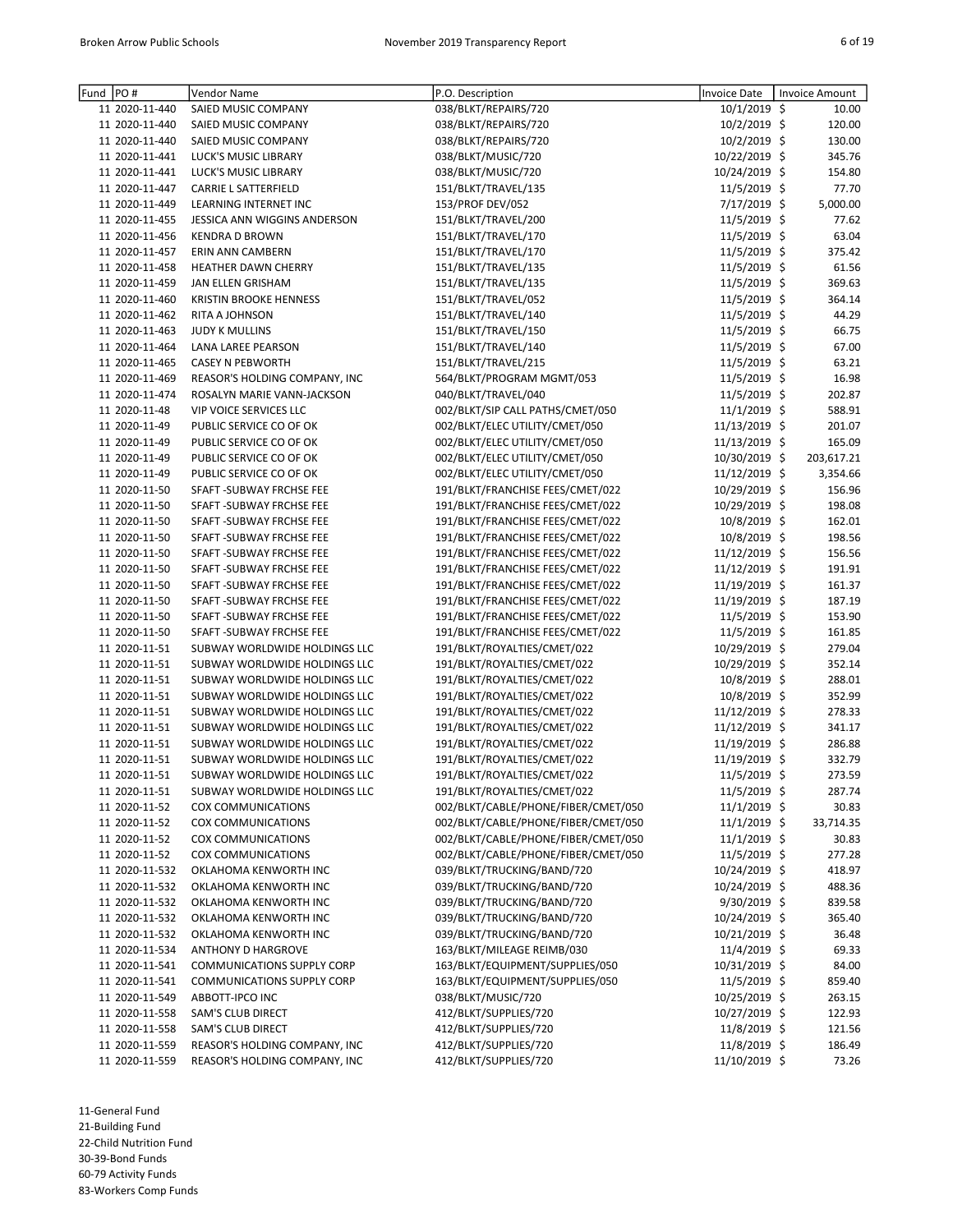| Fund | PO#            | Vendor Name                       | P.O. Description                        | <b>Invoice Date</b> | Invoice Amount |
|------|----------------|-----------------------------------|-----------------------------------------|---------------------|----------------|
|      | 11 2020-11-559 | REASOR'S HOLDING COMPANY, INC     | 412/BLKT/SUPPLIES/720                   | 10/27/2019 \$       | 103.79         |
|      | 11 2020-11-563 | SAM'S CLUB DIRECT                 | 412/BLKT/SUPPLIES/720                   | 11/5/2019 \$        | 326.91         |
|      | 11 2020-11-563 | SAM'S CLUB DIRECT                 | 412/BLKT/SUPPLIES/720                   | 11/4/2019 \$        | 152.13         |
|      | 11 2020-11-564 | REASOR'S HOLDING COMPANY, INC     | 412/BLKT/SUPPLIES/720                   | 11/4/2019 \$        | 71.02          |
|      | 11 2020-11-564 | REASOR'S HOLDING COMPANY, INC     | 412/BLKT/SUPPLIES/720                   | 11/5/2019 \$        | 16.97          |
|      | 11 2020-11-564 | REASOR'S HOLDING COMPANY, INC     | 412/BLKT/SUPPLIES/720                   | 10/30/2019 \$       | 39.40          |
|      | 11 2020-11-582 | OKLAHOMA HEALTHCARE AUTHORITY     | 698/BLKT/SPED/MEDICAID/080              | 9/30/2019 \$        | 2,393.30       |
|      | 11 2020-11-609 | JP MORGAN CHASE/ADMIRAL EXPRESS   | 001/OFFICE/SUPPLIES/505                 | $8/7/2019$ \$       | 56.64          |
|      | 11 2020-11-609 | JP MORGAN CHASE/ADMIRAL EXPRESS   | 001/OFFICE/SUPPLIES/505                 | 10/9/2019 \$        | (5.61)         |
|      | 11 2020-11-63  | JP MORGAN CHASE BANK              | 191/BLKT/MISC BUSN EXP/CMET/050         | 9/17/2019 \$        | 190.00         |
|      | 11 2020-11-635 | <b>ACT INC</b>                    | 010/ACT PROFILE REPORT/050              | 10/21/2019 \$       | 349.00         |
|      | 11 2020-11-637 | JANICE M JENKINS                  | 001/BLKT/MILEAGE REIMB/205              | 10/31/2019 \$       | 62.00          |
|      | 11 2020-11-64  | <b>BANK OF OKLAHOMA</b>           | 191/BLKT/BANK FEES/RELATED EXP/CMET/052 | 11/15/2019 \$       | 965.42         |
|      | 11 2020-11-647 | <b>HEARTSPRING INC</b>            | 152/BLKT/SPED/SERVICE/720               | 10/31/2019 \$       | 18,131.85      |
|      | 11 2020-11-66  | <b>FEDERAL EXPRESS CORP</b>       | 191/BLKT/EXPRESS SHIPPING/CMET/052      | 11/14/2019 \$       | 27.35          |
|      | 11 2020-11-666 | <b>AMY W MYERS</b>                | 001/BLKT/MILEAGE REIMB/700              | 10/31/2019 \$       | 21.00          |
|      | 11 2020-11-681 |                                   | 621/BLKT/SPED/SPEECH PSYCH SERV/080     | 11/7/2019 \$        | 20,018.58      |
|      |                | REHAB SOURCE FOR KIDS             |                                         |                     |                |
|      | 11 2020-11-690 | <b>BRIDGEPOINT ELECTRIC INC</b>   | 163/BLKT/ELECTRICIAN SERVICE/050        | 11/14/2019 \$       | 145.00         |
|      | 11 2020-11-71  | JP MORGAN CHASE/ADMIRAL EXPRESS   | 191/BLKT/OFC SUPPLIES/CMET/052          | 11/14/2019 \$       | 836.03         |
|      | 11 2020-11-713 | <b>KRISTI D MOWERY</b>            | 155/BLKT/MILEAGE REIMB/720              | 11/5/2019 \$        | 29.31          |
|      | 11 2020-11-717 | <b>KIMBERLY S RICARD</b>          | 155/BLKT/MILEAGE REIMB/720              | 11/12/2019 \$       | 117.62         |
|      | 11 2020-11-718 | <b>WESLEY J ATKINSON</b>          | 155/BLKT/MILEAGE REIMB/720              | 11/1/2019 \$        | 81.20          |
|      | 11 2020-11-726 | <b>JESSICA FROST</b>              | 125/BLKT MILEAGE REIM/215               | $11/1/2019$ \$      | 26.67          |
|      | 11 2020-11-727 | LINDA L AYCOCK                    | 125/BLKT MILEAGE REIM/110               | 10/30/2019 \$       | 43.44          |
|      | 11 2020-11-730 | <b>JULIA PRICE</b>                | 125/BLKT MILEAGE REIM/720               | 10/31/2019 \$       | 30.51          |
|      | 11 2020-11-730 | <b>JULIA PRICE</b>                | 125/BLKT MILEAGE REIM/720               | 10/31/2019 \$       | 41.41          |
|      | 11 2020-11-752 | <b>BARNES &amp; NOBLE INC</b>     | 333/BOOKS/INSTRUCTION/MID SCHLS         | $8/19/2019$ \$      | 7,287.60       |
|      | 11 2020-11-756 | ASSOCIATED THEATRICAL CONTRACTORS | 037/SUPPLIES/051                        | $9/19/2019$ \$      | 2,714.38       |
|      | 11 2020-11-765 | <b>SUE N BAKER</b>                | 621/BLKT/MILEAGE REIMB/160              | 10/31/2019 \$       | 51.61          |
|      | 11 2020-11-766 | MORGAN E DILLINGHAM               | 621/BLKT/MILEAGE REIMB/205              | 11/5/2019 \$        | 155.79         |
|      | 11 2020-11-768 | MICHAEL J FLASCH                  | 621/BLKT/MILEAGE REIMB/165              | 11/1/2019 \$        | 118.77         |
|      | 11 2020-11-770 | TASHA A KLEIN                     | 621/BLKT/MILEAGE REIMB/700              | 10/31/2019 \$       | 80.60          |
|      | 11 2020-11-771 | ANJE B NEWNAM                     | 621/BLKT/MILEAGE REIMB/160              | $11/6/2019$ \$      | 77.17          |
|      | 11 2020-11-772 | ANITA KATHLEEN VEATCH             | 621/BLKT/MILEAGE REIMB/125              | $11/1/2019$ \$      | 161.64         |
|      | 11 2020-11-773 | <b>HEATHER L HUSTED</b>           | 621/BLKT/MILEAGE REIMB/200              | 11/4/2019 \$        | 33.76          |
|      | 11 2020-11-776 | JENNA R WILLIAMS                  | 621/BLKT/MILEAGE REIMB/103              | $11/1/2019$ \$      | 20.23          |
|      | 11 2020-11-813 | JP MORGAN CHASE/ADMIRAL EXPRESS   | 040/BLKT/SUPPLIES/040                   | 10/4/2019 \$        | 29.48          |
|      | 11 2020-11-813 | JP MORGAN CHASE/ADMIRAL EXPRESS   | 040/BLKT/SUPPLIES/040                   | 10/31/2019 \$       | 239.94         |
|      | 11 2020-11-813 | JP MORGAN CHASE/ADMIRAL EXPRESS   | 040/BLKT/SUPPLIES/040                   | 11/14/2019 \$       | 275.08         |
|      | 11 2020-11-813 | JP MORGAN CHASE/ADMIRAL EXPRESS   | 040/BLKT/SUPPLIES/040                   | 11/13/2019 \$       | 17.34          |
|      | 11 2020-11-826 | <b>JAMIE LYNN ARTIS</b>           | 153/BLKT/MILEAGE REIMB/180              | $11/1/2019$ \$      | 41.60          |
|      | 11 2020-11-827 | JOEY JONELL HOFFMAN               | 153/BLKT/MILEAGE REIMB//200             | 11/4/2019 \$        | 55.95          |
|      | 11 2020-11-828 | JENNIFER LYNN ONEILL              | 153/BLKT/MILEAGE REIMB/135              | 10/31/2019 \$       | 53.88          |
|      | 11 2020-11-829 | <b>HEATHER LAFAE TATE</b>         | 153/BLKT/MILEAGE REIMB/165              | 11/11/2019 \$       | 59.27          |
|      | 11 2020-11-830 | <b>KELLI A SAITAS</b>             | 153/BLKT/MILEAGE REIMB/160              | 11/5/2019 \$        | 52.42          |
|      | 11 2020-11-845 | ERIC BYRON SAMUELSON              | 155/BLKT/MILEAGE REIMB/720              | 11/1/2019 \$        | 49.38          |
|      | 11 2020-11-847 | <b>B-5 ENTERPRISES LLC</b>        | 412/BLKT/SUPPLIES/VOAG/720              | 10/14/2019 \$       | 47.00          |
|      | 11 2020-11-85  | QUIK PRINT OF TULSA INC           | 191/BLKT/PRINTING/CAFR/052              | 11/19/2019 \$       | 737.45         |
|      | 11 2020-11-856 | LOWE'S HOME CENTERS               | 412/BLKT/SUPPLIES/VOAG/720              | $11/8/2019$ \$      | 326.74         |
|      | 11 2020-11-856 | LOWE'S HOME CENTERS               | 412/BLKT/SUPPLIES/VOAG/720              | $11/4/2019$ \$      | 395.51         |
|      |                |                                   |                                         |                     |                |
|      | 11 2020-11-860 | SOUTHLAND AWARDS, LLC             | 003/BLKT/NAME BADGE/052                 | 10/14/2019 \$       | 42.50          |
|      | 11 2020-11-861 | STACIE D CHASE                    | 120/BLKT/TRAVEL/052                     | 11/4/2019 \$        | 166.74         |
|      | 11 2020-11-862 | ALICE A SCHNEIDER                 | 010/BLKT/MILEAGE REIMB/052              | $11/4/2019$ \$      | 104.44         |
|      | 11 2020-11-863 | KRISTEN D SCHAFNITT               | 613/BLKT/TRAVEL/720                     | $10/7/2019$ \$      | 25.17          |
|      | 11 2020-11-869 | MICHELLE RENEE STOERMER           | 121/BLKT/MILEAGE REIMB/720              | $11/5/2019$ \$      | 1.74           |
|      | 11 2020-11-967 | KYAL/KXOJ                         | 160/BLKT/FOOTBALL RADIO BROADCAST/003   | 10/31/2019 \$       | 3,200.00       |
|      | 11 2020-11-968 | SPECIAL EVENT SERVICES LLC        | 160/BLKT/EVENT STAFFING/003             | 10/21/2019 \$       | 1,639.73       |
|      | 11 2020-11-968 | SPECIAL EVENT SERVICES LLC        | 160/BLKT/EVENT STAFFING/003             | $10/5/2019$ \$      | 1,646.85       |
|      | 11 2020-11-97  | JOSHUA D SEYMOUR                  | 162/BLKT/MILEAGE REIMB/050              | $11/8/2019$ \$      | 21.08          |
|      | 11 2020-11-993 | MICROSOFT CORPORATION             | 561/PROGRAM MGMT/720/700/052            | 9/17/2019 \$        | 199.36         |
|      | 21 2020-21-111 | C & C TILE & CARPET CO            | 041/BLKT/SUPPLIES/SERVICES/041          | 10/29/2019 \$       | 146.00         |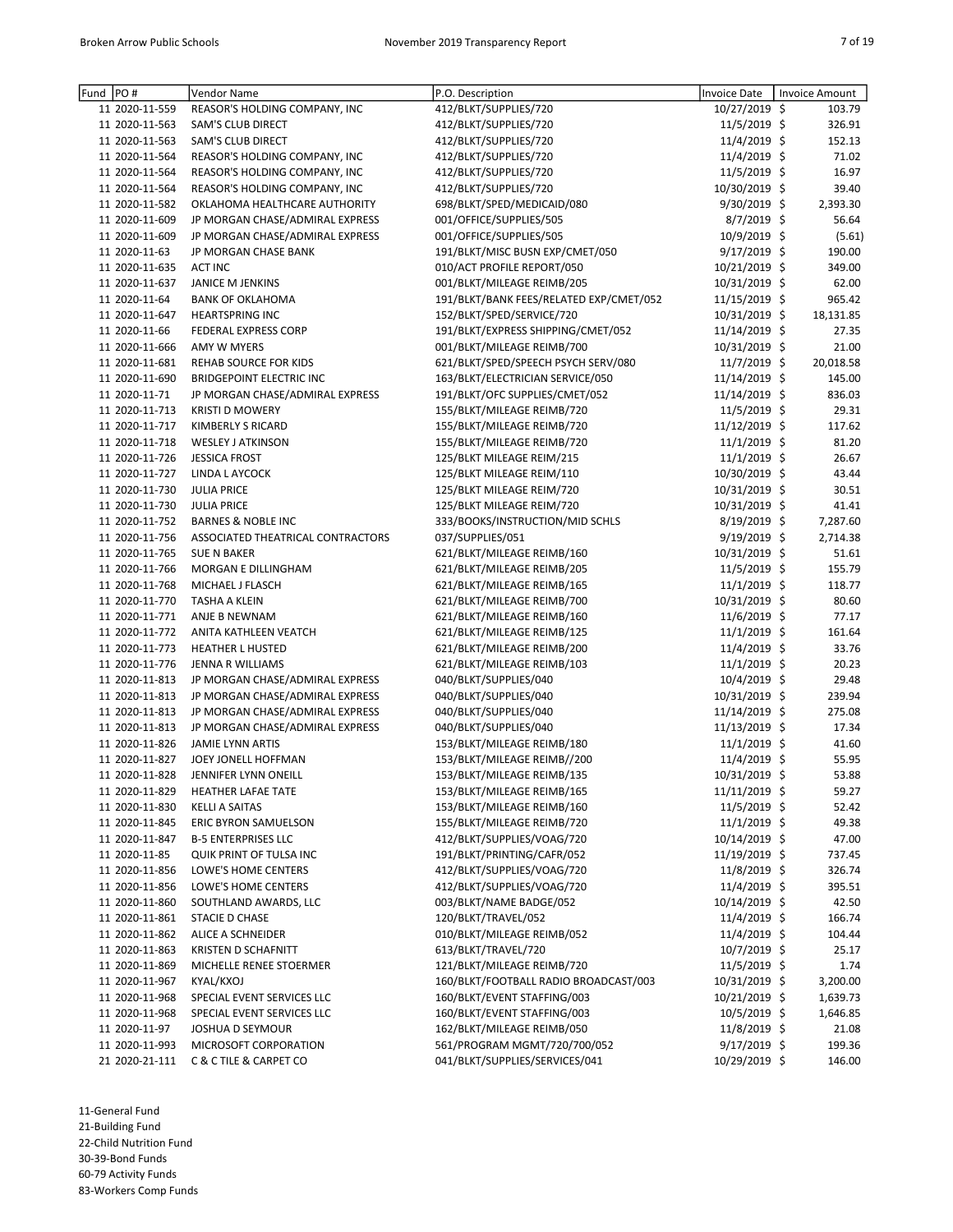| PO#<br>Fund    | Vendor Name                        | P.O. Description                         | Invoice Date   | <b>Invoice Amount</b> |
|----------------|------------------------------------|------------------------------------------|----------------|-----------------------|
| 21 2020-21-112 | HOME DEPOT USA INC                 | 055/BLKT/SUPPLIES/055                    | 11/4/2019 \$   | 513.48                |
| 21 2020-21-112 | HOME DEPOT USA INC                 | 055/BLKT/SUPPLIES/055                    | 11/13/2019 \$  | 591.52                |
| 21 2020-21-112 | HOME DEPOT USA INC                 | 055/BLKT/SUPPLIES/055                    | 11/13/2019 \$  | 150.12                |
| 21 2020-21-127 | JP MORGAN CHASE BANK               | 041/BLKT/SUPPL/PA/MAC/FURN/FIXT/CONT/041 | 10/27/2019 \$  | 19.68                 |
| 21 2020-21-127 | JP MORGAN CHASE BANK               | 041/BLKT/SUPPL/PA/MAC/FURN/FIXT/CONT/041 | 11/10/2019 \$  | 155.65                |
| 21 2020-21-127 | JP MORGAN CHASE BANK               | 041/BLKT/SUPPL/PA/MAC/FURN/FIXT/CONT/041 | 11/3/2019 \$   | 59.00                 |
| 21 2020-21-127 | JP MORGAN CHASE BANK               | 041/BLKT/SUPPL/PA/MAC/FURN/FIXT/CONT/041 | 11/10/2019 \$  | 102.45                |
| 21 2020-21-127 | JP MORGAN CHASE BANK               | 041/BLKT/SUPPL/PA/MAC/FURN/FIXT/CONT/041 | 11/10/2019 \$  | 1,315.10              |
| 21 2020-21-127 | JP MORGAN CHASE BANK               | 041/BLKT/SUPPL/PA/MAC/FURN/FIXT/CONT/041 | 11/3/2019 \$   | 1,346.35              |
| 21 2020-21-127 | JP MORGAN CHASE BANK               | 041/BLKT/SUPPL/PA/MAC/FURN/FIXT/CONT/041 | 10/29/2019 \$  | 3,003.25              |
| 21 2020-21-127 | JP MORGAN CHASE BANK               | 041/BLKT/SUPPL/PA/MAC/FURN/FIXT/CONT/041 | 11/10/2019 \$  | 3,796.59              |
| 21 2020-21-130 |                                    | 041/REPAIR SLIDE GATE/TRANSP/041         | 10/28/2019 \$  | 17,886.40             |
| 21 2020-21-136 | PIONEER FENCE CO., INC             |                                          |                |                       |
|                | PANCO INC                          | 041/BLKT/HVAC EMS SERVICES/041           | 10/30/2019 \$  | 375.00                |
| 21 2020-21-136 | PANCO INC                          | 041/BLKT/HVAC EMS SERVICES/041           | 10/31/2019 \$  | 1,318.91              |
| 21 2020-21-138 | LOWE'S HOME CENTERS                | 041/BLKT/PARTS/SUPPL/FURN/FIXT/MACH/041  | 10/31/2019 \$  | 133.38                |
| 21 2020-21-138 | LOWE'S HOME CENTERS                | 041/BLKT/PARTS/SUPPL/FURN/FIXT/MACH/041  | 11/13/2019 \$  | 106.36                |
| 21 2020-21-138 | LOWE'S HOME CENTERS                | 041/BLKT/PARTS/SUPPL/FURN/FIXT/MACH/041  | 10/31/2019 \$  | 61.68                 |
| 21 2020-21-138 | LOWE'S HOME CENTERS                | 041/BLKT/PARTS/SUPPL/FURN/FIXT/MACH/041  | $11/1/2019$ \$ | 17.60                 |
| 21 2020-21-138 | LOWE'S HOME CENTERS                | 041/BLKT/PARTS/SUPPL/FURN/FIXT/MACH/041  | 11/5/2019 \$   | 255.36                |
| 21 2020-21-138 | LOWE'S HOME CENTERS                | 041/BLKT/PARTS/SUPPL/FURN/FIXT/MACH/041  | 11/14/2019 \$  | 40.80                 |
| 21 2020-21-138 | LOWE'S HOME CENTERS                | 041/BLKT/PARTS/SUPPL/FURN/FIXT/MACH/041  | 11/5/2019 \$   | 137.72                |
| 21 2020-21-138 | LOWE'S HOME CENTERS                | 041/BLKT/PARTS/SUPPL/FURN/FIXT/MACH/041  | 11/1/2019 \$   | 75.88                 |
| 21 2020-21-138 | LOWE'S HOME CENTERS                | 041/BLKT/PARTS/SUPPL/FURN/FIXT/MACH/041  | 10/28/2019 \$  | 68.80                 |
| 21 2020-21-138 | LOWE'S HOME CENTERS                | 041/BLKT/PARTS/SUPPL/FURN/FIXT/MACH/041  | 10/30/2019 \$  | 41.72                 |
| 21 2020-21-138 | LOWE'S HOME CENTERS                | 041/BLKT/PARTS/SUPPL/FURN/FIXT/MACH/041  | 10/31/2019 \$  | 42.28                 |
| 21 2020-21-138 | LOWE'S HOME CENTERS                | 041/BLKT/PARTS/SUPPL/FURN/FIXT/MACH/041  | 10/31/2019 \$  | (51.02)               |
| 21 2020-21-138 | LOWE'S HOME CENTERS                | 041/BLKT/PARTS/SUPPL/FURN/FIXT/MACH/041  | 11/4/2019 \$   | 59.55                 |
| 21 2020-21-138 | LOWE'S HOME CENTERS                | 041/BLKT/PARTS/SUPPL/FURN/FIXT/MACH/041  | 10/16/2019 \$  | 182.40                |
| 21 2020-21-138 | LOWE'S HOME CENTERS                | 041/BLKT/PARTS/SUPPL/FURN/FIXT/MACH/041  | 10/25/2019 \$  | 196.16                |
| 21 2020-21-143 | WINDOR SUPPLY & MFG INC            | 041/DOORS/PLOPS/055                      | 10/31/2019 \$  | 10,048.11             |
| 21 2020-21-145 | <b>EMPIRE PAPER COMPANY</b>        | 055/BLKT/SUPPLIES/055                    | 10/31/2019 \$  | 194.22                |
| 21 2020-21-158 | <b>BATTERY OUTFITTERS INC</b>      | 055/BLKT/BATTERIES/055                   | 10/3/2019 \$   | 771.32                |
| 21 2020-21-158 | <b>BATTERY OUTFITTERS INC</b>      | 055/BLKT/BATTERIES/055                   | 10/9/2019 \$   | 121.22                |
| 21 2020-21-158 | <b>BATTERY OUTFITTERS INC</b>      | 055/BLKT/BATTERIES/055                   | 10/29/2019 \$  | (158.60)              |
| 21 2020-21-161 | <b>TYLER COLE</b>                  | 041/BLKT/BIRD CONTROL/205                | 11/1/2019 \$   | 244.22                |
| 21 2020-21-164 | ALLWINE ROOFING & CONSTRUCTION INC | 041/BLKT/ROOFING SERVICE/041             | 10/31/2019 \$  | 185.00                |
|                |                                    |                                          |                |                       |
| 21 2020-21-164 | ALLWINE ROOFING & CONSTRUCTION INC | 041/BLKT/ROOFING SERVICE/041             | 10/31/2019 \$  | 185.00                |
| 21 2020-21-164 | ALLWINE ROOFING & CONSTRUCTION INC | 041/BLKT/ROOFING SERVICE/041             | 10/31/2019 \$  | 195.00                |
| 21 2020-21-164 | ALLWINE ROOFING & CONSTRUCTION INC | 041/BLKT/ROOFING SERVICE/041             | 10/31/2019 \$  | 195.00                |
| 21 2020-21-164 | ALLWINE ROOFING & CONSTRUCTION INC | 041/BLKT/ROOFING SERVICE/041             | 10/31/2019 \$  | 182.00                |
| 21 2020-21-164 | ALLWINE ROOFING & CONSTRUCTION INC | 041/BLKT/ROOFING SERVICE/041             | 10/31/2019 \$  | 185.00                |
| 21 2020-21-168 | PIONEER FENCE CO., INC             | 041/BLKT/CONTRACTOR SERVICES/041         | $11/1/2019$ \$ | 250.00                |
| 21 2020-21-175 | <b>CHILDRENS SPECIALTIES</b>       | 041/4' TIMBERS/STAKES/140/165            | 10/10/2019 \$  | 2,450.00              |
| 21 2020-21-177 | RED BUD AIR FILTER SALES-SVC       | 041/FILTER CHANGE/051                    | 10/14/2019 \$  | 1,195.58              |
| 21 2020-21-178 | PUR-O-ZONE INC                     | 0585/SUPPLIES/055                        | 10/23/2019 \$  | 671.32                |
| 21 2020-21-179 | HOME DEPOT USA INC                 | 055/SUPPLIES/055                         | 11/4/2019 \$   | 16,555.00             |
| 21 2020-21-181 | HOME DEPOT USA INC                 | 055/SUPPLIES/055                         | 10/16/2019 \$  | 5,100.00              |
| 21 2020-21-182 | W W GRAINGER INC                   | 055/BLKT/SUPPLIES/055                    | 10/29/2019 \$  | 613.95                |
| 21 2020-21-183 | PUR-O-ZONE INC                     | 055/SUPPLIES/055                         | 10/23/2019 \$  | 2,968.22              |
| 21 2020-21-184 | AIRCO SERVICE INC                  | 194/DEHUMIDIFIERS/180                    | 10/18/2019 \$  | 18,276.00             |
| 21 2020-21-185 | HOME DEPOT USA INC                 | 055/SUPPLIES/055                         | 11/4/2019 \$   | 12,709.00             |
| 21 2020-21-187 | WESTERN FIRE PROTECTION INC        | 041/COMPRESSOR/720                       | 10/31/2019 \$  | 3,600.00              |
| 21 2020-21-191 | UNITED RENTALS NORTH AMERICA INC   | 041/BOOM RENTAL/720                      | 11/5/2019 \$   | 3,707.90              |
| 21 2020-21-2   | <b>BANK OF OKLAHOMA</b>            | 191/BLKT/BANK FEES/SUPPLIES/CMET/050     | 11/15/2019 \$  | 121.25                |
| 21 2020-21-20  | WESTERN FIRE PROTECTION INC        | 041/CONTRACTOR SERVICES/041              | 10/31/2019 \$  | 450.00                |
| 21 2020-21-20  | WESTERN FIRE PROTECTION INC        | 041/CONTRACTOR SERVICES/041              | 10/31/2019 \$  | 385.00                |
| 21 2020-21-20  | WESTERN FIRE PROTECTION INC        | 041/CONTRACTOR SERVICES/041              | 10/31/2019 \$  | 385.00                |
| 21 2020-21-20  | WESTERN FIRE PROTECTION INC        | 041/CONTRACTOR SERVICES/041              | 10/31/2019 \$  | 1,500.00              |
| 21 2020-21-201 | LINEAR COMMUNICATIONS INC          | 198/INSTALL/TV/SMARTBOARD/170            | $11/4/2019$ \$ | 629.00                |
| 21 2020-21-203 | PANCO INC                          | 041/REZONE DAY SCHED/PAC/051             | 10/21/2019 \$  | 5,500.00              |
| 21 2020-21-23  | AUTOMATIC PROTECTION SYSTEMS CORP  | 041/BLKT/FIRE PROTECTION SUPPL/SERVI/041 | 10/30/2019 \$  | 240.00                |
|                |                                    |                                          |                |                       |

11-General Fund 21-Building Fund 22-Child Nutrition Fund

30-39-Bond Funds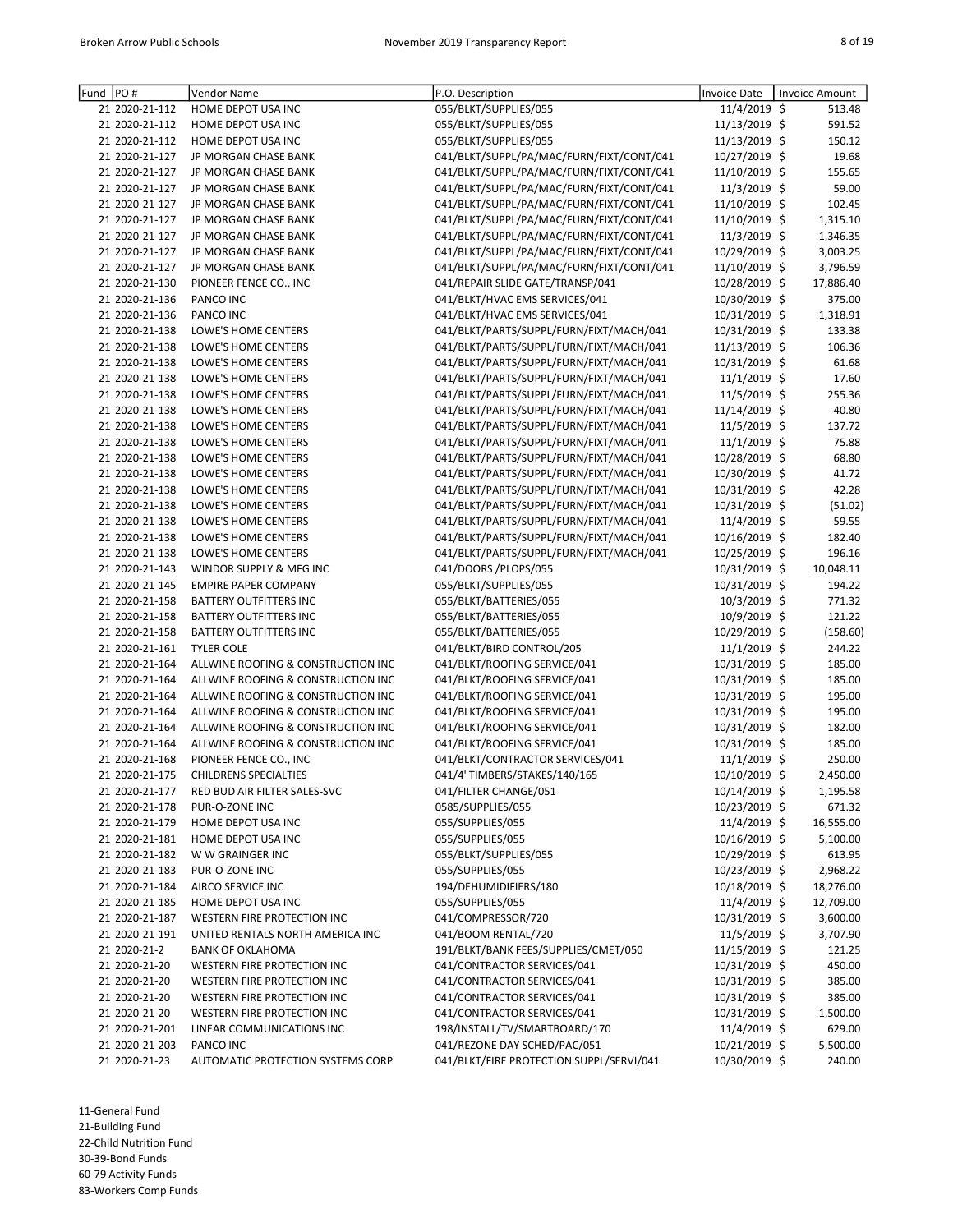| Fund | PO#            | Vendor Name                             | P.O. Description                         | <b>Invoice Date</b> | Invoice Amount |
|------|----------------|-----------------------------------------|------------------------------------------|---------------------|----------------|
|      | 21 2020-21-3   | WAGONER COUNTY RWD #4                   | 002/BLKT/WATER UTILITY/CMET/175/220      | 10/31/2019 \$       | 312.35         |
|      | 21 2020-21-3   | WAGONER COUNTY RWD #4                   | 002/BLKT/WATER UTILITY/CMET/175/220      | 10/31/2019 \$       | 18.08          |
|      | 21 2020-21-3   | WAGONER COUNTY RWD #4                   | 002/BLKT/WATER UTILITY/CMET/175/220      | 10/31/2019 \$       | 309.48         |
|      | 21 2020-21-32  | MURRAY WOMBLE INC                       | 041/ANNUAL BBALL INSPECT/041             | 10/7/2019 \$        | 1,365.00       |
|      | 21 2020-21-32  | MURRAY WOMBLE INC                       | 041/ANNUAL BBALL INSPECT/041             | 10/29/2019 \$       | 140.00         |
|      | 21 2020-21-34  | <b>VERDE VISTA RESOURCES INC</b>        | 041/MOWING/GROUNDS MAINT/ALL SITES/041   | 11/6/2019 \$        | 2,500.00       |
|      | 21 2020-21-34  | VERDE VISTA RESOURCES INC               | 041/MOWING/GROUNDS MAINT/ALL SITES/041   | 11/6/2019 \$        | 50.00          |
|      | 21 2020-21-34  | VERDE VISTA RESOURCES INC               | 041/MOWING/GROUNDS MAINT/ALL SITES/041   | 11/6/2019 \$        | 50.00          |
|      | 21 2020-21-37  | TURNER ROOFING & SHEET METAL            | 041/BLKT/ROOFING SERVICES/041            | 10/31/2019 \$       | 345.00         |
|      | 21 2020-21-37  | TURNER ROOFING & SHEET METAL            | 041/BLKT/ROOFING SERVICES/041            | 10/31/2019 \$       | 125.00         |
|      | 21 2020-21-37  |                                         | 041/BLKT/ROOFING SERVICES/041            | 10/31/2019 \$       | 295.00         |
|      |                | TURNER ROOFING & SHEET METAL            | 041/BLKT/ROOFING SERVICES/041            | 10/31/2019 \$       |                |
|      | 21 2020-21-37  | TURNER ROOFING & SHEET METAL            |                                          |                     | 295.00         |
|      | 21 2020-21-37  | TURNER ROOFING & SHEET METAL            | 041/BLKT/ROOFING SERVICES/041            | 10/31/2019 \$       | 185.00         |
|      | 21 2020-21-38  | ALLWINE ROOFING & CONSTRUCTION INC      | 041/BLKT/ROOFING SERVICES/041            | 10/31/2019 \$       | 261.00         |
|      | 21 2020-21-38  | ALLWINE ROOFING & CONSTRUCTION INC      | 041/BLKT/ROOFING SERVICES/041            | 10/31/2019 \$       | 250.00         |
|      | 21 2020-21-38  | ALLWINE ROOFING & CONSTRUCTION INC      | 041/BLKT/ROOFING SERVICES/041            | 10/31/2019 \$       | 125.00         |
|      | 21 2020-21-38  | ALLWINE ROOFING & CONSTRUCTION INC      | 041/BLKT/ROOFING SERVICES/041            | 10/31/2019 \$       | 252.00         |
|      | 21 2020-21-4   | JP MORGAN CHASE BANK                    | 002/BLKT/WATER/TRASH UTILITIES/CMET/050  | 10/29/2019 \$       | 38,906.64      |
|      | 21 2020-21-4   | JP MORGAN CHASE BANK                    | 002/BLKT/WATER/TRASH UTILITIES/CMET/050  | 11/8/2019 \$        | 14,746.66      |
|      | 21 2020-21-6   | ONE GAS INC.                            | 002/BLKT/NATURAL GAS UTILITY/CMET/050    | 11/1/2019 \$        | 969.77         |
|      | 21 2020-21-6   | ONE GAS INC.                            | 002/BLKT/NATURAL GAS UTILITY/CMET/050    | 11/14/2019 \$       | 4,952.25       |
|      | 21 2020-21-73  | MEDNOW URGENT CARE CENTER LLC           | 055/BLKT/PRE-EMPLOYMENT PHYSICALS/055    | 11/7/2019 \$        | 70.00          |
|      | 21 2020-21-73  | <b>MEDNOW URGENT CARE CENTER LLC</b>    | 055/BLKT/PRE-EMPLOYMENT PHYSICALS/055    | 11/13/2019 \$       | 70.00          |
|      | 21 2020-21-74  | URBAN PEST AND WILDLIFE MANAGEMENT      | 055/BLKT/PEST CONTROL/055                | 11/4/2019 \$        | 45.00          |
|      | 21 2020-21-74  | URBAN PEST AND WILDLIFE MANAGEMENT      | 055/BLKT/PEST CONTROL/055                | 11/4/2019 \$        | 45.00          |
|      | 21 2020-21-74  | URBAN PEST AND WILDLIFE MANAGEMENT      | 055/BLKT/PEST CONTROL/055                | 11/4/2019 \$        | 45.00          |
|      | 21 2020-21-74  | URBAN PEST AND WILDLIFE MANAGEMENT      | 055/BLKT/PEST CONTROL/055                | 11/4/2019 \$        | 45.00          |
|      | 21 2020-21-74  | URBAN PEST AND WILDLIFE MANAGEMENT      | 055/BLKT/PEST CONTROL/055                | 11/4/2019 \$        | 45.00          |
|      | 21 2020-21-74  | URBAN PEST AND WILDLIFE MANAGEMENT      | 055/BLKT/PEST CONTROL/055                | 11/4/2019 \$        | 45.00          |
|      | 21 2020-21-75  | <b>LIBERTY LAUNDRY</b>                  | 055/BLKT/LAUNDRY/055                     | 11/1/2019 \$        | 498.14         |
|      | 21 2020-21-77  | EARTH-TECH ENTERPRISES INC              | 055/BLKT/MOLD TESTING/055                | 11/4/2019 \$        | 425.00         |
|      |                |                                         |                                          |                     |                |
|      | 21 2020-21-77  | EARTH-TECH ENTERPRISES INC              | 055/BLKT/MOLD TESTING/055                | 11/18/2019 \$       | 425.00         |
|      | 21 2020-21-77  | <b>EARTH-TECH ENTERPRISES INC</b>       | 055/BLKT/MOLD TESTING/055                | 11/18/2019 \$       | 425.00         |
|      | 21 2020-21-79  | CONSOLIDATED ELECTRICAL DISTRIB         | 055/BLKT/LAMPS/BULBS/055                 | 10/18/2019 \$       | 125.40         |
|      | 21 2020-21-79  | CONSOLIDATED ELECTRICAL DISTRIB         | 055/BLKT/LAMPS/BULBS/055                 | 10/31/2019 \$       | 146.15         |
|      | 21 2020-21-81  | WESTLAKE ACE HARDWARE INC               | 055/BLKT/SUPPLIES/055                    | 11/14/2019 \$       | 11.98          |
|      | 21 2020-21-81  | WESTLAKE ACE HARDWARE INC               | 055/BLKT/SUPPLIES/055                    | 11/15/2019 \$       | 11.92          |
|      | 21 2020-21-81  | WESTLAKE ACE HARDWARE INC               | 055/BLKT/SUPPLIES/055                    | 11/15/2019 \$       | 14.97          |
|      | 21 2020-21-85  | C & C SUPPLY AND SERVICE CO INC         | 055/BLKT/SUPPLIES/055                    | 10/28/2019 \$       | 502.00         |
|      | 21 2020-21-85  | C & C SUPPLY AND SERVICE CO INC         | 055/BLKT/SUPPLIES/055                    | 11/5/2019 \$        | 318.10         |
|      | 21 2020-21-90  | MURPHY SANITARY SUPPLY LLC              | 055/BLKT/SUPPLIES/055                    | 11/19/2019 \$       | 236.55         |
|      | 22 2020-22-10  | <b>BROKEN ARROW ELECTRIC SUPPLY LLC</b> | 000/BLKT/REPAIRS/PARTS/SUPPLIES/MISC/022 | 11/1/2019 \$        | 212.77         |
|      | 22 2020-22-103 | <b>COSTLEY ENTERPRISES INC</b>          | 000/BLKT/PIZZA/022                       | 11/4/2019 \$        | 10,857.50      |
|      | 22 2020-22-103 | <b>COSTLEY ENTERPRISES INC</b>          | 000/BLKT/PIZZA/022                       | 11/11/2019 \$       | 10,891.85      |
|      | 22 2020-22-103 | <b>COSTLEY ENTERPRISES INC</b>          | 000/BLKT/PIZZA/022                       | 11/18/2019 \$       | 11,140.30      |
|      | 22 2020-22-108 | COCA-COLA SOUTHWEST BEVERAGES LLC       | 000/BLKT/COKE PRODUCTS/022               | 11/11/2019 \$       | 11,693.28      |
|      | 22 2020-22-110 | FRONTIER PRODUCE INC                    | 000/BLKT/PRODUCE/022                     | 11/11/2019 \$       | 2,604.69       |
|      | 22 2020-22-113 | <b>JESSIE MARIE HEIDORN</b>             | 000/BLKT/MILEAGE REIMB/720               | 11/4/2019 \$        | 64.41          |
|      | 22 2020-22-115 | JASON D SANCHEZ                         | 000/BLKT/MILEAGE REIMB/022               | 11/12/2019 \$       | 33.83          |
|      | 22 2020-22-123 | BA PUBLIC SCHOOLS-GENERAL FUND          | 000/BLKT/PAPER/SUPPLIES/022              | $10/4/2019$ \$      | 1,447.50       |
|      | 22 2020-22-125 | <b>BRENDA HOFFMAN</b>                   | 000/BLKT/MILEAGE REIMB/022               | 11/4/2019 \$        | 39.85          |
|      | 22 2020-22-128 | OZARK EMPIRE DISTRIBUTORS INC           | 000/BLKT/BAKERY ITEMS/022                | 11/11/2019 \$       | 5,739.18       |
|      | 22 2020-22-129 | URBAN PEST AND WILDLIFE MANAGEMENT      | 000/BLKT/PEST CONTROL/022                | 11/6/2019 \$        | 700.00         |
|      | 22 2020-22-133 | AUTO-CHLOR SYSTEM LLC                   | 000/BLKT/CHEMICALS/SANITATION/022        |                     |                |
|      |                |                                         | 000/BLKT/COMMODITY CHICKEN PROCESSIN/022 | 11/12/2019 \$       | 6,250.00       |
|      | 22 2020-22-138 | PILGRIM'S PRIDE CORPORATION             |                                          | $11/6/2019$ \$      | 2,268.00       |
|      | 22 2020-22-163 | FESCO INC                               | 000/BLKT/PARTS/022                       | 8/20/2019 \$        | 84.88          |
|      | 22 2020-22-168 | SUSHIFORK TULSA ONE LLC                 | 000/BLKT/FOOD/022                        | 10/31/2019 \$       | 520.00         |
|      | 22 2020-22-17  | <b>CUMMINS SOUTHERN PLAINS LLC</b>      | 000/BLKT/MAINTENANCE/022                 | $11/6/2019$ \$      | 328.00         |
|      | 22 2020-22-19  | DELUXE SMALL BUSINESS SALES INC         | 000/BLKT/DEPOSIT SLIPS/SUPPLIES/022      | $11/6/2019$ \$      | 119.64         |
|      | 22 2020-22-19  | DELUXE SMALL BUSINESS SALES INC         | 000/BLKT/DEPOSIT SLIPS/SUPPLIES/022      | 11/6/2019 \$        | 119.64         |
|      | 22 2020-22-19  | DELUXE SMALL BUSINESS SALES INC         | 000/BLKT/DEPOSIT SLIPS/SUPPLIES/022      | 11/6/2019 \$        | 119.64         |

21-Building Fund

22-Child Nutrition Fund

30-39-Bond Funds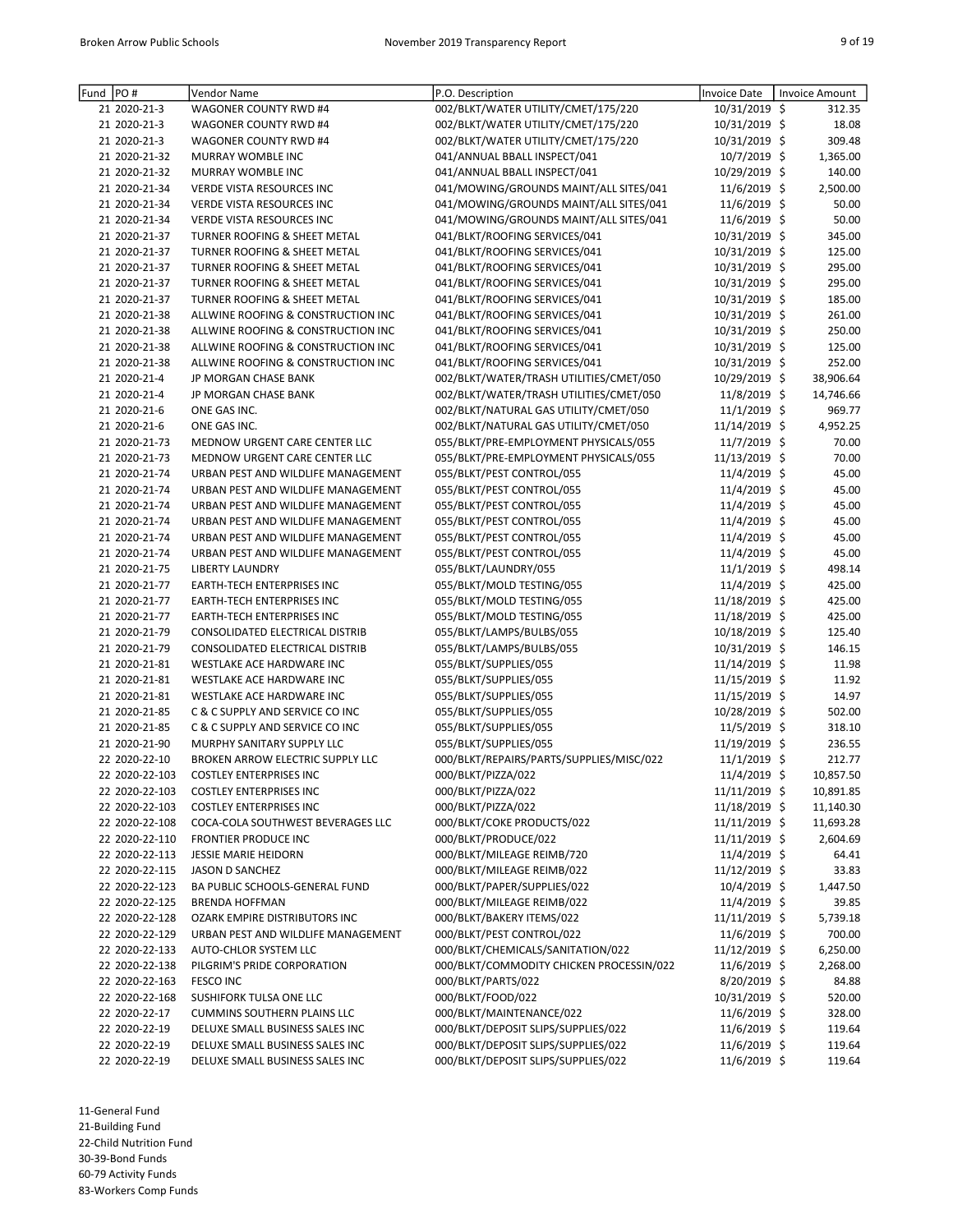| Fund PO# |                                  | Vendor Name                         | P.O. Description                         | Invoice Date                   | Invoice Amount    |
|----------|----------------------------------|-------------------------------------|------------------------------------------|--------------------------------|-------------------|
|          | 22 2020-22-19                    | DELUXE SMALL BUSINESS SALES INC     | 000/BLKT/DEPOSIT SLIPS/SUPPLIES/022      | 11/6/2019 \$                   | 119.64            |
|          | 22 2020-22-2                     | <b>BANK OF OKLAHOMA</b>             | 000/BLKT/BANK FEES/SUPPLIES/CMET/022     | 11/15/2019 \$                  | 632.58            |
|          | 22 2020-22-20                    | HAGAR RESTAURANT EQUIP SERV INC     | 000/BLKT/REPAIRS/PARTS/SUPPLIES/MISC/022 | 10/31/2019 \$                  | 14.49             |
|          | 22 2020-22-20                    | HAGAR RESTAURANT EQUIP SERV INC     | 000/BLKT/REPAIRS/PARTS/SUPPLIES/MISC/022 | 11/7/2019 \$                   | 30.76             |
|          | 22 2020-22-20                    | HAGAR RESTAURANT EQUIP SERV INC     | 000/BLKT/REPAIRS/PARTS/SUPPLIES/MISC/022 | 11/8/2019 \$                   | 61.52             |
|          | 22 2020-22-20                    | HAGAR RESTAURANT EQUIP SERV INC     | 000/BLKT/REPAIRS/PARTS/SUPPLIES/MISC/022 | 11/11/2019 \$                  | 45.80             |
|          | 22 2020-22-20                    | HAGAR RESTAURANT EQUIP SERV INC     | 000/BLKT/REPAIRS/PARTS/SUPPLIES/MISC/022 | 11/13/2019 \$                  | 178.50            |
|          | 22 2020-22-210                   | JONI MICHELE WINFREY                | 000/BLKT/MILEAGE REIMB/200               | 11/19/2019 \$                  | 12.99             |
|          | 22 2020-22-210                   | JONI MICHELE WINFREY                | 000/BLKT/MILEAGE REIMB/200               | 10/15/2019 \$                  | 4.99              |
|          | 22 2020-22-210                   | JONI MICHELE WINFREY                | 000/BLKT/MILEAGE REIMB/200               | 10/15/2019 \$                  | 11.19             |
|          | 22 2020-22-211                   | <b>DNR SERVICE LLC</b>              | 000/BLKT/PARTS/REPAIRS/SERVICE/022       | 11/6/2019 \$                   | 86.92             |
|          | 22 2020-22-212                   | BA PUBLIC SCHOOLS-GENERAL FUND      | 000/BLKT/PAPER/OFC SUPPLIES/022          | 10/4/2019 \$                   | 561.50            |
|          | 22 2020-22-213                   | <b>BUDCO INC</b>                    | 000/BLKT/BANK BAGS/022                   | 11/12/2019 \$                  | 533.62            |
|          | 22 2020-22-216                   | PLATINUM VENTURES INC               | 000/FEES/FREIGHT/022                     | 10/15/2019 \$                  | 1,285.00          |
|          | 22 2020-22-216                   | PLATINUM VENTURES INC               | 000/FEES/FREIGHT/022                     | 10/16/2019 \$                  | (3,229.22)        |
|          | 22 2020-22-216                   | PLATINUM VENTURES INC               | 000/FEES/FREIGHT/022                     | 10/16/2019 \$                  | (1,614.61)        |
|          | 22 2020-22-216                   | PLATINUM VENTURES INC               | 000/FEES/FREIGHT/022                     | 10/16/2019 \$                  | (1,726.82)        |
|          | 22 2020-22-216                   | PLATINUM VENTURES INC               | 000/FEES/FREIGHT/022                     | 10/28/2019 \$                  | 6,413.83          |
|          | 22 2020-22-216                   | PLATINUM VENTURES INC               | 000/FEES/FREIGHT/022                     | 11/19/2019 \$                  | (1,285.00)        |
|          | 22 2020-22-216                   | PLATINUM VENTURES INC               | 000/FEES/FREIGHT/022                     | 11/19/2019 \$                  | 963.75            |
|          | 22 2020-22-217                   | <b>CUMMINS SOUTHERN PLAINS LLC</b>  | 000/GENERATOR/022                        | 10/18/2019 \$                  | 5,340.69          |
|          | 22 2020-22-218                   | LISA SIPE/REFUND                    | 000/REFUND/110                           | 9/18/2019 \$                   | 7.25              |
|          | 22 2020-22-219                   | JASON HUTSELL/REFUND                | 000/REFUND/140                           | 10/11/2019 \$                  | 6.05              |
|          | 22 2020-22-219                   | JASON HUTSELL/REFUND                | 000/REFUND/140                           | 10/11/2019 \$                  | 3.65              |
|          | 22 2020-22-219                   | JASON HUTSELL/REFUND                | 000/REFUND/140                           | 10/11/2019 \$                  | 1.80              |
|          | 22 2020-22-22                    | LINDA KAY HENDERSON                 | 000/BLKT/MILEAGE REIMB/022               | 11/4/2019 \$                   | 29.52             |
|          | 22 2020-22-220                   | DOUG CROMWELL/REFUND                | 000/REFUND/530                           | 11/4/2019 \$                   | 122.55            |
|          | 22 2020-22-221                   | <b>CHELSEY BROCK/REFUND</b>         | 000/REFUND/140                           | 9/27/2019 \$                   | 18.50             |
|          | 22 2020-22-222                   | JANELLE BROWN/REFUND                | 000/REFUND/720                           | 10/16/2019 \$                  | 168.55            |
|          | 22 2020-22-223                   | LORI PENNIE/REFUND                  | 000/REFUND/510                           | 10/11/2019 \$                  | 17.41             |
|          | 22 2020-22-224                   | MELISSA MURAKAMI/REFUND             | 000/REFUND/140                           | 10/7/2019 \$                   | 29.00             |
|          | 22 2020-22-224                   | MELISSA MURAKAMI/REFUND             | 000/REFUND/140                           | 10/7/2019 \$                   | 25.00             |
|          | 22 2020-22-225                   | MEGAN ASHCROFT/REFUND               | 000/REFUND/170                           | 10/16/2019 \$                  | 55.30             |
|          | 22 2020-22-226<br>22 2020-22-227 | STACY WALK/REFUND                   | 000/REFUND/135<br>000/REFUND/105         | 10/16/2019 \$<br>10/16/2019 \$ | 17.10             |
|          | 22 2020-22-230                   | PAT STUFFLEBEAM/REFUND<br>ULINE INC | 000/STRETCH WRAP/022                     | 10/23/2019 \$                  | 20.00<br>3,045.74 |
|          | 22 2020-22-233                   | <b>BILL KNIGHT FORD</b>             | 000/VEHICLE/022                          | 11/6/2019 \$                   | 34,437.00         |
|          | 22 2020-22-234                   | YOLANDA GLADNEY/REFUND              | 000/REFUND/720                           | 10/24/2019 \$                  | 8.20              |
|          | 22 2020-22-26                    | <b>LOCKE SUPPLY</b>                 | 000/BLKT/REPAIRS/PARTS/SUPPLIES/MISC/022 | 10/17/2019 \$                  | 24.64             |
|          | 22 2020-22-26                    | <b>LOCKE SUPPLY</b>                 | 000/BLKT/REPAIRS/PARTS/SUPPLIES/MISC/022 | $11/7/2019$ \$                 | 74.29             |
|          | 22 2020-22-26                    | <b>LOCKE SUPPLY</b>                 | 000/BLKT/REPAIRS/PARTS/SUPPLIES/MISC/022 | 11/11/2019 \$                  | 4.21              |
|          | 22 2020-22-26                    | <b>LOCKE SUPPLY</b>                 | 000/BLKT/REPAIRS/PARTS/SUPPLIES/MISC/022 | 11/15/2019 \$                  | 66.40             |
|          | 22 2020-22-27                    | LOVE BOTTLING CO LLC                | 000/BLKT/VENDING SUPPLIES/022            | 11/5/2019 \$                   | 231.90            |
|          | 22 2020-22-27                    | LOVE BOTTLING CO LLC                | 000/BLKT/VENDING SUPPLIES/022            | 11/12/2019 \$                  | 360.20            |
|          | 22 2020-22-29                    | MEDNOW URGENT CARE CENTER LLC       | 000/BLKT/EMPLOYEE PHYSICALS/022          | 11/13/2019 \$                  | 1,100.00          |
|          | 22 2020-22-29                    | MEDNOW URGENT CARE CENTER LLC       | 000/BLKT/EMPLOYEE PHYSICALS/022          | 11/13/2019 \$                  | 1,100.00          |
|          | 22 2020-22-3                     | JP MORGAN CHASE/ADMIRAL EXPRESS     | 000/BLKT/OFFICE SUPPLIES/022             | 10/31/2019 \$                  | 296.51            |
|          | 22 2020-22-3                     | JP MORGAN CHASE/ADMIRAL EXPRESS     | 000/BLKT/OFFICE SUPPLIES/022             | 11/7/2019 \$                   | 50.99             |
|          | 22 2020-22-3                     | JP MORGAN CHASE/ADMIRAL EXPRESS     | 000/BLKT/OFFICE SUPPLIES/022             | 11/14/2019 \$                  | 232.22            |
|          | 22 2020-22-3                     | JP MORGAN CHASE/ADMIRAL EXPRESS     | 000/BLKT/OFFICE SUPPLIES/022             | 10/25/2019 \$                  | (35.00)           |
|          | 22 2020-22-30                    | METRO APPLIANCES AND MORE           | 000/BLKT/APPLIANCES/022                  | 10/22/2019 \$                  | 846.95            |
|          | 22 2020-22-35                    | OKLAHOMA LIGHTING DIST INC          | 000/BLKT/LIGHT BULBS/SUPPLIES/022        | 10/21/2019 \$                  | 95.65             |
|          | 22 2020-22-35                    | OKLAHOMA LIGHTING DIST INC          | 000/BLKT/LIGHT BULBS/SUPPLIES/022        | 11/4/2019 \$                   | 61.79             |
|          | 22 2020-22-36                    | NELLA KAY OSBORNE                   | 000/BLKT/MILEAGE REIMB/022               | 11/12/2019 \$                  | 33.74             |
|          | 22 2020-22-37                    | REASOR'S HOLDING COMPANY, INC       | 000/BLKT/GROCERIES/022                   | 11/12/2019 \$                  | 7.91              |
|          | 22 2020-22-37                    | REASOR'S HOLDING COMPANY, INC       | 000/BLKT/GROCERIES/022                   | 11/5/2019 \$                   | 13.12             |
|          | 22 2020-22-37                    | REASOR'S HOLDING COMPANY, INC       | 000/BLKT/GROCERIES/022                   | $11/4/2019$ \$                 | 11.18             |
|          | 22 2020-22-37                    | REASOR'S HOLDING COMPANY, INC       | 000/BLKT/GROCERIES/022                   | 10/30/2019 \$                  | 46.18             |
|          | 22 2020-22-38                    | <b>TANKERSLEY FOODSERVICE</b>       | 000/BLKT/FOOD/022                        | 11/11/2019 \$                  | 103,297.57        |
|          | 22 2020-22-39                    | TANKERSLEY FOODSERVICE              | 000/BLKT/PAPER GOODS/022                 | 11/11/2019 \$                  | 25,306.14         |
|          | 22 2020-22-41                    | UNITED REFRIGERATION INC            | 000/BLKT/PARTS/SUPPLIES/REPAIRS/MISC/022 | 10/30/2019 \$                  | 46.40             |

11-General Fund 21-Building Fund

22-Child Nutrition Fund

30-39-Bond Funds

60-79 Activity Funds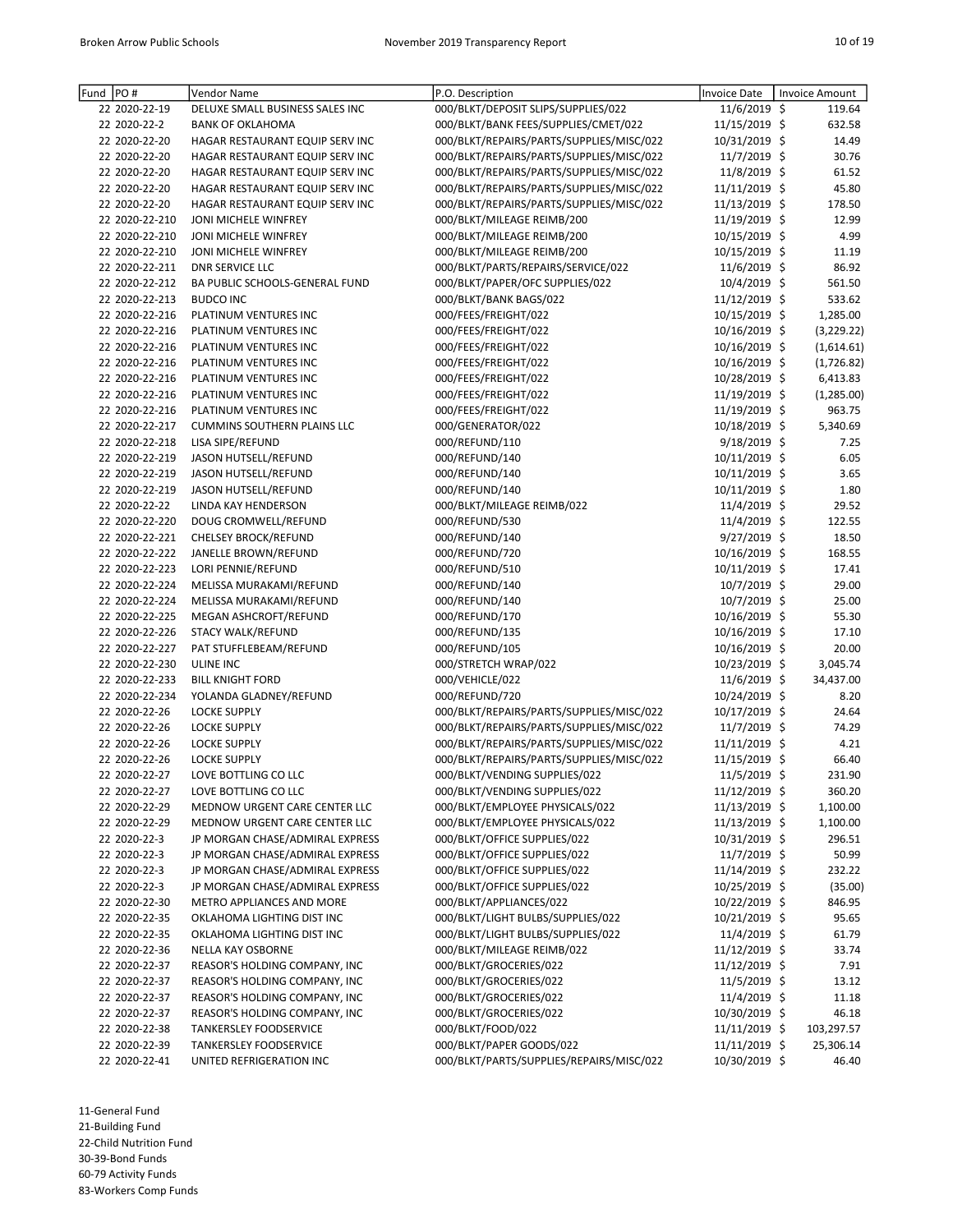| Fund PO#       | Vendor Name                        | P.O. Description                         | Invoice Date    | Invoice Amount |
|----------------|------------------------------------|------------------------------------------|-----------------|----------------|
| 22 2020-22-41  | UNITED REFRIGERATION INC           | 000/BLKT/PARTS/SUPPLIES/REPAIRS/MISC/022 | 11/5/2019 \$    | 82.33          |
| 22 2020-22-41  | UNITED REFRIGERATION INC           | 000/BLKT/PARTS/SUPPLIES/REPAIRS/MISC/022 | 11/7/2019 \$    | 355.72         |
| 22 2020-22-42  | WESTLAKE ACE HARDWARE INC          | 000/BLKT/REPAIRS/PARTS/SUPPLIES/MISC/022 | $9/25/2019$ \$  | 37.27          |
| 22 2020-22-44  | BA PUBLIC SCHOOLS-GENERAL FUND     | 000/INDIRECT EXPENSE/022                 | 10/4/2019 \$    | 1,023.50       |
| 22 2020-22-47  | <b>SYSCO CORPORATION</b>           | 000/BLKT/FOOD/SUBWAY/022                 | 11/18/2019 \$   | 8,723.88       |
| 22 2020-22-48  | HILAND DAIRY FOODS COMPANY LLC     | 000/BLKT MILK & DAIRY PRODUCTS/022       | 11/4/2019 \$    | 18,782.62      |
| 22 2020-22-48  | HILAND DAIRY FOODS COMPANY LLC     | 000/BLKT MILK & DAIRY PRODUCTS/022       | 11/11/2019 \$   | 19,426.30      |
| 22 2020-22-48  | HILAND DAIRY FOODS COMPANY LLC     | 000/BLKT MILK & DAIRY PRODUCTS/022       | 11/18/2019 \$   | 18,850.27      |
| 22 2020-22-49  | JOHNSTONE SUPPLY OF TULSA          | 000/BLKT/PARTS/REPAIRS/SUPPLIES/MISC/022 | 10/7/2019 \$    | 88.59          |
| 22 2020-22-49  | JOHNSTONE SUPPLY OF TULSA          | 000/BLKT/PARTS/REPAIRS/SUPPLIES/MISC/022 | 10/11/2019 \$   | 30.88          |
| 22 2020-22-49  | JOHNSTONE SUPPLY OF TULSA          | 000/BLKT/PARTS/REPAIRS/SUPPLIES/MISC/022 | 10/28/2019 \$   | 14.73          |
| 22 2020-22-49  | JOHNSTONE SUPPLY OF TULSA          | 000/BLKT/PARTS/REPAIRS/SUPPLIES/MISC/022 | 10/29/2019 \$   | 17.10          |
| 22 2020-22-49  | JOHNSTONE SUPPLY OF TULSA          | 000/BLKT/PARTS/REPAIRS/SUPPLIES/MISC/022 | 10/29/2019 \$   | 345.43         |
| 22 2020-22-49  | JOHNSTONE SUPPLY OF TULSA          | 000/BLKT/PARTS/REPAIRS/SUPPLIES/MISC/022 | 11/12/2019 \$   | 229.56         |
| 22 2020-22-49  | JOHNSTONE SUPPLY OF TULSA          | 000/BLKT/PARTS/REPAIRS/SUPPLIES/MISC/022 | 10/31/2019 \$   | 140.52         |
| 22 2020-22-49  | JOHNSTONE SUPPLY OF TULSA          | 000/BLKT/PARTS/REPAIRS/SUPPLIES/MISC/022 | 11/6/2019 \$    | 106.88         |
| 22 2020-22-49  | JOHNSTONE SUPPLY OF TULSA          | 000/BLKT/PARTS/REPAIRS/SUPPLIES/MISC/022 | 11/6/2019 \$    | 120.66         |
| 22 2020-22-49  | JOHNSTONE SUPPLY OF TULSA          | 000/BLKT/PARTS/REPAIRS/SUPPLIES/MISC/022 | 11/11/2019 \$   | 40.38          |
| 22 2020-22-49  | JOHNSTONE SUPPLY OF TULSA          | 000/BLKT/PARTS/REPAIRS/SUPPLIES/MISC/022 | 11/13/2019 \$   | 10.45          |
| 22 2020-22-49  | JOHNSTONE SUPPLY OF TULSA          | 000/BLKT/PARTS/REPAIRS/SUPPLIES/MISC/022 | 11/13/2019 \$   | 61.28          |
| 22 2020-22-49  | JOHNSTONE SUPPLY OF TULSA          | 000/BLKT/PARTS/REPAIRS/SUPPLIES/MISC/022 | 11/15/2019 \$   | 102.13         |
| 22 2020-22-5   | ASSOCIATED PARTS & SUPPLY INC      | 000/BLKT/REPAIRS/PARTS/SUPPLIES/MISC/022 | 10/21/2019 \$   | 17.57          |
| 22 2020-22-5   | ASSOCIATED PARTS & SUPPLY INC      | 000/BLKT/REPAIRS/PARTS/SUPPLIES/MISC/022 | 11/8/2019 \$    | 59.99          |
| 22 2020-22-5   | ASSOCIATED PARTS & SUPPLY INC      | 000/BLKT/REPAIRS/PARTS/SUPPLIES/MISC/022 | 11/14/2019 \$   | 483.20         |
| 22 2020-22-56  | <b>MARCY ANN WAYMIRE</b>           | 000/BLKT/MILEAGE REIMB/125               | 11/4/2019 \$    | 41.35          |
| 22 2020-22-57  | LAURA LORRAINE CLAYTON             | 000/BLKT/MILEAGE REIMB/205               | 11/4/2019 \$    | 57.30          |
| 22 2020-22-58  | DELTA LOUISE CHAVEZ                | 000/BLKT/MILEAGE REIMB/200               | 11/4/2019 \$    | 53.24          |
| 22 2020-22-59  | BARBARA ANN JACOBSON               | 000/BLKT/MILEAGE REIMB/135               | 11/4/2019 \$    | 71.57          |
| 22 2020-22-60  | CHRISTIN JULIA ALBERTSON           | 000/BLKT/MILEAGE REIMB/140               | 11/4/2019 \$    | 14.85          |
| 22 2020-22-61  | ANGELA DAWN CHARLESWORTH           | 000/BLKT/MILEAGE REIMB/150               | 11/12/2019 \$   | 37.24          |
| 22 2020-22-62  | SARAH MCKINNIS GARDNER             | 000/BLKT/MILEAGE REIMB/510               | 11/4/2019 \$    | 41.12          |
| 22 2020-22-63  | CONNIE JO HAYHURST                 | 000/BLKT/MILEAGE REIMB/160               | 11/4/2019 \$    | 85.90          |
| 22 2020-22-64  | AUDREY R CREEKPAUM                 | 000/BLKT/MILEAGE REIMB/107               | 11/4/2019 \$    | 63.34          |
| 22 2020-22-65  | KRISTIE RENEE ARMSTRONG            | 000/BLKT/MILEAGE REIMB/220               | 11/12/2019 \$   | 37.47          |
| 22 2020-22-66  | LISA MICHELLE HOLLAND              | 000/BLKT/MILEAGE REIMB/175               | 11/4/2019 \$    | 51.74          |
| 22 2020-22-67  | DAYLE J KING                       | 000/BLKT/MILEAGE REIMB/180               | 11/4/2019 \$    | 34.51          |
| 22 2020-22-69  | <b>KELLI SUE HUNSPERGER</b>        | 000/BLKT/MILEAGE REIMB/505               | 11/12/2019 \$   | 45.41          |
| 22 2020-22-70  | <b>GISELA J TUCKER</b>             | 000/BLKT/MILEAGE REIMB/530               | 11/4/2019 \$    | 73.66          |
| 22 2020-22-71  | <b>JULIE ANN BARNES</b>            | 000/BLKT/MILEAGE REIMB/520               | 11/4/2019 \$    | 72.85          |
| 22 2020-22-72  | <b>ROBIN G BROWN</b>               | 000/BLKT/MILEAGE REIMB/525               | 11/4/2019 \$    | 39.81          |
| 22 2020-22-73  | <b>LESLIE ANN PETERSON</b>         | 000/BLKT/MILEAGE REIMB/170               | 11/4/2019 \$    | 35.38          |
| 22 2020-22-74  | <b>STACIE LYN BURRIS</b>           | 000/BLKT/MILEAGE REIMB/165               | 11/4/2019 \$    | 36.25          |
| 22 2020-22-75  | BETH ANDREA YARBROUGH              | 000/BLKT/MILEAGE REIMB/725               | 11/4/2019 \$    | 42.44          |
| 22 2020-22-76  | <b>NANCY RINEHART</b>              | 000/BLKT/MILEAGE REIMB/700               | 11/4/2019 \$    | 40.37          |
| 22 2020-22-77  | REBECCA S TURNER                   | 000/BLKT/MILEAGE REIMB/720               | 11/12/2019 \$   | 16.82          |
| 22 2020-22-78  | ANGELA LYNN BURROWS                | 000/BLKT/MILEAGE REIMB/720               | 11/4/2019 \$    | 58.00          |
| 22 2020-22-8   | <b>BEN E KEITH FOODS</b>           | 147/BLKT/PAPER GOODS/CATERING/022        | 10/30/2019 \$   | 155.55         |
| 22 2020-22-8   | <b>BEN E KEITH FOODS</b>           | 147/BLKT/PAPER GOODS/CATERING/022        | 11/4/2019 \$    | 23.78          |
| 22 2020-22-8   | <b>BEN E KEITH FOODS</b>           | 147/BLKT/PAPER GOODS/CATERING/022        | 11/11/2019 \$   | 60.05          |
| 22 2020-22-8   | <b>BEN E KEITH FOODS</b>           | 147/BLKT/PAPER GOODS/CATERING/022        | 11/18/2019 \$   | 117.90         |
| 22 2020-22-9   | <b>BEN E KEITH FOODS</b>           | 147/BLKT/FOOD/CATERING/022               | 10/30/2019 \$   | 666.99         |
| 22 2020-22-9   | <b>BEN E KEITH FOODS</b>           | 147/BLKT/FOOD/CATERING/022               | 11/4/2019 \$    | 1,235.96       |
| 22 2020-22-9   | <b>BEN E KEITH FOODS</b>           | 147/BLKT/FOOD/CATERING/022               | 11/11/2019 \$   | 356.99         |
| 22 2020-22-9   | <b>BEN E KEITH FOODS</b>           | 147/BLKT/FOOD/CATERING/022               | 11/18/2019 \$   | 802.21         |
| 34 2020-34-4   | <b>BRIDGEPOINT ELECTRIC INC</b>    | 037/BLKT/PAC ELECTRIC/UPGRADE/051        | 10/17/2019 \$   | 34,697.00      |
| 35 2020-35-1   | MIDWEST RACQUETBALL & SPORTING INC | 160/WOMEN'S WRESTLING UNIFORMS/003       | 10/17/2019 \$   | 6,470.46       |
| 39 2020-39-100 | FOLLETT SCHOOL SOLUTIONS INC       | 135/MEDIA/BOOKS/520                      | 10/21/2019 \$   | 313.53         |
| 39 2020-39-102 | PERMA BOUND                        | 112/MEDIA/BOOKS/150                      | 9/19/2019 \$    | 1,331.79       |
| 39 2020-39-102 | PERMA BOUND                        | 112/MEDIA/BOOKS/150                      | $10/11/2019$ \$ | 171.54         |
| 39 2020-39-102 | PERMA BOUND                        | 112/MEDIA/BOOKS/150                      | 11/5/2019 \$    | 28.18          |
| 39 2020-39-112 | HERTZBERG-NEW METHOD, INC          | 118/MEDIA/BOOKS/215                      | 10/8/2019 \$    | 1,807.04       |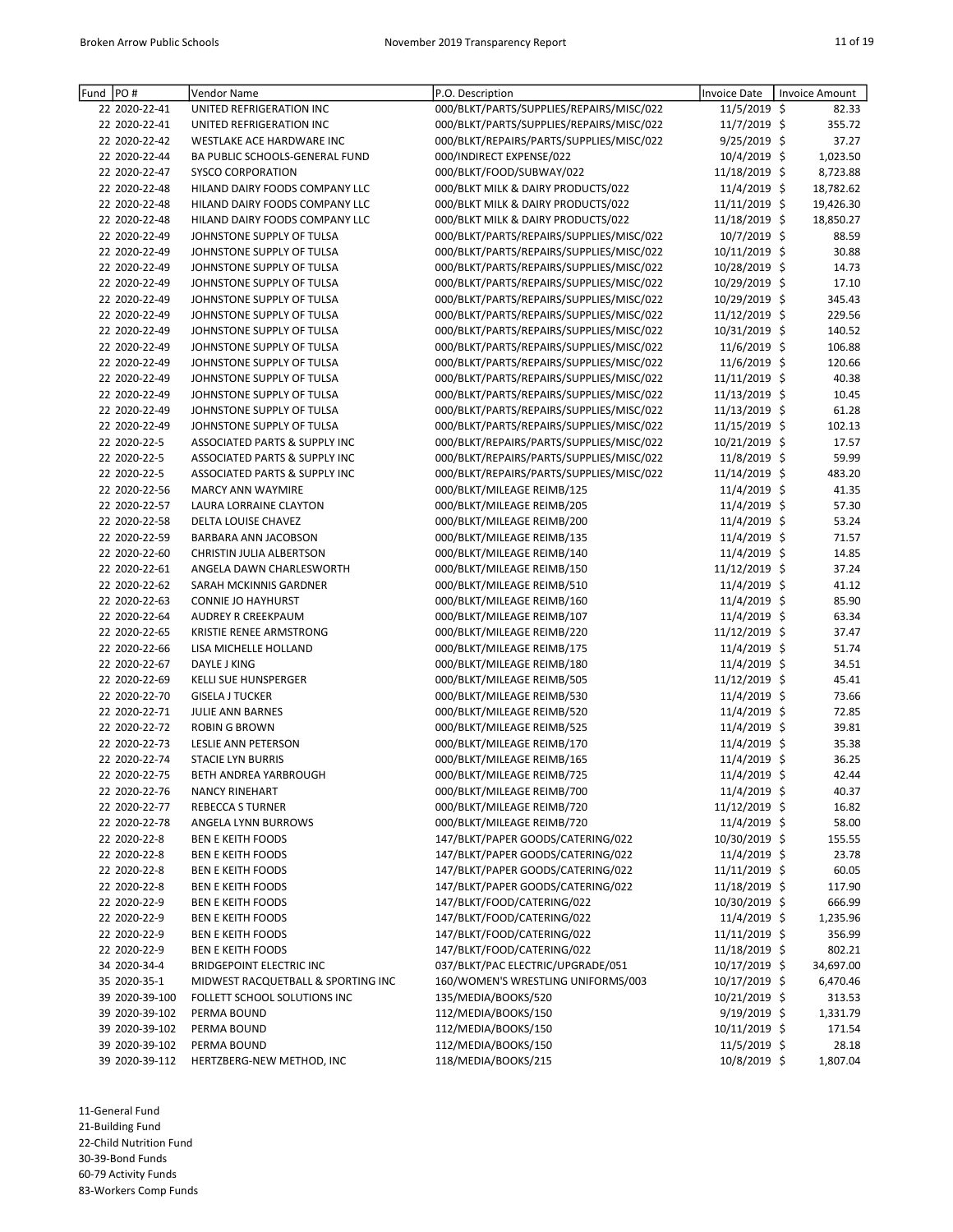| Fund | PO#            | Vendor Name                         | P.O. Description                         | Invoice Date    | <b>Invoice Amount</b> |
|------|----------------|-------------------------------------|------------------------------------------|-----------------|-----------------------|
|      | 39 2020-39-112 | HERTZBERG-NEW METHOD, INC           | 118/MEDIA/BOOKS/215                      | 10/25/2019 \$   | 740.16                |
|      | 39 2020-39-114 | HERTZBERG-NEW METHOD, INC           | 116/MEDIA/BOOKS/170                      | 10/25/2019 \$   | 521.67                |
|      | 39 2020-39-118 | PERMA BOUND                         | 112/MEDIA/BOOKS/150                      | 10/14/2019 \$   | 718.37                |
|      | 39 2020-39-118 | PERMA BOUND                         | 112/MEDIA/BOOKS/150                      | 11/15/2019 \$   | 563.14                |
|      | 39 2020-39-119 | HERTZBERG-NEW METHOD, INC           | 115/MEDIA/BOOKS/165                      | 10/28/2019 \$   | 80.26                 |
|      | 39 2020-39-124 | TRINITY 3 LLC                       | 114/CHROMEBOOKS/160                      | 10/31/2019 \$   | 7,410.00              |
|      | 39 2020-39-125 | PASCO SCIENTIFIC CO                 | 146/EQUIPMENT/SCIENCE/720                | 10/15/2019 \$   | 488.00                |
|      | 39 2020-39-126 | WWR FUNDING INC, VWR INTERNAT'L LLC | 146/EQUIPMENT/AP PHYSICS/720             | 10/15/2019 \$   | 1,575.27              |
|      | 39 2020-39-139 | GARRETT OPERATING COMPANY LLC       | 146/BOOKS/MEDIA/720                      | $11/11/2019$ \$ | 2,917.80              |
|      | 39 2020-39-140 | SCREENFLEX PORTABLE PARTITIONS INC  | 118/FLEXSCREENS/215                      | 10/30/2019 \$   | 1,502.00              |
|      | 39 2020-39-141 | JP MORGAN CHASE/ADMIRAL EXPRESS     | 114/RACKS/160                            | 10/31/2019 \$   | 84.06                 |
|      | 39 2020-39-42  | WOODWIND & THE BRASSWIND            | 039/INSTRUMENTS/BAND                     | 10/29/2019 \$   | 1,336.00              |
|      | 39 2020-39-93  | HERTZBERG-NEW METHOD, INC           | 110/MEDIA/BOOKS/220                      | 10/4/2019 \$    | 1,255.02              |
|      | 39 2020-39-93  | HERTZBERG-NEW METHOD, INC           | 110/MEDIA/BOOKS/220                      | 10/31/2019 \$   | 250.23                |
|      | 39 2020-39-95  | FOLLETT SCHOOL SOLUTIONS INC        | 132/BOOKS/MEDIA/505                      | 10/16/2019 \$   | 281.08                |
|      | 39 2020-39-96  | A & M CONSTRUCTIVE SOLUTIONS INC    | 041/BASEBALL/SOFTBALL ENTRY/720          | 10/20/2019 \$   | 14,725.95             |
|      | 39 2020-39-98  | FOLLETT HIGHER EDUCATION GROUP INC  | 142/MEDIA/BOOKS/700                      | 10/1/2019 \$    | 3,908.19              |
|      | 39 2020-39-98  | FOLLETT HIGHER EDUCATION GROUP INC  | 142/MEDIA/BOOKS/700                      | 9/23/2019 \$    | 389.69                |
|      | 39 2020-39-98  | FOLLETT HIGHER EDUCATION GROUP INC  | 142/MEDIA/BOOKS/700                      | 10/14/2019 \$   | 1,464.96              |
|      | 39 2020-39-98  | FOLLETT HIGHER EDUCATION GROUP INC  | 142/MEDIA/BOOKS/700                      | 10/28/2019 \$   | 228.87                |
|      |                |                                     |                                          |                 |                       |
|      | 60 2020-60-103 | TULSA AREA UNITED WAY               | 986/PAC COM UNITED WAY/015               | 11/5/2019 \$    | 854.00                |
|      | 60 2020-60-12  | <b>BANK OF OKLAHOMA</b>             | 987/BLKT/BANK FEES AND SUPPLIES/DOLLAHON | 11/15/2019 \$   | 13.19                 |
|      | 60 2020-60-14  | PAYPAL                              | 901/BLKT/MONTHLY SERVICE/015             | 10/31/2019 \$   | 30.00                 |
|      | 60 2020-60-18  | <b>CNP CATERING</b>                 | 987/BLKT/CATERING/SUPT/015               | $11/1/2019$ \$  | 271.50                |
|      | 60 2020-60-20  | <b>TAMARA L BAKER</b>               | 987/BLKT/EVENTS/SUPT/015                 | 11/1/2019 \$    | 210.00                |
|      | 60 2020-60-30  | CHICK-FIL-A BROKEN ARROW            | 987/BLKT/INSTRUCTION/MEETINGS            | 10/31/2019 \$   | 62.14                 |
|      | 60 2020-60-4   | <b>IMPERIAL LLC</b>                 | 987/BLKT/ESC/MJANEY                      | 11/6/2019 \$    | 158.30                |
|      | 60 2020-60-46  | CHICK-FIL-A BROKEN ARROW            | 987/BLKT/SUPPLIES/PERRY/015              | 10/29/2019 \$   | 84.02                 |
|      | 60 2020-60-76  | <b>BURNS TOURS LLC</b>              | 987/BAND TRAVEL/MANSFIELD/CHRONISTER/015 | $8/23/2019$ \$  | 7,000.00              |
|      | 60 2020-60-94  | SAM'S CLUB DIRECT                   | 987/BLKT/VIRTUAL SCHOOL/HUNT             | 10/25/2019 \$   | 191.26                |
|      | 61 2020-61-14  | REASOR'S HOLDING COMPANY, INC       | 803/BLKT/HOSPITALITY ITEMS/003           | 10/29/2019 \$   | 68.29                 |
|      | 61 2020-61-19  | MIDWEST RACQUETBALL & SPORTING INC  | 803/RO 1477 & BLKT/EMBROIDERY/003        | $9/23/2019$ \$  | 82.00                 |
|      | 61 2020-61-19  | MIDWEST RACQUETBALL & SPORTING INC  | 803/RO 1477 & BLKT/EMBROIDERY/003        | 9/30/2019 \$    | 42.00                 |
|      | 61 2020-61-19  | MIDWEST RACQUETBALL & SPORTING INC  | 803/RO 1477 & BLKT/EMBROIDERY/003        | 10/28/2019 \$   | 113.80                |
|      | 61 2020-61-19  | MIDWEST RACQUETBALL & SPORTING INC  | 803/RO 1477 & BLKT/EMBROIDERY/003        | 10/21/2019 \$   | 86.30                 |
|      | 61 2020-61-243 | <b>KEVIN W GARRETT</b>              | 803/FOOTBALL OFFICIAL/003                | 10/17/2019 \$   | 95.00                 |
|      | 61 2020-61-244 | <b>HAROLD ALSPAUGH</b>              | 803/FOOTBALL OFFICIAL/003                | 10/17/2019 \$   | 95.00                 |
|      | 61 2020-61-245 | <b>STEVE E JONES</b>                | 803/FOOTBALL OFFICIAL/003                | 10/27/2019 \$   | 95.00                 |
|      | 61 2020-61-246 | <b>JESSE STARKS</b>                 | 803/FOOTBALL OFFICIAL/003                | 10/17/2019 \$   | 95.00                 |
|      | 61 2020-61-247 | <b>ROBERT RAMOS</b>                 | 803/FOOTBALL OFFICIAL/003                | 10/17/2019 \$   | 95.00                 |
|      | 61 2020-61-248 | ABDOLAZIZ MAYAHI                    | 803/FOOTBALL OFFICIAL/003                | 10/25/2019 \$   | 95.00                 |
|      | 61 2020-61-249 | <b>ROYCE A ELLINGTON</b>            | 803/FOOTBALL OFFICIAL/003                | 10/25/2019 \$   | 95.00                 |
|      | 61 2020-61-250 | <b>SEAN OSOSKIE</b>                 | 803/FOOTBALL OFFICIAL/003                | 10/25/2019 \$   | 95.00                 |
|      | 61 2020-61-251 | <b>MARK MCCLENDON</b>               | 803/FOOTBALL OFFICIAL/003                | 10/25/2019 \$   | 95.00                 |
|      | 61 2020-61-252 | <b>KEVIN AEBI</b>                   | 803/FOOTBALL OFFICIAL/003                | 10/25/2019 \$   | 95.00                 |
|      | 61 2020-61-253 | DEVON MAYNARD                       | 803/FOOTBALL OFFICIAL/003                | 10/28/2019 \$   | 50.00                 |
|      | 61 2020-61-254 | ERIK HERRING                        | 803/FOOTBALL OFFICIAL/003                | 10/28/2019 \$   | 50.00                 |
|      | 61 2020-61-255 |                                     | 803/FOOTBALL OFFICIAL/003                |                 |                       |
|      |                | <b>CALVIN MANN</b>                  |                                          | 10/28/2019 \$   | 50.00                 |
|      | 61 2020-61-256 | JEREMY LANOY                        | 803/FOOTBALL OFFICIAL/003                | 10/28/2019 \$   | 50.00                 |
|      | 61 2020-61-257 | SETH WATKINS                        | 803/FOOTBALL OFFICIAL/003                | 10/31/2019 \$   | 50.00                 |
|      | 61 2020-61-258 | <b>MAT WILSON</b>                   | 803/FOOTBALL OFFICIAL/003                | 10/31/2019 \$   | 50.00                 |
|      | 61 2020-61-259 | TERRY KIMMEL, JR                    | 803/FOOTBALL OFFICIAL/003                | 10/31/2019 \$   | 50.00                 |
|      | 61 2020-61-260 | MICHAEL ANDREW BRUNER               | 803/FOOTBALL OFFICIAL/003                | 10/31/2019 \$   | 50.00                 |
|      | 61 2020-61-261 | <b>BRANDON J PARKER</b>             | 803/FOOTBALL OFFICIAL/003                | $11/1/2019$ \$  | 95.00                 |
|      | 61 2020-61-262 | PETER KNUTSON                       | 803/FOOTBALL OFFICIAL/003                | $11/1/2019$ \$  | 95.00                 |
|      | 61 2020-61-263 | PAUL HANEY                          | 803/FOOTBALL OFFICIAL/003                | $11/1/2019$ \$  | 95.00                 |
|      | 61 2020-61-264 | <b>JIM EDWARDS</b>                  | 803/FOOTBALL OFFICIAL/003                | $11/1/2019$ \$  | 95.00                 |
|      | 61 2020-61-265 | WILLIAM D SHEPHERD                  | 803/FOOTBALL OFFICIAL/003                | $11/1/2019$ \$  | 95.00                 |
|      | 61 2020-61-267 | <b>JOHN BELL</b>                    | 803/FOOTBALL OFFICIAL/003                | $11/5/2019$ \$  | 50.00                 |
|      | 61 2020-61-268 | <b>LYLE ROBERTSON</b>               | 803/FOOTBALL OFFICIAL/003                | $11/5/2019$ \$  | 50.00                 |
|      | 61 2020-61-289 | <b>CUSTOM CASTING OF INOLA LLC</b>  | 803/XC AWARDS AND MEDALS 4 MEET/003      | $8/1/2019$ \$   | 412.00                |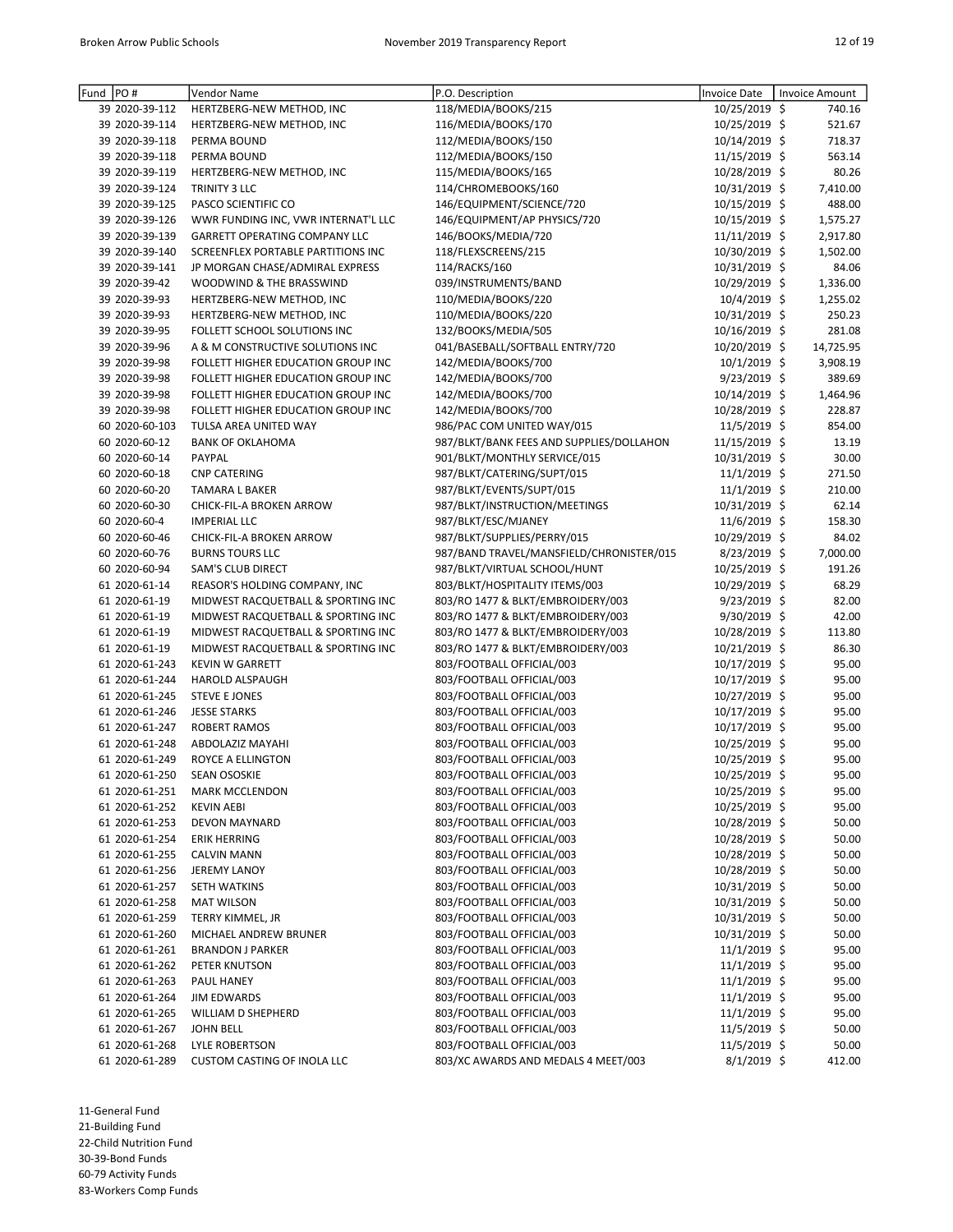| Fund | PO#            | Vendor Name                                       | P.O. Description                         | <b>Invoice Date</b> | <b>Invoice Amount</b> |
|------|----------------|---------------------------------------------------|------------------------------------------|---------------------|-----------------------|
|      | 61 2020-61-3   | <b>ANTHONY WUESTENFELD</b>                        | 803/HELMET DECALS FOR FOOTBALL/003       | 10/22/2019 \$       | 4,671.50              |
|      | 61 2020-61-303 | REASOR'S HOLDING COMPANY, INC                     | 970/BLKT/MEALS, DECOR, PARTY SUPPLY/003  | 10/29/2019 \$       | 129.86                |
|      | 61 2020-61-311 | INDEPENDENT SCHOOL DISTRICT NO. 11                | 803/MS XC ENTRY FEE/9.26/003             | 9/26/2019 \$        | 100.00                |
|      | 61 2020-61-314 | CHILE PEPPER INC                                  | 803/XC ENTRY FEE/10.4-5/003              | 10/5/2019 \$        | 200.00                |
|      | 61 2020-61-331 | MIDWEST RACQUETBALL & SPORTING INC                | 803/LETTERMAN LETTERS/003                | 11/1/2019 \$        | 2,510.62              |
|      | 61 2020-61-340 | <b>GREAT PLAINS RESOURCE LLP</b>                  | 803/BLKT/BEVERAGES/003                   | 11/11/2019 \$       | 291.52                |
|      | 61 2020-61-345 | <b>BLACK &amp; PINK DANCE SUPPLIES</b>            | 974/UNIFORMS AND ACCESSORIES/003         | 10/17/2019 \$       | 540.00                |
|      | 61 2020-61-354 | LOS CABOS                                         | 970/HOMECOMING MEAL FOR TRAINERS/003     | 10/25/2019 \$       | 254.70                |
|      | 61 2020-61-359 | EMILY R TEEL/PETTY CASH                           | 803/STARTUPCHANGE VARSITY FB/11.15/003   | 11/13/2019 \$       | 5,600.00              |
|      | 61 2020-61-360 | FAMILY AND CHILDREN'S SERVICES                    | 976/BLKT/COUNSELING ASSESSMENT FEES/003  | 10/7/2019 \$        | 1,560.00              |
|      | 61 2020-61-398 | BROKEN ARROW BASEBALL BOOSTER CLUB                | 822/TRANSFER TO SANCTIONED ACCT/003      | 10/29/2019 \$       | 13,727.36             |
|      | 61 2020-61-5   | <b>BANKCARD CENTER</b>                            | 803/BLKT & RO 3/FEES FOR CREDIT CARD/003 | 11/4/2019 \$        | 31.69                 |
|      | 61 2020-61-7   | SAM'S CLUB DIRECT                                 | 803/BLKT/OFFICE-SPLYS-AND-HOSP-ITEMS/003 | 10/30/2019 \$       | 298.26                |
|      | 62 2020-62-121 | MV CORP INC                                       | 925/BLKT/TIGERTHREADS/720                | 10/15/2019 \$       | 174.21                |
|      | 62 2020-62-212 | <b>B&amp;H FOTO &amp; ELECTRONICS CORPORATION</b> | 807/SUPPLIES/SPENCER/720                 | $9/5/2019$ \$       | 413.32                |
|      | 62 2020-62-218 | <b>CELLCO PARTNERSHIP</b>                         | 925/TECHNOLOGY/TIGER THREADS/720         | 11/6/2019 \$        | 15.50                 |
|      | 62 2020-62-222 | CHRISTIAN DIXON WELBORN/PETTY CASH                | 934/START UP CHANGE BOOT SCOOT/STECKER/  | 11/6/2019 \$        | 400.00                |
|      | 62 2020-62-223 | ARROW FLOWER & GIFTS INC                          | 934/FLOWERS HOMECOMING/STECKER/720       | 9/30/2019 \$        | 570.00                |
|      | 62 2020-62-224 | CHRISTIAN DIXON WELBORN                           | 934/PERSONAL REIMBURSEMENT/STECKER/720   | 10/16/2019 \$       | 66.83                 |
|      | 62 2020-62-229 | <b>COLLEGE ENTRANCE EXAMINATION BOARD</b>         | 804/BOOKLETS/GARRETT/720                 | 10/2/2019 \$        | 65.00                 |
|      | 62 2020-62-254 | CHILD NUTRITION PROGRAMS DEPT                     | 934/MEALS/BDTW/STECKER/720               | 10/23/2019 \$       | 948.30                |
|      | 62 2020-62-262 | PRINT-N-COPY                                      | 934/BOOT SCOOT TICKETS/STECKER/720       | 11/6/2019 \$        | 110.25                |
|      | 62 2020-62-268 | ERNEST RANDALL LUNDY                              | 934/BLANKET/DJ/STECKER/720               | 10/26/2019 \$       | 2,700.00              |
|      | 62 2020-62-273 | BA PUBLIC SCHOOLS-GENERAL FUND                    | 844/BLKT/SUBS/720                        | 10/17/2019 \$       | 314.50                |
|      | 62 2020-62-273 | BA PUBLIC SCHOOLS-GENERAL FUND                    | 844/BLKT/SUBS/720                        | 11/8/2019 \$        | 243.48                |
|      | 62 2020-62-28  | BRANDED CUSTOM SPORTSWEAR INC                     | 925/BLKTMERCH/TIGERTHREADS/720           | 10/15/2019 \$       | 2,118.17              |
|      | 62 2020-62-285 | <b>WHITNEY HOSTETTER</b>                          | 934/PHOTOBOOTH HOMECOMING/STECKER/720    | 10/28/2019 \$       | 1,700.00              |
|      | 62 2020-62-286 | <b>BANK OF OKLAHOMA</b>                           | 892/FEES/BURNS/720                       | 11/15/2019 \$       | 200.78                |
|      | 62 2020-62-298 | <b>GORFAM MARKETING INC</b>                       | 925/BLKTMERCH/TIGERTHREADS/720           | 10/10/2019 \$       | 92.10                 |
|      | 62 2020-62-298 | <b>GORFAM MARKETING INC</b>                       | 925/BLKTMERCH/TIGERTHREADS/720           | 10/11/2019 \$       | 2,071.75              |
|      | 62 2020-62-298 | <b>GORFAM MARKETING INC</b>                       | 925/BLKTMERCH/TIGERTHREADS/720           | 10/11/2019 \$       | 2.00                  |
|      | 62 2020-62-298 | <b>GORFAM MARKETING INC</b>                       | 925/BLKTMERCH/TIGERTHREADS/720           | 10/15/2019 \$       | 118.25                |
|      | 62 2020-62-298 | <b>GORFAM MARKETING INC</b>                       | 925/BLKTMERCH/TIGERTHREADS/720           | 10/15/2019 \$       | 78.75                 |
|      | 62 2020-62-298 | <b>GORFAM MARKETING INC</b>                       | 925/BLKTMERCH/TIGERTHREADS/720           | 10/17/2019 \$       | 1,297.90              |
|      | 62 2020-62-298 | <b>GORFAM MARKETING INC</b>                       | 925/BLKTMERCH/TIGERTHREADS/720           | 10/17/2019 \$       | 256.00                |
|      | 62 2020-62-298 | <b>GORFAM MARKETING INC</b>                       | 925/BLKTMERCH/TIGERTHREADS/720           | 10/17/2019 \$       | 55.00                 |
|      | 62 2020-62-298 | <b>GORFAM MARKETING INC</b>                       | 925/BLKTMERCH/TIGERTHREADS/720           | 10/17/2019 \$       | 81.50                 |
|      | 62 2020-62-299 | MV CORP INC                                       | 925/BLKTMERCH/TIGERTHREADS/720           | 10/11/2019 \$       | 365.71                |
|      | 62 2020-62-300 | CI SPORT INC                                      | 925/BLKTMERCH/TIGERTHREADS/720           | 10/21/2019 \$       | 1,169.04              |
|      | 62 2020-62-305 | MAZZIO'S LLC                                      | 934/MEALS/STUDENT COUNCIL/STECKER        | 10/7/2019 \$        | 95.13                 |
|      | 62 2020-62-308 | EGROUP INC/FCCLA                                  | 854/CLOTHING/BREWSTER/720                | 10/25/2019 \$       | 314.00                |
|      | 62 2020-62-312 | OK SECONDARY SCHOOL ACT ASSOC                     | 905/BLKT/FEES/720                        | 10/7/2019 \$        | 450.00                |
|      |                | 62 2020-62-313 JANA ELAINE ELLIS                  | 844/REIMBURSEMENTS/ONE ACT/720           | 10/28/2019 \$       | 53.26                 |
|      | 62 2020-62-317 | OKLAHOMA DECA                                     | 843/REGISTRATION/COFFEY/720              | 10/8/2019 \$        | 315.00                |
|      | 62 2020-62-318 | OKLAHOMA CITY THUNDER                             | 807/REGISTRATION/SPENCER/720             | 10/29/2019 \$       | 1,650.00              |
|      | 62 2020-62-326 | JANE MCCASLIN YORK                                | 818/REFUND/BAND                          | 10/29/2019 \$       | 35.00                 |
|      | 62 2020-62-329 | CHILDERS MIDDLE SCHOOL                            | 877/REFUND/LIM/720                       | 10/24/2019 \$       | 860.86                |
|      | 62 2020-62-330 | CENTENNIAL MIDDLE SCHOOL                          | 877/REFUND/LIM/720                       | 10/24/2019 \$       | 860.86                |
|      | 62 2020-62-331 | OLIVER MIDDLE SCHOOL                              | 877/REFUND/LIM/720                       | 10/24/2019 \$       | 860.86                |
|      | 62 2020-62-336 | MONDO BLOC INC                                    | 925/BLKTMERCH/TIGERTHREADS/720           | $9/20/2019$ \$      | 768.00                |
|      | 62 2020-62-336 | MONDO BLOC INC                                    | 925/BLKTMERCH/TIGERTHREADS/720           | $9/20/2019$ \$      | 52.00                 |
|      | 62 2020-62-336 | MONDO BLOC INC                                    | 925/BLKTMERCH/TIGERTHREADS/720           | 10/15/2019 \$       | 190.00                |
|      | 62 2020-62-336 | MONDO BLOC INC                                    | 925/BLKTMERCH/TIGERTHREADS/720           | 10/15/2019 \$       | 521.00                |
|      | 62 2020-62-336 | MONDO BLOC INC                                    | 925/BLKTMERCH/TIGERTHREADS/720           | 10/18/2019 \$       | 1,444.00              |
|      | 62 2020-62-336 | MONDO BLOC INC                                    | 925/BLKTMERCH/TIGERTHREADS/720           | 10/15/2019 \$       | 165.75                |
|      | 62 2020-62-338 | <b>CC PRODUCTS INC</b>                            | 925/BLKTMERCH/TIGERTHREADS/720           | 9/20/2019 \$        | 633.50                |
|      | 62 2020-62-338 | <b>CC PRODUCTS INC</b>                            | 925/BLKTMERCH/TIGERTHREADS/720           | 10/9/2019 \$        | 2,479.52              |
|      | 62 2020-62-338 | <b>CC PRODUCTS INC</b>                            | 925/BLKTMERCH/TIGERTHREADS/720           | 10/15/2019 \$       | (143.26)              |
|      | 62 2020-62-340 | JW PEPPER & SON INC                               | 818/BLKT/MUSIC/BAND                      | 10/28/2019 \$       | 22.99                 |
|      | 62 2020-62-340 | JW PEPPER & SON INC                               | 818/BLKT/MUSIC/BAND                      | 10/30/2019 \$       | 131.99                |
|      | 62 2020-62-360 | D. E. ZIEGLER ART CRAFT SUPPLY INC                | 811/SUPPLIES/ART/720                     | 10/18/2019 \$       | 115.00                |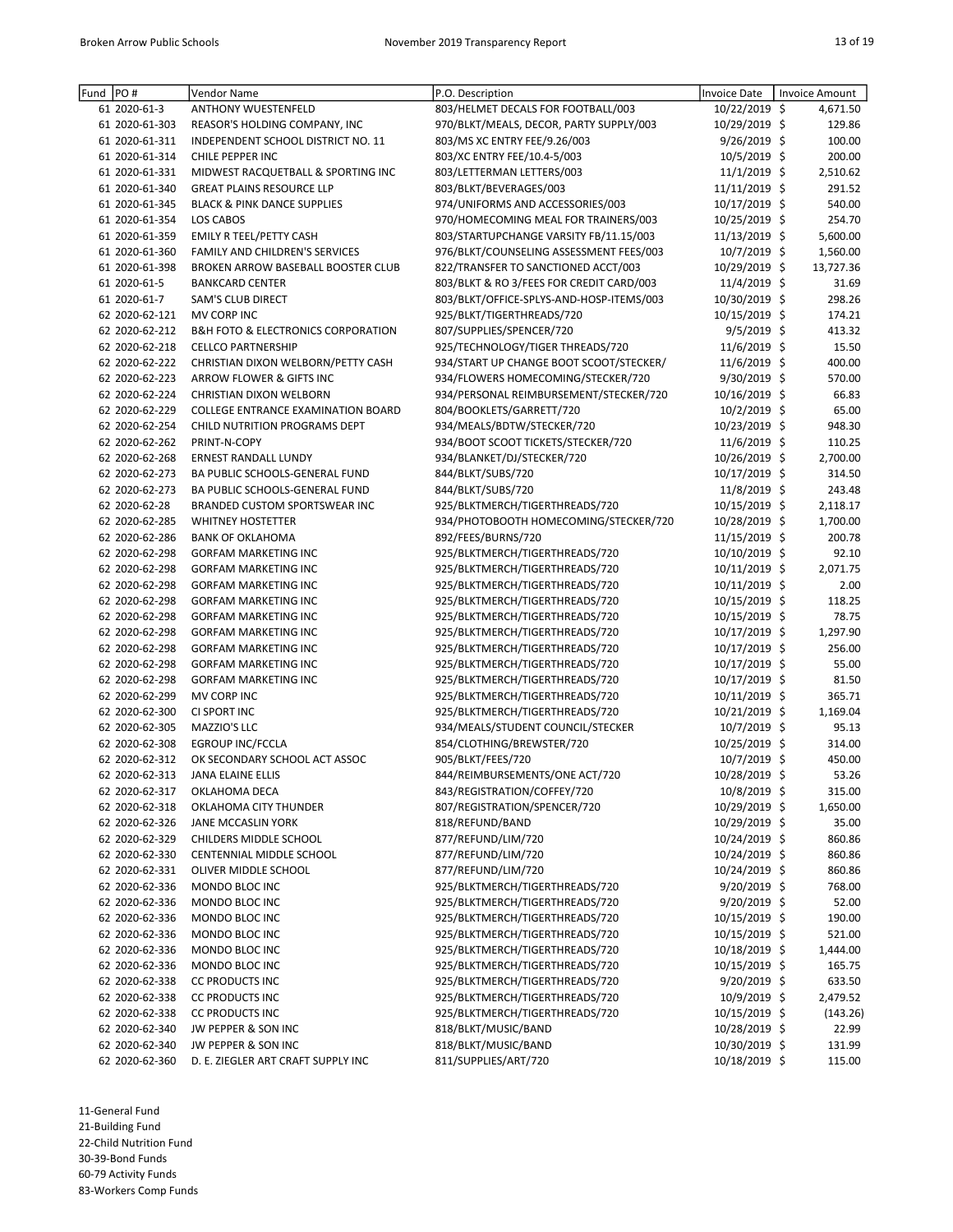| Fund | PO#            | Vendor Name                              | P.O. Description                      | Invoice Date   | Invoice Amount |
|------|----------------|------------------------------------------|---------------------------------------|----------------|----------------|
|      | 62 2020-62-365 | HEARTLAND PAYMENT SYSTEMS INC            | 925/BLKT FOR FEES AND SERVICES/TT/720 | 10/31/2019 \$  | 869.18         |
|      | 62 2020-62-365 | <b>HEARTLAND PAYMENT SYSTEMS INC</b>     | 925/BLKT FOR FEES AND SERVICES/TT/720 | 10/31/2019 \$  | 128.76         |
|      | 62 2020-62-367 | MIDWEST RACQUETBALL & SPORTING INC       | 896/TSHIRTS/TAYLOR/720                | 10/28/2019 \$  | 2,296.48       |
|      | 62 2020-62-368 | <b>CHRISTIAN DIXON WELBORN</b>           | 809/PERSONAL REIMBURSEMENT/STECKER    | 11/12/2019 \$  | 47.53          |
|      | 62 2020-62-38  | <b>BANKCARD CENTER</b>                   | 925/BLKBANKFEES/TIGER THREADS/720     | 10/25/2019 \$  | 59.95          |
|      | 62 2020-62-382 | <b>CC PRODUCTS INC</b>                   | 925/BLKTMERCH/TIGER THREADS/720       | 11/5/2019 \$   | 431.96         |
|      | 62 2020-62-383 | TIM SPENCER ENTERPRISES INC DBA          | 925/STORESUPPLIES/TIGERTHREADS/720    | 11/11/2019 \$  | 160.00         |
|      | 62 2020-62-386 | <b>CHEAPER T'S</b>                       | 934/OASC STATE SHIRTS/STECKER/720     | $11/1/2019$ \$ | 444.00         |
|      | 62 2020-62-390 | <b>BLUESTEM INTEGRATED LLC</b>           | 948/SUPPLIES/DOCTO/720                | 10/24/2019 \$  | 146.00         |
|      | 62 2020-62-401 | <b>GORFAM MARKETING INC</b>              | 925/BLKTMERCH/TIGERTHREADS/720        | 10/29/2019 \$  | 211.50         |
|      | 62 2020-62-401 | <b>GORFAM MARKETING INC</b>              | 925/BLKTMERCH/TIGERTHREADS/720        | 10/29/2019 \$  | 1,178.00       |
|      | 62 2020-62-401 | <b>GORFAM MARKETING INC</b>              | 925/BLKTMERCH/TIGERTHREADS/720        | 10/29/2019 \$  | 439.00         |
|      | 62 2020-62-401 | <b>GORFAM MARKETING INC</b>              | 925/BLKTMERCH/TIGERTHREADS/720        | 10/29/2019 \$  | 31.05          |
|      | 62 2020-62-401 | <b>GORFAM MARKETING INC</b>              | 925/BLKTMERCH/TIGERTHREADS/720        | 10/29/2019 \$  | 123.25         |
|      | 62 2020-62-401 | <b>GORFAM MARKETING INC</b>              | 925/BLKTMERCH/TIGERTHREADS/720        | 10/29/2019 \$  | 96.55          |
|      | 62 2020-62-401 | <b>GORFAM MARKETING INC</b>              | 925/BLKTMERCH/TIGERTHREADS/720        | 10/29/2019 \$  | 294.95         |
|      | 62 2020-62-401 | <b>GORFAM MARKETING INC</b>              | 925/BLKTMERCH/TIGERTHREADS/720        | 10/29/2019 \$  | 150.10         |
|      | 62 2020-62-401 | <b>GORFAM MARKETING INC</b>              | 925/BLKTMERCH/TIGERTHREADS/720        | 10/29/2019 \$  | 44.00          |
|      | 62 2020-62-401 | <b>GORFAM MARKETING INC</b>              | 925/BLKTMERCH/TIGERTHREADS/720        | 10/29/2019 \$  | 33.50          |
|      | 62 2020-62-401 | <b>GORFAM MARKETING INC</b>              | 925/BLKTMERCH/TIGERTHREADS/720        | 10/29/2019 \$  | 510.00         |
|      | 62 2020-62-401 | <b>GORFAM MARKETING INC</b>              | 925/BLKTMERCH/TIGERTHREADS/720        | 10/29/2019 \$  | 30.00          |
|      | 62 2020-62-401 | <b>GORFAM MARKETING INC</b>              | 925/BLKTMERCH/TIGERTHREADS/720        | 10/29/2019 \$  | 78.80          |
|      | 62 2020-62-401 | <b>GORFAM MARKETING INC</b>              | 925/BLKTMERCH/TIGERTHREADS/720        | 10/29/2019 \$  | 582.50         |
|      | 62 2020-62-401 | <b>GORFAM MARKETING INC</b>              | 925/BLKTMERCH/TIGERTHREADS/720        | 10/29/2019 \$  | 23.95          |
|      | 62 2020-62-401 | <b>GORFAM MARKETING INC</b>              | 925/BLKTMERCH/TIGERTHREADS/720        | 10/29/2019 \$  | 241.50         |
|      | 62 2020-62-401 | <b>GORFAM MARKETING INC</b>              | 925/BLKTMERCH/TIGERTHREADS/720        | 10/29/2019 \$  | 197.00         |
|      | 62 2020-62-401 | <b>GORFAM MARKETING INC</b>              | 925/BLKTMERCH/TIGERTHREADS/720        | 10/29/2019 \$  | 395.50         |
|      | 62 2020-62-404 | <b>B A ACCOMPANY VOCAL MUSIC BOOSTER</b> | 925/PROCEEDS FROM FR/TIGER THREA      | 11/13/2019 \$  | 1,312.79       |
|      | 62 2020-62-407 | SNOW WHITE'S TAILOR SHOP                 | 902/ALTERATIONS/GAGAJEWSKI/720        | $11/5/2019$ \$ | 816.00         |
|      | 62 2020-62-411 | SAM'S CLUB DIRECT                        | 926/SUPPLIES/HECKLER/720              | $11/5/2019$ \$ | 177.48         |
|      | 62 2020-62-414 | <b>NEIGHBORS LLC</b>                     | 854/FUNDRAISER/BREWSTER/720           | 10/28/2019 \$  | 20.40          |
|      | 62 2020-62-417 | FCCLA OF AMERICA                         | 854/FEE/BREWSTER/720                  | 10/30/2019 \$  | 2,222.00       |
|      | 62 2020-62-424 | <b>BLAZER DEPOT</b>                      | 854/CLOTHING/BREWSTER/720             | 11/6/2019 \$   | 1,146.39       |
|      | 62 2020-62-440 | LOWE'S HOME CENTERS                      | 934/BLANKET SUPPLIES/STECKER/720      | 11/18/2019 \$  | 63.56          |
|      | 62 2020-62-450 | <b>INDONESHA LLC</b>                     | 925/BLKTMERCH/TIGERTHREADS/720        | 10/17/2019 \$  | 540.00         |
|      | 62 2020-62-450 | <b>INDONESHA LLC</b>                     | 925/BLKTMERCH/TIGERTHREADS/720        | 10/22/2019 \$  | 506.15         |
|      | 62 2020-62-47  | <b>CELLCO PARTNERSHIP</b>                | 934/BLKT DATA SERVICES/720            | 11/18/2019 \$  | 80.02          |
|      | 62 2020-62-61  | <b>GAME BIBS INC</b>                     | 934/UNIFORMS FOR JUNGLE SQUAD/720     | $8/21/2019$ \$ | 397.82         |
|      | 62 2020-62-70  | JW PEPPER & SON INC                      | 818/BLKT/MUSIC/BAND                   | 10/30/2019 \$  | 75.99          |
|      | 62 2020-62-85  | FCCLA OF AMERICA                         | 854/FEE/BREWSTER/720                  | 10/30/2019 \$  | 2,222.00       |
|      | 62 2020-62-91  | <b>NASHVILLE WRAPS</b>                   | 925/SUPPLIES/TIGER THREADS/720        | 10/15/2019 \$  | 1,066.38       |
|      | 62 2020-62-97  | <b>BANK OF OKLAHOMA</b>                  | 925/BANK FEES/TIGER THREADS/720       | 11/15/2019 \$  | 8.56           |
|      | 65 2020-65-14  | PATTY SUTTON/PETTY CASH                  | 892/START OF SCHOOL SUPPLIES/505      | 10/30/2019 \$  | 55.74          |
|      | 65 2020-65-27  | <b>WORLDS FINEST CHOCOLATES</b>          | 897/FUNDRAISER/505                    | $11/7/2019$ \$ | 2,315.00       |
|      | 65 2020-65-27  | <b>WORLDS FINEST CHOCOLATES</b>          | 897/FUNDRAISER/505                    | 11/7/2019 \$   | 780.00         |
|      | 65 2020-65-27  | <b>WORLDS FINEST CHOCOLATES</b>          | 897/FUNDRAISER/505                    | 11/1/2019 \$   | (780.00)       |
|      | 65 2020-65-33  | LINDA S ALLEN                            | 825/LUNCH FUNDS/505                   | 11/18/2019 \$  | 200.00         |
|      | 65 2020-65-36  | TULSA COFFEE SERVICE INC                 | 938/WATER COOLER/505                  | 10/31/2019 \$  | 59.95          |
|      | 65 2020-65-37  | POSITIVE PROMOTIONS INC                  | 897/RED RIBBON WEEK/505               | $9/27/2019$ \$ | 241.80         |
|      | 65 2020-65-42  | OKLAHOMA CHORAL DIRECTORS ASSOC          | 833/REGISTRATION/505                  | $11/4/2019$ \$ | 600.00         |
|      | 65 2020-65-43  | OKLAHOMA MUSIC EDUCATORS ASSOC           | 833/FEES/505                          | $11/4/2019$ \$ | 870.00         |
|      | 65 2020-65-49  | US SCHOOL SUPPLY INC                     | 893/959/LIFE SKILLS/TIGER STORE/505   | 11/8/2019 \$   | 162.55         |
|      | 65 2020-65-5   | <b>AVB BANK</b>                          | 892/BANK FEES/505                     | 10/31/2019 \$  | 14.36          |
|      | 65 2020-65-53  | <b>JACOB MEHLHOUSE</b>                   | 905/REPAIR/PO REPLACEMENT/505         | 8/20/2019 \$   | 202.00         |
|      | 65 2020-65-62  | SAIED MUSIC COMPANY                      | 818/BLANKET SUPPLIES/MUSIC/505        | 10/30/2019 \$  | 45.00          |
|      | 65 2020-65-62  | SAIED MUSIC COMPANY                      | 818/BLANKET SUPPLIES/MUSIC/505        | $11/2/2019$ \$ | 98.00          |
|      | 65 2020-65-64  | JW PEPPER & SON INC                      | 833/MUSIC AND SUPPLIES/505            | 10/22/2019 \$  | 53.98          |
|      | 65 2020-65-64  | JW PEPPER & SON INC                      | 833/MUSIC AND SUPPLIES/505            | 10/22/2019 \$  | 374.99         |
|      | 65 2020-65-64  | JW PEPPER & SON INC                      | 833/MUSIC AND SUPPLIES/505            | 10/31/2019 \$  | 67.24          |
|      | 65 2020-65-64  | JW PEPPER & SON INC                      | 833/MUSIC AND SUPPLIES/505            | 10/22/2019 \$  | 103.50         |
|      | 65 2020-65-65  | KELLER INDEPENDENT SCHOOL DISTRICT       | 833/REGISTRATION.505                  | 10/28/2019 \$  | 200.00         |

21-Building Fund

22-Child Nutrition Fund

30-39-Bond Funds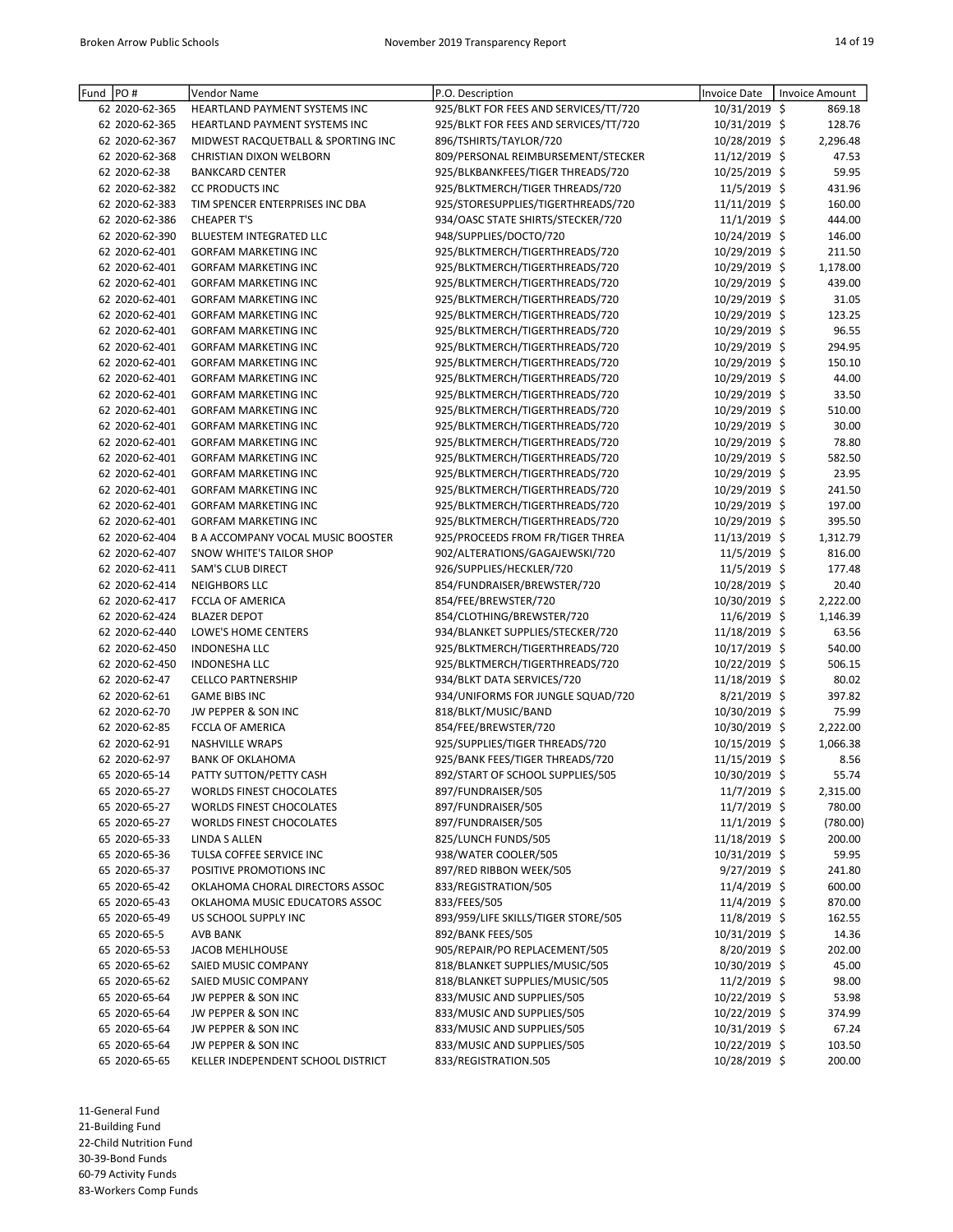| PO#<br>Fund   | Vendor Name                        | P.O. Description         | Invoice Date   | Invoice Amount |
|---------------|------------------------------------|--------------------------|----------------|----------------|
| 65 2020-65-70 | CD FUND LLC                        | 811/FUNDRAISER/505       | 10/16/2019 \$  | 1,592.77       |
| 65 2020-65-77 | JP MORGAN CHASE/ADMIRAL EXPRESS    | 934/SUPPLIES/505         | 11/8/2019 \$   | 127.46         |
| 65 2020-65-80 | JENNA HOUCK/REFUND                 | 818/REFUND/505           | 11/12/2019 \$  | 110.00         |
| 65 2020-65-81 | <b>CARRIE MEEKS LLC</b>            | 844/CLOTHING/505         | 10/27/2019 \$  | 2,154.41       |
| 65 2020-65-82 | BLICK ART MATERIALS LLC            | 811/SUPPLIES/MOWERY/505  | 11/14/2019 \$  | 373.77         |
| 65 2020-65-92 | KISS INST FOR PRACTICAL ROBOTICS   | 877/REGISTRATION/505     | 11/18/2019 \$  | 1,550.00       |
| 66 2020-66-2  | <b>AVB BANK</b>                    | 892/BANK FEES/520        | 10/31/2019 \$  | 21.28          |
| 66 2020-66-22 | JW PEPPER & SON INC                | 818/SUPPLIES/520         | 10/21/2019 \$  | 76.44          |
| 66 2020-66-22 | JW PEPPER & SON INC                | 818/SUPPLIES/520         | 10/22/2019 \$  | 208.99         |
| 66 2020-66-23 | SAIED MUSIC COMPANY                | 818/SUPPLIES/520         | 10/21/2019 \$  | 34.00          |
| 66 2020-66-33 | PLAYSCRIPTS INC                    | 844/SUPPLIES/FEES/520    | $9/4/2019$ \$  | 318.27         |
| 66 2020-66-34 | <b>MARGARET C KING</b>             | 844/SUPPLIES/520         | 10/27/2019 \$  | 6.00           |
| 66 2020-66-34 | <b>MARGARET C KING</b>             | 844/SUPPLIES/520         | 10/26/2019 \$  | 40.00          |
| 66 2020-66-34 | <b>MARGARET C KING</b>             | 844/SUPPLIES/520         | 10/14/2019 \$  | 65.31          |
| 66 2020-66-34 | <b>MARGARET C KING</b>             | 844/SUPPLIES/520         | 10/27/2019 \$  | 13.12          |
| 66 2020-66-43 | DEBBIE A CARTER-ROMO               | 897/SUPPLIES/520         | 10/8/2019 \$   | 68.98          |
| 66 2020-66-70 | TOWNSEND MARKETING INC             | 833/UNIFORMS/520         | 10/29/2019 \$  | 652.75         |
| 66 2020-66-72 | <b>SKOOL SMARTZ INC</b>            | 833/FUNDRAISER/520       | 10/29/2019 \$  | 5,777.60       |
| 66 2020-66-73 | A & A WHOLESALE SCREEN PRINT       | 818/UNIFORMS/520         | 10/30/2019 \$  | 2,621.50       |
| 66 2020-66-75 | <b>CARRIE MEEKS LLC</b>            | 844/FUNDRAISER/520       | 10/27/2019 \$  | 569.80         |
| 67 2020-67-13 | JW PEPPER & SON INC                | 818/BAND/530             | $9/23/2019$ \$ | 70.00          |
| 67 2020-67-13 | JW PEPPER & SON INC                | 818/BAND/530             | 10/28/2019 \$  | 66.99          |
| 67 2020-67-2  | <b>AVB BANK</b>                    | 892/BANK FEES/530        | 10/31/2019 \$  | 20.54          |
| 67 2020-67-22 | FULL COMPASS SYSTEMS               | 844/DRAMA/530            | $9/5/2019$ \$  | 1,486.35       |
| 67 2020-67-22 | FULL COMPASS SYSTEMS               | 844/DRAMA/530            | 9/26/2019 \$   | 330.74         |
| 67 2020-67-49 | PAPA JOHNS PIZZA                   | 818/APPAREL/510          | 10/8/2019 \$   | 31.46          |
| 67 2020-67-49 | PAPA JOHNS PIZZA                   | 897/NJHS/530             | 10/3/2019 \$   | 34.96          |
| 67 2020-67-69 | <b>TIGER THREADS</b>               | 833/CHOIR/530            | 10/3/2019 \$   | 1,417.00       |
| 67 2020-67-71 | CD FUND LLC                        | 818/BAND/530             | $9/20/2019$ \$ | 7,903.30       |
| 67 2020-67-72 | SAM'S CLUB DIRECT                  | 934/STUCO/530            | 10/30/2019 \$  | 79.46          |
| 67 2020-67-73 | PAPA JOHNS PIZZA                   | 844/DRAMA/530            | 11/7/2019 \$   | 72.69          |
| 67 2020-67-73 | PAPA JOHNS PIZZA                   | 844/DRAMA/530            | 11/14/2019 \$  | 68.16          |
| 67 2020-67-82 | SIGNATURE FUNDRAISING INC          | 833/CHOIR/530            | 10/28/2019 \$  | 2,490.00       |
| 67 2020-67-88 | SCHOLASTIC CORPORATION             | 889/MEDIA/530            | 11/18/2019 \$  | 2,918.25       |
| 68 2020-68-1  | <b>AVB BANK</b>                    | 892/BANK FEES/525        | 10/31/2019 \$  | 12.64          |
| 68 2020-68-11 | BA PUBLIC SCHOOLS-GENERAL FUND     | 818/BLKT MASTERCLASS/525 | 11/13/2019 \$  | 129.18         |
| 68 2020-68-12 | BA PUBLIC SCHOOLS-GENERAL FUND     | 818/BLKT MASTERCLASS/525 | 11/8/2019 \$   | 129.18         |
| 68 2020-68-18 | BA PUBLIC SCHOOLS-GENERAL FUND     | 818/BLKT MASTERCLASS/525 | 11/8/2019 \$   | 129.18         |
| 68 2020-68-22 | <b>IMPERIAL LLC</b>                | 938/COFFEE/525           | 11/14/2019 \$  | 47.90          |
| 68 2020-68-49 | BA PUBLIC SCHOOLS-GENERAL FUND     | 818/MASTERCLASS/525      | 11/8/2019 \$   | 600.00         |
| 68 2020-68-54 | SUNSHINE PILOT SCREEN PRINTING     | 833/T-SHIRTS/525         | 10/11/2019 \$  | 1,681.00       |
| 68 2020-68-68 | JW PEPPER & SON INC                | 818/SUPPLIES/525         | 10/8/2019 \$   | 78.41          |
| 68 2020-68-68 | JW PEPPER & SON INC                | 818/SUPPLIES/525         | 10/8/2019 \$   | 121.00         |
| 68 2020-68-73 | KELLER INDEPENDENT SCHOOL DISTRICT | 833/REGISTRATION/525     | 10/30/2019 \$  | 350.00         |
| 68 2020-68-74 | BA PUBLIC SCHOOLS-GENERAL FUND     | 833/SUB/525              | 11/8/2019 \$   | 60.87          |
| 68 2020-68-84 | SUNSHINE PILOT SCREEN PRINTING     | 897/T-SHIRTS/525         | 10/23/2019 \$  | 180.50         |
| 69 2020-69-1  | AVB BANK                           | 892/BANK FEES/510        | 10/31/2019 \$  | 20.64          |
| 69 2020-69-12 | PLAYSCRIPTS INC                    | 844/SCRIPTS/510          | 10/10/2019 \$  | 195.36         |
| 69 2020-69-16 | PLAYSCRIPTS INC                    | 844/FEE/510              | $9/10/2019$ \$ | 150.00         |
| 69 2020-69-20 | <b>BOREN GROUP LLC</b>             | 833/FUNDRAISER/510       | 10/11/2019 \$  | 100.00         |
| 69 2020-69-24 | BA PUBLIC SCHOOLS-GENERAL FUND     | 818/DBLREED/MSTRCLSS/510 | 11/8/2019 \$   | 60.09          |
| 69 2020-69-27 | LOGO-WEAR INC                      | 818/APPAREL/510          | $9/25/2019$ \$ | 1,314.00       |
| 69 2020-69-3  | <b>SAM'S CLUB DIRECT</b>           | 938/LOUNGE SUPPLIES/510  | 11/15/2019 \$  | 54.60          |
| 69 2020-69-30 | TOWNSEND MARKETING INC             | 897/TSHIRTS/510          | 10/29/2019 \$  | 100.00         |
| 69 2020-69-31 | CARRIE MEEKS LLC                   | 844/TSHIRTS/GEAR/510     | 10/27/2019 \$  | 200.00         |
| 69 2020-69-38 | BA PUBLIC SCHOOLS-GENERAL FUND     | 818/MSTRCLASS/510        | 11/8/2019 \$   | 60.09          |
| 69 2020-69-39 | BA PUBLIC SCHOOLS-GENERAL FUND     | 818/MSTRCLASS/510        | 11/8/2019 \$   | 120.21         |
| 69 2020-69-4  | FULL COMPASS SYSTEMS               | 844/SUPPLIES/510         | 10/28/2019 \$  | 297.85         |
| 69 2020-69-40 | BA PUBLIC SCHOOLS-GENERAL FUND     | 818/MSTRCLASS/510        | 11/8/2019 \$   | 83.14          |
| 69 2020-69-45 | JP MORGAN CHASE/ADMIRAL EXPRESS    | 889/LABELMAKER/510       | 10/16/2019 \$  | 154.93         |
| 69 2020-69-48 | BERRY ENTERPRISES INC              | 934/POPCORN/510          | 10/24/2019 \$  | 48.00          |

21-Building Fund

22-Child Nutrition Fund

30-39-Bond Funds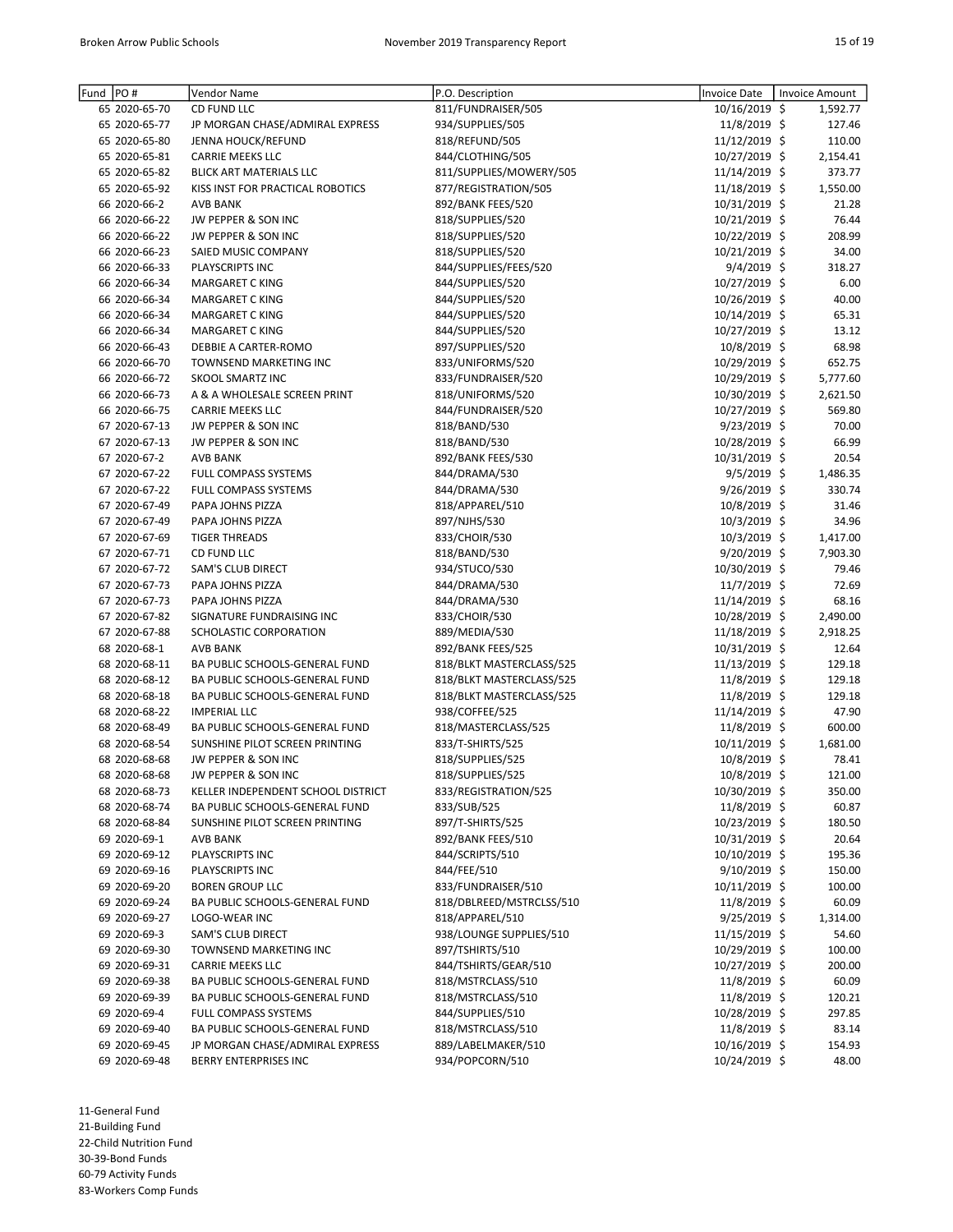| Fund PO# |                | Vendor Name                           | P.O. Description                   | <b>Invoice Date</b> | Invoice Amount |
|----------|----------------|---------------------------------------|------------------------------------|---------------------|----------------|
|          | 69 2020-69-49  | <b>BOREN GROUP LLC</b>                | 833/FUNDRAISER/510                 | 10/11/2019 \$       | 5,304.80       |
|          | 69 2020-69-50  | TOWNSEND MARKETING INC                | 897/TSHIRTS/510                    | 10/29/2019 \$       | 211.90         |
|          | 69 2020-69-51  | SAM'S CLUB DIRECT                     | 892/FUNDRAISER/510                 | 10/29/2019 \$       | 233.66         |
|          | 69 2020-69-52  | <b>CARRIE MEEKS LLC</b>               | 844/TSHIRTS/510                    | 10/27/2019 \$       | 838.85         |
|          | 69 2020-69-53  | LEUKEMIA & LYMPHOMA SOCIETY           | 897/CHARITYDONATION/510            | 10/31/2019 \$       | 347.71         |
|          | 69 2020-69-59  | <b>BLICK ART MATERIALS LLC</b>        | 811/SUPPLIES/510                   | $11/8/2019$ \$      | 730.00         |
|          | 69 2020-69-63  | <b>SAM'S CLUB DIRECT</b>              | 897/SNACK/SHACK/510                | 11/15/2019 \$       | 89.64          |
|          | 69 2020-69-64  | SCHOLASTIC CORPORATION                | 889/BOOKFAIR/510                   | 11/8/2019 \$        | 2,367.82       |
|          | 70 2020-70-1   | <b>BAPS BUILDING FUND</b>             | 892/PAVINGOFTRACK/215              | $11/6/2019$ \$      | 8,806.25       |
|          | 70 2020-70-10  | REASOR'S HOLDING COMPANY, INC         | 892/ BLANKET FOR SUPPLIES/ 175     | 10/1/2019 \$        | 30.74          |
|          | 70 2020-70-10  | REASOR'S HOLDING COMPANY, INC         | 892/ BLANKET FOR SUPPLIES/175      | 10/29/2019 \$       | 68.82          |
|          | 70 2020-70-10  | REASOR'S HOLDING COMPANY, INC         | 892/ BLANKET FOR SUPPLIES/175      | 10/29/2019 \$       | 14.98          |
|          | 70 2020-70-142 | WILJACKAL LLC FRECKLES                | 892/BLKTICE CREAM FUNDRAISER/110   | 11/8/2019 \$        | 257.40         |
|          | 70 2020-70-143 | BA PUBLIC SCHOOLS-GENERAL FUND        | 892/SUB/170                        | $9/19/2019$ \$      | 71.02          |
|          | 70 2020-70-144 | BA PUBLIC SCHOOLS-GENERAL FUND        | 892/SUB/170                        | $9/19/2019$ \$      | 182.61         |
|          | 70 2020-70-148 | REASOR'S HOLDING COMPANY, INC         | 70/TEACHER GIFTS/110               | $10/1/2019$ \$      | 104.94         |
|          | 70 2020-70-148 | REASOR'S HOLDING COMPANY, INC         | 70/TEACHER GIFTS/110               | 10/29/2019 \$       | 85.37          |
|          | 70 2020-70-15  | <b>WILJACKAL LLC FRECKLES</b>         | 892/FUNDRAISER/170                 | 9/20/2019 \$        | 580.50         |
|          | 70 2020-70-15  | <b>WILJACKAL LLC FRECKLES</b>         | 892/FUNDRAISER/170                 | 10/25/2019 \$       | 594.00         |
|          | 70 2020-70-150 | BA PUBLIC SCHOOLS-GENERAL FUND        | 892/SUB/170                        | 9/19/2019 \$        | 365.22         |
|          | 70 2020-70-161 | OFFICE DEPOT INC                      | 001/TONER REFILL/175               | 10/16/2019 \$       | 51.96          |
|          | 70 2020-70-166 | POSITIVE PROMOTIONS INC               | 892/RIBBONS/MISC/SUPPLIES/135      | 10/10/2019 \$       | 583.14         |
|          | 70 2020-70-174 | <b>ELORA F ORR</b>                    | 892/ MEETING REFRESHMENTS/175      | 9/24/2019 \$        | 120.39         |
|          | 70 2020-70-18  | TIM SPENCER ENTERPRISES INC DBA       | 892/PROSPOSTERS/125                | $8/19/2019$ \$      | 26.00          |
|          | 70 2020-70-180 | REASOR'S HOLDING COMPANY, INC         | 892/SNACKS/205                     | $10/1/2019$ \$      | 29.35          |
|          | 70 2020-70-181 | TEAM NEXT LEVEL INC                   | 892/TOMLUNCHEON/215                | 10/25/2019 \$       | 51.73          |
|          | 70 2020-70-183 | BA PUBLIC SCHOOLS-GENERAL FUND        | 892/SUBS/200                       | 10/4/2019 \$        | 243.48         |
|          | 70 2020-70-184 | <b>MAXI AIDS INC</b>                  | 892/SUPPLIES/170                   | 9/13/2019 \$        | 19.85          |
|          | 70 2020-70-201 | REASOR'S HOLDING COMPANY, INC         | 892/GIFTEDPARENTMEET&GREET/120     | $10/1/2019$ \$      | 33.95          |
|          | 70 2020-70-205 | JP MORGAN CHASE BANK                  | 892/ PROFESSIONAL DEVELOPMENT/ 175 | $9/25/2019$ \$      | 79.00          |
|          | 70 2020-70-215 | TULSA AREA UNITED WAY                 | 986/UNITEDWAY/215                  | $9/30/2019$ \$      | 165.00         |
|          | 70 2020-70-219 | REASOR'S HOLDING COMPANY, INC         | 892/PDSNACKSANDSUPPLIES/165        | $10/1/2019$ \$      | 131.46         |
|          | 70 2020-70-221 | <b>SAM'S CLUB DIRECT</b>              | 892/STUDENT & PD SNACKS/220        | $9/25/2019$ \$      | 164.60         |
|          | 70 2020-70-227 | REASOR'S HOLDING COMPANY, INC         | 994/TIGER CHALLENGE/135            | 10/29/2019 \$       | 38.31          |
|          | 70 2020-70-228 | REASOR'S HOLDING COMPANY, INC         | 892/TEACHEROFTHEYEARITEMS/165      | 10/29/2019 \$       | 159.22         |
|          | 70 2020-70-229 | CHILD NUTRITION PROGRAMS DEPT         | 892/CRACKERS/HEALTH OFFICE/180     | 10/23/2019 \$       | 15.89          |
|          | 70 2020-70-234 | JP MORGAN CHASE BANK                  | 892/P/T CONFERENCE FOOD/220        | 10/10/2019 \$       | 422.88         |
|          | 70 2020-70-236 | REASOR'S HOLDING COMPANY, INC         | 938/SUPPLIES/170                   | 10/29/2019 \$       | 63.96          |
|          | 70 2020-70-237 | <b>COSTLEY ENTERPRISES INC</b>        | 892/PIZZA/135                      | $10/4/2019$ \$      | 114.00         |
|          | 70 2020-70-239 | SAM'S CLUB DIRECT                     | 892/SUCKERSALES/205                | 9/30/2019 \$        | 111.36         |
|          | 70 2020-70-242 | SAM'S CLUB DIRECT                     | 892/REFRESHMENTS/VETERANS/135      | 11/6/2019 \$        | 153.70         |
|          | 70 2020-70-244 | <b>SAM'S CLUB DIRECT</b>              | 938/SNACKS/205                     | 9/30/2019 \$        | 184.48         |
|          | 70 2020-70-252 | <b>BA PUBLIC SCHOOLS-GENERAL FUND</b> | 892/SUBSTITUTESFORASSESSMENTS/120  | 11/19/2019 \$       | 400.79         |
|          | 70 2020-70-257 | <b>TIGER THREADS</b>                  | 892/ RUNNING CLUB T-SHIRTS/ 175    | 11/18/2019 \$       | 447.50         |
|          | 70 2020-70-259 | OTC BRANDS INC                        | 994/TIGER CHALLENGE/AWARDS/180     | 9/27/2019 \$        | 124.99         |
|          | 70 2020-70-262 | <b>MARDEL INC</b>                     | 892/CLASSROOM SUPPLIES/MISC/135    | $9/30/2019$ \$      | 327.44         |
|          | 70 2020-70-263 | REASOR'S HOLDING COMPANY, INC         | 938/BLKT/HOSPITALITY SUPPLIES/180  | 10/29/2019 \$       | 64.96          |
|          | 70 2020-70-263 | REASOR'S HOLDING COMPANY, INC         | 938/BLKT/HOSPITALITY SUPPLIES/180  | 10/29/2019 \$       | 73.98          |
|          | 70 2020-70-264 | SAM'S CLUB DIRECT                     | 938/BLKT/HOSPITALITY SUPPLIES/180  | 10/28/2019 \$       | 169.96         |
|          | 70 2020-70-269 | LEE ANN ROTH                          | 892/SUPPLIES/170                   | 10/24/2019 \$       | 3,434.00       |
|          | 70 2020-70-270 | REASOR'S HOLDING COMPANY, INC         | 938/FRIENDSHIP/125                 | 10/29/2019 \$       | 63.66          |
|          | 70 2020-70-272 | REASOR'S HOLDING COMPANY, INC         | 892/CONFERENCES/125                | 10/29/2019 \$       | 91.96          |
|          | 70 2020-70-273 | REASOR'S HOLDING COMPANY, INC         | 892/TOY/125                        | 10/29/2019 \$       | 23.98          |
|          | 70 2020-70-273 | REASOR'S HOLDING COMPANY, INC         | 892/TOY/125                        | 10/29/2019 \$       | 121.29         |
|          | 70 2020-70-279 | LOWE'S HOME CENTERS                   | 877/ ROBOTICS TOOL BOX/ 175        | 10/6/2019 \$        | 84.50          |
|          | 70 2020-70-280 | HOBBY LOBBY STORES INC                | 892/ RISE TOKEN ECONOMY/ 175       | $10/5/2019$ \$      | 149.09         |
|          | 70 2020-70-283 | ARROW FLOWER & GIFTS INC              | 938/HOSPITALITY/FLOWERS/180        | 10/31/2019 \$       | 50.00          |
|          | 70 2020-70-286 | TERRESA LYNN PETITT                   | 938/TOYCHARM/215                   | 10/22/2019 \$       | 68.50          |
|          | 70 2020-70-288 | REASOR'S HOLDING COMPANY, INC         | 892/TIGERLUNCHEONSUPPLIESOCT/165   | 10/29/2019 \$       | 66.28          |
|          | 70 2020-70-289 | REASOR'S HOLDING COMPANY, INC         | 938/OCT STAFF SUPPLIES/165         | 10/29/2019 \$       | 113.47         |
|          | 70 2020-70-291 | REASOR'S HOLDING COMPANY, INC         | 892/TOY AWARD/160                  | 10/29/2019 \$       | 52.43          |

21-Building Fund

22-Child Nutrition Fund

30-39-Bond Funds

60-79 Activity Funds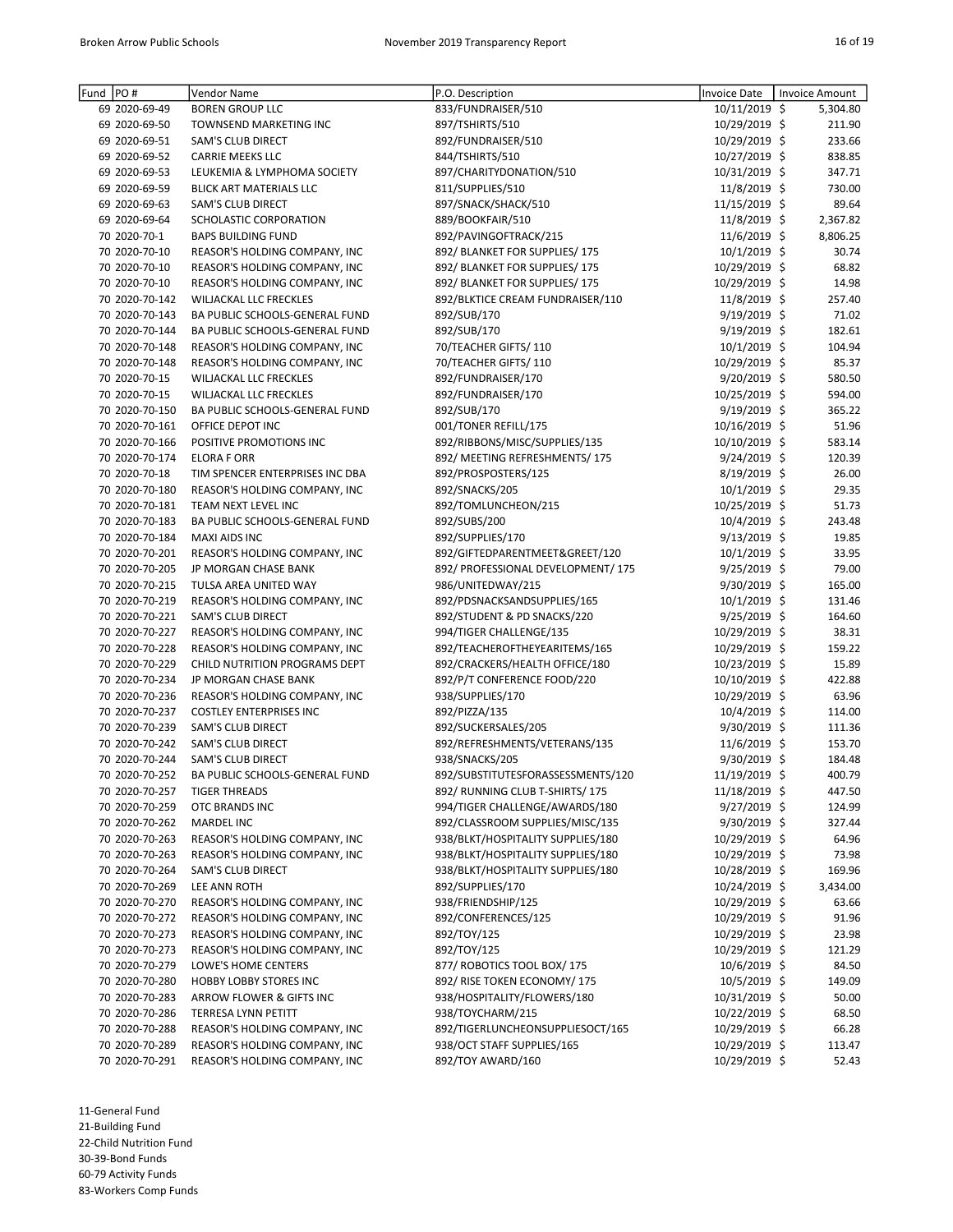| PO#<br>Fund    | Vendor Name                     | P.O. Description                        | <b>Invoice Date</b> | <b>Invoice Amount</b> |
|----------------|---------------------------------|-----------------------------------------|---------------------|-----------------------|
| 70 2020-70-297 | REASOR'S HOLDING COMPANY, INC   | 892/BLANKET OCT-DEC/SUPPLIES/MISC       | 10/29/2019 \$       | 81.70                 |
| 70 2020-70-299 | REASOR'S HOLDING COMPANY, INC   | 938/REFRESHMENTSFOREVENTS/150           | 10/29/2019 \$       | 19.95                 |
| 70 2020-70-299 | REASOR'S HOLDING COMPANY, INC   | 938/REFRESHMENTSFOREVENTS/150           | 10/29/2019 \$       | 7.98                  |
| 70 2020-70-304 | <b>WILJACKAL LLC FRECKLES</b>   | BLANKET/CUSTARD SALES AUG-DEC 2019/140  | 10/25/2019 \$       | 308.70                |
| 70 2020-70-306 | TULSA ZOO                       | 892/3RDGRADEZOOADMISSION/150            | $11/1/2019$ \$      | 582.00                |
| 70 2020-70-307 | TULSA ZOO                       | 892/1STGRADEZOOADMISSION/150            | 11/1/2019 \$        | 396.00                |
| 70 2020-70-311 | TULSA ZOO                       | 892/ZOOADMISSION5THGRADE/150            | 10/31/2019 \$       | 460.00                |
| 70 2020-70-312 | LIVESAY ORCHARDS                | 892/KDGADMISSION/LIVESAY/150            | 11/4/2019 \$        | 432.00                |
| 70 2020-70-314 | WILJACKAL LLC FRECKLES          | 892/BLKT/FUNDRAISER/150                 | 10/25/2019 \$       | 304.20                |
| 70 2020-70-318 | <b>CNP CATERING</b>             | 892/PD TEACHER MEAL/200                 | 11/8/2019 \$        | 188.21                |
| 70 2020-70-320 | REASOR'S HOLDING COMPANY, INC   | 892/SUPPLIES/170                        | 10/29/2019 \$       | 146.88                |
| 70 2020-70-324 | REASOR'S HOLDING COMPANY, INC   | 892/TOY/FLOWERS/MISC/135                | 10/29/2019 \$       | 12.98                 |
| 70 2020-70-328 | REASOR'S HOLDING COMPANY, INC   | 892/4TH GRADE PANS/175                  | 10/29/2019 \$       | 90.24                 |
| 70 2020-70-337 | REASOR'S HOLDING COMPANY, INC   | 892/TOYCELEBRATION/120                  | 10/29/2019 \$       | 54.87                 |
| 70 2020-70-338 | POSITIVE PROMOTIONS INC         | 892/STUDENT INCENTIVES/160              | 10/15/2019 \$       | 143.55                |
| 70 2020-70-339 | REASOR'S HOLDING COMPANY, INC   | 892/SUPPLIES/170                        | 10/29/2019 \$       | 100.00                |
| 70 2020-70-340 | REASOR'S HOLDING COMPANY, INC   | 938/BLANKET/REFRESHMENTS/MISC/135       | 10/29/2019 \$       | 30.35                 |
| 70 2020-70-341 | MACIE PUBLISHING CO., INC.      | 892/RECORDERSMUSIC/165                  | 10/15/2019 \$       | 653.50                |
| 70 2020-70-346 | REASOR'S HOLDING COMPANY, INC   | 892/T.O.Y./205                          | 10/29/2019 \$       | 16.94                 |
| 70 2020-70-348 | <b>NEW DAY GRAPHIX LLC</b>      | 892/PESHIRTS/150                        | 10/23/2019 \$       | 1,122.00              |
| 70 2020-70-352 | HOBBY LOBBY STORES INC          | 938/BOSS'S DAY GIFTS/220                | 10/24/2019 \$       | 99.94                 |
| 70 2020-70-355 | WILJACKAL LLC FRECKLES          | 892/FUNDRAISER/200                      | 10/10/2019 \$       | 376.20                |
| 70 2020-70-356 | <b>WILJACKAL LLC FRECKLES</b>   | 892/FUNDRAISER/200                      | 11/7/2019 \$        | 347.40                |
| 70 2020-70-363 | ARROW FLOWER & GIFTS INC        | 938/FLOWERS/160                         | 10/31/2019 \$       | 50.95                 |
| 70 2020-70-364 | <b>TROPHY &amp; PLAQUE PLUS</b> | 892/TOYAWARDPLAQUES/165                 | 10/29/2019 \$       | 85.95                 |
| 70 2020-70-365 | REASOR'S HOLDING COMPANY, INC   | 892/PRINCIPAL MTG/160                   | 10/29/2019 \$       | 74.26                 |
| 70 2020-70-368 | JP MORGAN CHASE/ADMIRAL EXPRESS | 892/OFFICESUPPLY/120                    | 11/5/2019 \$        | 156.84                |
| 70 2020-70-370 | <b>COSTLEY ENTERPRISES INC</b>  | 892/PIZZA/LUNCH WITH THE PRINCIPAL      | 11/1/2019 \$        | 102.00                |
| 70 2020-70-372 | <b>MARDEL INC</b>               | 892/SUPPLIES/135                        | 11/1/2019 \$        | 157.58                |
| 70 2020-70-374 | SOUTHLAND AWARDS, LLC           | 938/ GOLD BA BADGE/ 175                 | 11/11/2019 \$       | 8.50                  |
| 70 2020-70-379 | REASOR'S HOLDING COMPANY, INC   | 892/SPED/125                            | 10/29/2019 \$       | 45.52                 |
| 70 2020-70-383 | REASOR'S HOLDING COMPANY, INC   | 892/STAFFPDMEETING/150                  | 10/29/2019 \$       | 46.12                 |
| 70 2020-70-384 | REASOR'S HOLDING COMPANY, INC   | 938/FLOWERSLEBSACK/205                  | 10/29/2019 \$       | 18.98                 |
| 70 2020-70-385 | <b>COSTLEY ENTERPRISES INC</b>  | 892/STUDENTLUNCH/205                    | 10/25/2019 \$       | 42.00                 |
| 70 2020-70-388 | THE LIBRARY STORE INC           | 889/MEDIA SUPPLIES/135                  | 10/28/2019 \$       | 328.29                |
| 70 2020-70-389 | LAKESHORE EQUIPMENT CO          | 892/ART SUPPLIES/135                    | 10/24/2019 \$       | 71.23                 |
| 70 2020-70-390 | SOUTHLAND AWARDS, LLC           | 892/T.O.Y./200                          | 11/11/2019 \$       | 7.00                  |
| 70 2020-70-392 | SCHOLASTIC CORPORATION          | 889/BOOK FAIR/200                       | 10/16/2019 \$       | 4,103.57              |
| 70 2020-70-395 | LOWE'S HOME CENTERS             | 892/FRIDGE FILTER/180                   | 10/28/2019 \$       | 47.50                 |
| 70 2020-70-400 | ELIZABETH A SCHMIDT             | 892/INCENTIVES/SUPPLIES/MISC            | $11/2/2019$ \$      | 15.00                 |
| 70 2020-70-401 | <b>WILJACKAL LLC FRECKLES</b>   | 892/BLANKETFRECKLES/125                 | 9/20/2019 \$        | 303.30                |
| 70 2020-70-401 | <b>WILJACKAL LLC FRECKLES</b>   | 892/BLANKETFRECKLES/125                 | 10/25/2019 \$       | 279.00                |
| 70 2020-70-403 | HOBBY LOBBY STORES INC          | 892/SUPPLIES/170                        | 10/28/2019 \$       | 46.07                 |
| 70 2020-70-404 | DEMCO INC                       | 889/MEDIASUPPLIES/205                   | 10/25/2019 \$       | 76.30                 |
| 70 2020-70-405 | SAM'S CLUB DIRECT               | 892/HOMEWORK DINER FOR STUDENTS/220     | 10/29/2019 \$       | 44.52                 |
| 70 2020-70-412 | WILLIAM V MACGILL & CO          | 892/SUPPLIES/170                        | 10/30/2019 \$       | 102.93                |
| 70 2020-70-415 | JP MORGAN CHASE/ADMIRAL EXPRESS | 892/STUDENTACTIVITY/120                 | 10/29/2019 \$       | 185.45                |
| 70 2020-70-417 | <b>WILJACKAL LLC FRECKLES</b>   | 892/FUNDRAISER/BLKT/150                 | $11/1/2019$ \$      | 257.40                |
| 70 2020-70-417 | WILJACKAL LLC FRECKLES          | 892/FUNDRAISER/BLKT/150                 | 11/8/2019 \$        | 270.90                |
| 70 2020-70-417 | WILJACKAL LLC FRECKLES          | 892/FUNDRAISER/BLKT/150                 | 11/15/2019 \$       | 268.20                |
| 70 2020-70-419 | TULSA AREA UNITED WAY           | 986/UNITEDWAYDONATIONS/215              | $9/30/2019$ \$      | 65.00                 |
| 70 2020-70-422 | SUSAN J DOYLE                   | 892/STUDENTINCENTIVES/REIMBURSEMENT/150 | 10/30/2019 \$       | 261.65                |
| 70 2020-70-423 | SAM'S CLUB DIRECT               | 892/REFRESMENTS/FAMILYNIGHT/150         | $11/3/2019$ \$      | 416.00                |
| 70 2020-70-425 | JP MORGAN CHASE/ADMIRAL EXPRESS | 892/ SUPPLIES/ 175                      | 10/30/2019 \$       | 133.80                |
| 70 2020-70-425 | JP MORGAN CHASE/ADMIRAL EXPRESS | 892/ SUPPLIES/ 175                      | 10/31/2019 \$       | 7.01                  |
| 70 2020-70-426 | <b>BAUDVILLE</b>                | 938/TOY AWARD/175                       | 10/30/2019 \$       | 96.54                 |
| 70 2020-70-428 | <b>BERRY ENTERPRISES INC</b>    | 938/TEACHERTREAT/205                    | 10/30/2019 \$       | 59.00                 |
| 70 2020-70-429 | LAKESHORE EQUIPMENT CO          | 892/SUPPLIES/MISC/135                   | 10/31/2019 \$       | 352.80                |
| 70 2020-70-430 | <b>TIGER THREADS</b>            | 938/PSYCHOLOGISTSGIFTS/150              | 10/30/2019 \$       | 34.00                 |
| 70 2020-70-434 | MAZZIO'S LLC                    | 892/5THGRADEADVISORYLUNCH/125           | $11/1/2019$ \$      | 44.00                 |
| 70 2020-70-436 | BERRY ENTERPRISES INC           | 889/ POPCORN KERNELS/175                | 11/12/2019 \$       | 57.90                 |

11-General Fund 21-Building Fund 22-Child Nutrition Fund 30-39-Bond Funds

60-79 Activity Funds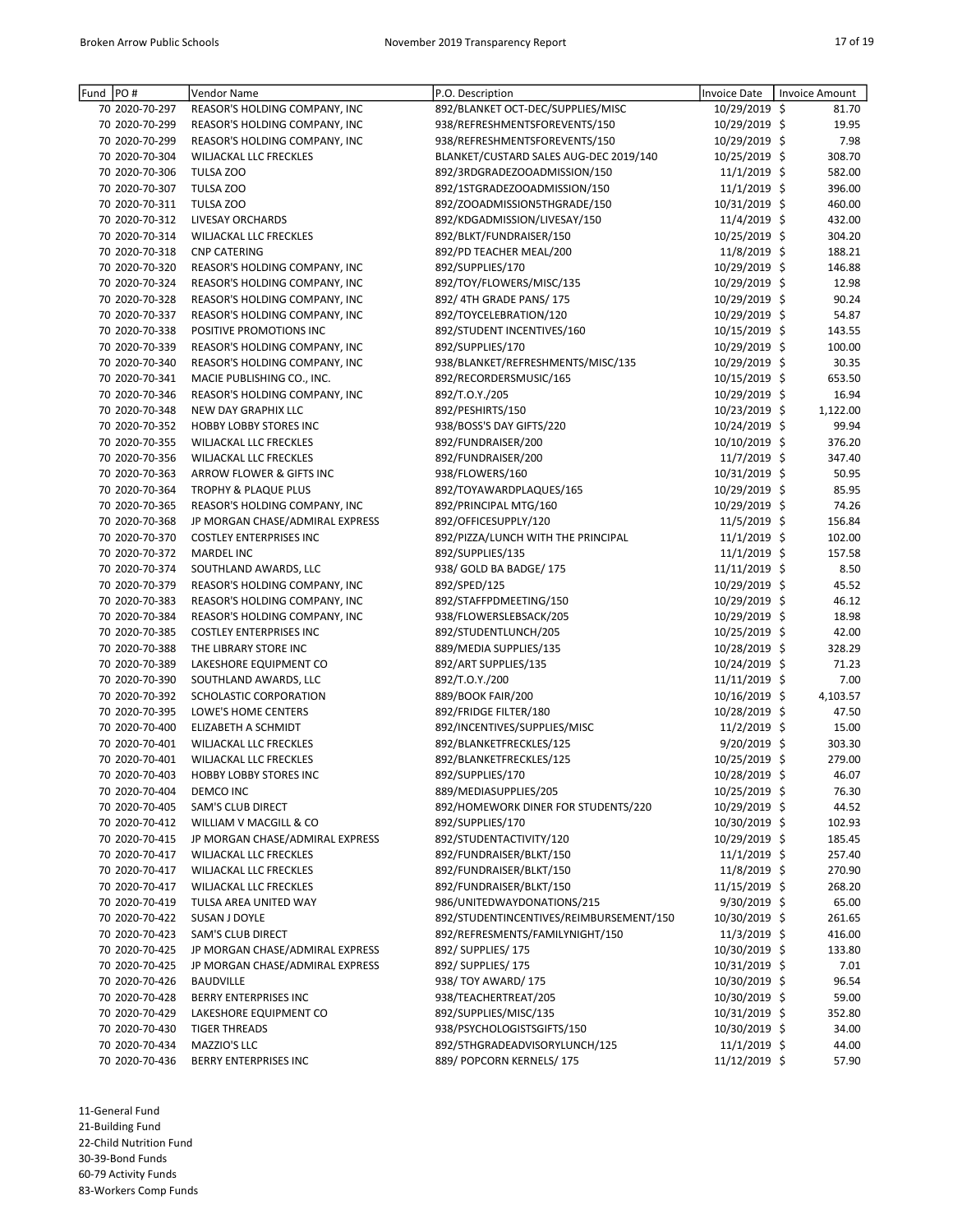| Fund PO#                       | Vendor Name                                           | P.O. Description                     | Invoice Date   | Invoice Amount |
|--------------------------------|-------------------------------------------------------|--------------------------------------|----------------|----------------|
| 70 2020-70-438                 | JONES SCHOOL SUPPLY COMPANY INC                       | 892/AWARDS/205                       | 10/31/2019 \$  | 152.25         |
| 70 2020-70-439                 | <b>IMPERIAL LLC</b>                                   | 938/COFFEE/SUPPLIES/MISC/135         | 11/19/2019 \$  | 8.00           |
| 70 2020-70-442                 | PIZZA HUT                                             | 892/FOOD/FAMILYFUNNIGHT/150          | 11/5/2019 \$   | 423.75         |
| 70 2020-70-443                 | BA PUBLIC SCHOOLS-GENERAL FUND                        | 892/SUB/200                          | 11/8/2019 \$   | 60.87          |
| 70 2020-70-445                 | <b>HOBBY LOBBY STORES INC</b>                         | 892/ASSEMBLYSUPPLIES/150             | 11/4/2019 \$   | 14.30          |
| 70 2020-70-448                 | FEDEX OFFICE PRINT SERVICES INC                       | 892/VET DAY PROGRAM PRINTING/180     | 11/5/2019 \$   | 63.65          |
| 70 2020-70-452                 | SUSAN J DOYLE                                         | 892/REIMBURSE/COUNSELING SUPPLIES/15 | 11/7/2019 \$   | 79.40          |
| 70 2020-70-456                 | <b>BARNES &amp; NOBLE INC</b>                         | 892/SUPPLIES/170                     | 11/5/2019 \$   | 21.54          |
| 70 2020-70-462                 | LAKESHORE EQUIPMENT CO                                | 892/SUPPLIES/170                     | 11/8/2019 \$   | 455.05         |
| 70 2020-70-464                 | JP MORGAN CHASE/ADMIRAL EXPRESS                       | 892/ARTSUPPLIES/120                  | 11/7/2019 \$   | 92.29          |
| 70 2020-70-465                 | FOLLETT SCHOOL SOLUTIONS INC                          | 889/FUNDRAISER/160                   | 11/5/2019 \$   | 2,497.49       |
| 70 2020-70-467                 | LAKESHORE EQUIPMENT CO                                | 889/SUPPLIES/MISC/135 QUOTE # 71403  | 11/8/2019 \$   | 622.64         |
| 70 2020-70-472                 | JP MORGAN CHASE/ADMIRAL EXPRESS                       | 892/SUPPLIES/125                     | 11/8/2019 \$   | 400.56         |
| 70 2020-70-473                 | TULSA AREA UNITED WAY                                 | 926/UW DONATIONS/200                 | 10/6/2019 \$   | 511.00         |
| 70 2020-70-480                 | JP MORGAN CHASE/ADMIRAL EXPRESS                       | 892/SUPPLIES/170                     | 11/11/2019 \$  | 18.09          |
| 70 2020-70-482                 | WILJACKAL LLC FRECKLES                                | 892/FUNDRAISER/160                   | 11/8/2019 \$   | 470.70         |
| 70 2020-70-485                 | JP MORGAN CHASE/ADMIRAL EXPRESS                       | 892/SUPPLIES/120                     | 11/11/2019 \$  | 213.86         |
| 70 2020-70-485                 | JP MORGAN CHASE/ADMIRAL EXPRESS                       | 892/SUPPLIES/120                     | 11/12/2019 \$  | 63.37          |
| 70 2020-70-485                 | JP MORGAN CHASE/ADMIRAL EXPRESS                       | 892/SUPPLIES/120                     | 11/14/2019 \$  | 4.92           |
| 70 2020-70-486                 | CHICK-FIL-A AT REGAL PLAZA                            | 892/PDMEETING/150                    | 11/12/2019 \$  | 90.45          |
| 70 2020-70-494                 | <b>COSTLEY ENTERPRISES INC</b>                        | 892/STUDENTLUNCHEON/205              | 11/20/2019 \$  | 42.00          |
| 70 2020-70-496                 | JP MORGAN CHASE/ADMIRAL EXPRESS                       | 892/SUPPLIES/170                     | 11/15/2019 \$  | 140.00         |
| 70 2020-70-498                 | WILJACKAL LLC FRECKLES                                | 892/FRECKLESNOV/165                  | 11/15/2019 \$  | 335.70         |
| 70 2020-70-501                 | JP MORGAN CHASE/ADMIRAL EXPRESS                       | 892/GENERAL SUPPLIES/220             | 11/15/2019 \$  | 87.79          |
| 70 2020-70-509                 | TERRESA LYNN PETITT                                   | 892/BOOKRINGS/215                    | 11/18/2019 \$  | 55.92          |
| 70 2020-70-515                 | WILJACKAL LLC FRECKLES                                | 892/FRECKLES FUND RAISER/220         | $11/1/2019$ \$ | 326.70         |
| 70 2020-70-522                 | TULSA AREA UNITED WAY                                 | 986/FUNDRAISER/150                   | 11/20/2019 \$  | 882.03         |
| 70 2020-70-75                  | REASOR'S HOLDING COMPANY, INC                         | 938 STAFF GIFT/110                   | 10/29/2019 \$  | 87.92          |
| 70 2020-70-9                   | JP MORGAN CHASE/ADMIRAL EXPRESS                       | 892/BLANKET/CLASSROOMSUPPLIES/150    | $11/4/2019$ \$ | 12.32          |
| 70 2020-70-9                   | JP MORGAN CHASE/ADMIRAL EXPRESS                       | 892/BLANKET/CLASSROOMSUPPLIES/150    | 11/11/2019 \$  | 42.16          |
| 70 2020-70-92                  | WILJACKAL LLC FRECKLES                                | 892/FRECKLES/215                     | 10/4/2019 \$   | 218.70         |
| 70 2020-70-92                  | WILJACKAL LLC FRECKLES                                | 892/FRECKLES/215                     | 10/11/2019 \$  | 216.00         |
| 70 2020-70-92                  | WILJACKAL LLC FRECKLES                                | 892/FRECKLES/215                     | 10/25/2019 \$  | 239.40         |
| 70 2020-70-92                  | WILJACKAL LLC FRECKLES                                | 892/FRECKLES/215                     | $11/1/2019$ \$ | 214.20         |
| 70 2020-70-92                  | WILJACKAL LLC FRECKLES                                | 892/FRECKLES/215                     | 11/8/2019 \$   | 220.50         |
| 70 2020-70-92                  | WILJACKAL LLC FRECKLES                                | 892/FRECKLES/215                     | 11/15/2019 \$  | 216.90         |
| 72 2020-72-1                   | <b>BANK OF OKLAHOMA</b>                               | 982/BLKT/2019-2020BANKFEES/082       | 11/15/2019 \$  | 17.70          |
| 72 2020-72-1                   | <b>BANK OF OKLAHOMA</b>                               | 982/BLKT/2019-2020BANKFEES/082       | 11/15/2019 \$  | 11.65          |
| 72 2020-72-22                  | REASOR'S HOLDING COMPANY, INC                         | 982/FOOD AND SUPPLIES/082            | $10/1/2019$ \$ | 45.74          |
| 72 2020-72-22                  | REASOR'S HOLDING COMPANY, INC                         | 982/FOOD AND SUPPLIES/082            | $10/1/2019$ \$ | 231.15         |
| 72 2020-72-22                  | REASOR'S HOLDING COMPANY, INC                         | 982/FOOD AND SUPPLIES/082            | 10/1/2019 \$   | 185.15         |
| 72 2020-72-22                  | REASOR'S HOLDING COMPANY, INC                         | 982/FOOD AND SUPPLIES/082            | $10/1/2019$ \$ | 259.16         |
| 72 2020-72-22                  | REASOR'S HOLDING COMPANY, INC                         | 982/FOOD AND SUPPLIES/082            | 10/29/2019 \$  | 512.15         |
|                                | REASOR'S HOLDING COMPANY, INC                         | 982/FOOD AND SUPPLIES/082            | 10/29/2019 \$  | 225.71         |
| 72 2020-72-22<br>72 2020-72-22 | REASOR'S HOLDING COMPANY, INC                         | 982/FOOD AND SUPPLIES/082            | 10/29/2019 \$  | 473.23         |
|                                |                                                       | 982/STUDENT MEALS AND SNACKS/082     | 10/31/2019 \$  |                |
| 72 2020-72-24                  | CHILD NUTRITION PROGRAMS DEPT<br>JP MORGAN CHASE BANK | 982/BLKT/SUPPLIES/082                |                | 21,827.46      |
| 72 2020-72-27                  |                                                       |                                      | 11/13/2019 \$  | 21.96          |
| 72 2020-72-29                  | OTC BRANDS INC                                        | 982/BLANKET-SUPPLIES/082             | 10/11/2019 \$  | 1,331.91       |
| 72 2020-72-29<br>72 2020-72-29 | OTC BRANDS INC                                        | 982/BLANKET-SUPPLIES/082             | 10/8/2019 \$   | 196.93         |
|                                | OTC BRANDS INC                                        | 982/BLANKET-SUPPLIES/082             | $10/9/2019$ \$ | 84.97          |
| 72 2020-72-30                  | BA PUBLIC SCHOOLS-GENERAL FUND                        | 982/TRSFAFTOGF/082                   | $11/1/2019$ \$ | 59,313.32      |
| 72 2020-72-32                  | FORTE PAYMENT SYSTEMS INC                             | 982/BLKT/FEES/082                    | 10/31/2019 \$  | 4,330.21       |
| 73 2020-73-1                   | <b>BANK OF OKLAHOMA</b>                               | 892/BANK FEES/075                    | 11/15/2019 \$  | 7.46           |
| 74 2020-74-1                   | <b>BANK OF OKLAHOMA</b>                               | 892/BANK FEES/725                    | 11/15/2019 \$  | 8.66           |
| 74 2020-74-22                  | <b>TIGER THREADS</b>                                  | 934/SPIRIT WEAR/725/AL               | 10/8/2019 \$   | 355.00         |
| 74 2020-74-28                  | <b>TIGER THREADS</b>                                  | 934/INCREASE OF PO/725/AL            | 10/8/2019 \$   | 200.00         |
| 74 2020-74-8                   | <b>TIGER THREADS</b>                                  | 934/SPIRIT WEAR/725/AL               | 10/8/2019 \$   | 276.00         |
| 75 2020-75-100                 | ALPHA AWARDS & ENGRAVING LLC                          | 938/TEACHER OF YEAR AWARD/103        | 10/14/2019 \$  | 50.00          |
| 75 2020-75-104                 | TERESA D SLANE BOWKER                                 | 938/TOY/100                          | 10/17/2019 \$  | 27.96          |
| 75 2020-75-112                 | SAM'S CLUB DIRECT                                     | 892/VETERAN'SDAY/100                 | $11/8/2019$ \$ | 108.54         |
| 75 2020-75-116                 | DELUXE SMALL BUSINESS SALES INC                       | 892/BOKBANKDEPOSITSLIPS/103          | 10/29/2019 \$  | 80.07          |

21-Building Fund

22-Child Nutrition Fund

30-39-Bond Funds